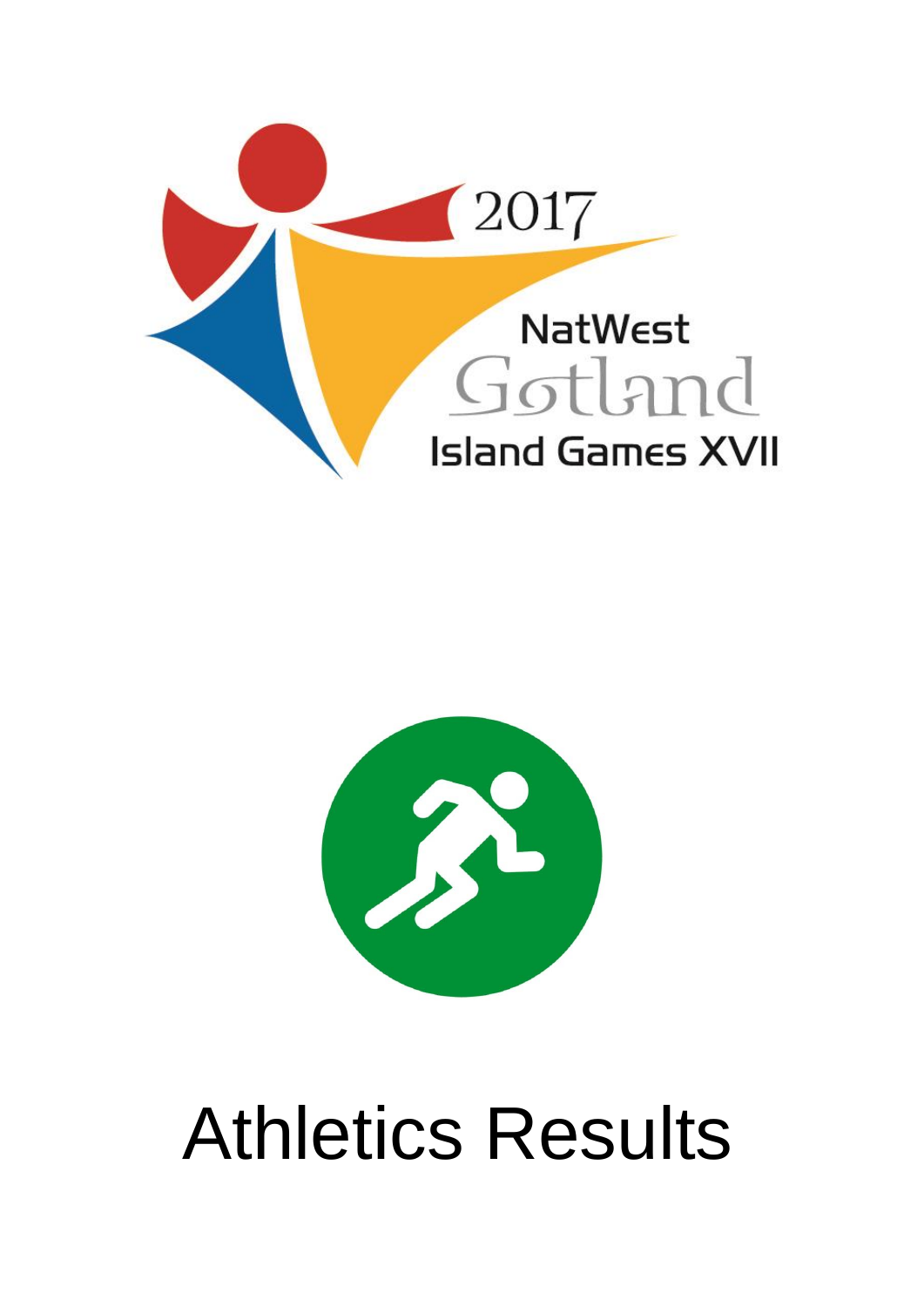

# Medal Table

### Athletics

|          | Island                  | Gold             | Silver           | <b>Bronze</b>    | <b>Total</b>     |
|----------|-------------------------|------------------|------------------|------------------|------------------|
|          | Isle of Man             | $\overline{7}$   | 5                | $\bf 8$          | $20\,$           |
| er<br>Re | Cayman Islands          | $\boldsymbol{6}$ | $\overline{4}$   | $\mathbf{2}$     | $12$             |
|          | Saaremaa                | $\boldsymbol{6}$ | $\mathbf{3}$     | $\mathsf{3}$     | $12$             |
|          | Guernsey                | 5                | $\overline{7}$   | $\overline{4}$   | $16$             |
|          | Gotland                 | $\overline{2}$   | $\mathbf{2}$     | $\mathbf{3}$     | $\overline{7}$   |
|          | Isle of Wight           | $\mathbf{2}$     | $\mathbf{2}$     | $\mathbf{1}$     | $\overline{5}$   |
|          | Åland                   | $\overline{2}$   | $\mathbf{1}$     | $\overline{4}$   | $\overline{7}$   |
| ₩        | Gibraltar               | $\mathbf{2}$     | $\mathbf{1}$     | $\overline{4}$   | $\overline{7}$   |
|          | Menorca                 | $\mathbf{2}$     | $\pmb{0}$        | $\mathbf{1}$     | $\mathbf{3}$     |
|          | Orkney                  | $\mathbf{2}$     | $\mathbf 0$      | $\mathbf{1}$     | $\mathbf{3}$     |
|          | Jersey                  | $\mathbf{1}$     | $\boldsymbol{6}$ | $\mathbf{3}$     | $10$             |
|          | Faroe Islands           | $\mathbf{1}$     | $\mathbf{3}$     | $\sqrt{2}$       | $\boldsymbol{6}$ |
| $-$      | Ynys Môn                | $\mathbf{1}$     | $\mathbf{2}$     | $\mathsf 3$      | $\boldsymbol{6}$ |
|          | Shetland Islands        | $\mathbf{1}$     | $\overline{2}$   | $\sqrt{2}$       | $\overline{5}$   |
| đ.       | Western Isles           | $\mathbf{1}$     | $\mathbf{1}$     | $\boldsymbol{0}$ | $\mathbf 2$      |
| ≱≼<br>A  | Bermuda                 | $\mathbf 0$      | $\sqrt{2}$       | $\mathbf 0$      | $\mathbf{2}$     |
|          | Alderney                | $\mathbf 0$      | $\pmb{0}$        | $\mathbf 0$      | $\mathbf 0$      |
|          | <b>Falkland Islands</b> | $\mathbf 0$      | $\mathbf 0$      | $\mathbf 0$      | $\boldsymbol{0}$ |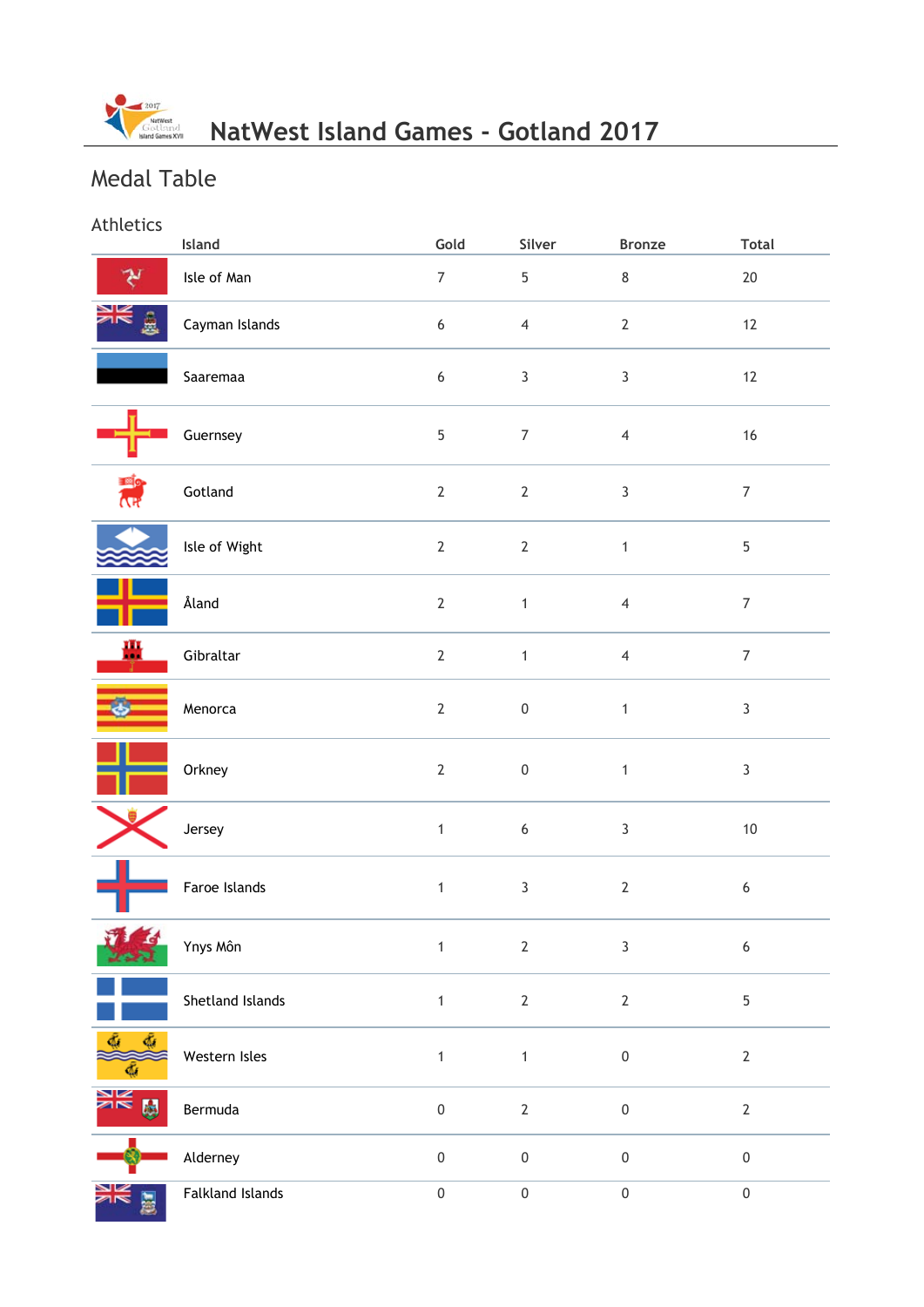|        | <b>Island</b> | Gold | Silver | <b>Bronze</b> | Total |
|--------|---------------|------|--------|---------------|-------|
|        | Greenland     |      |        |               |       |
| ▓<br>č | St Helena     |      |        |               |       |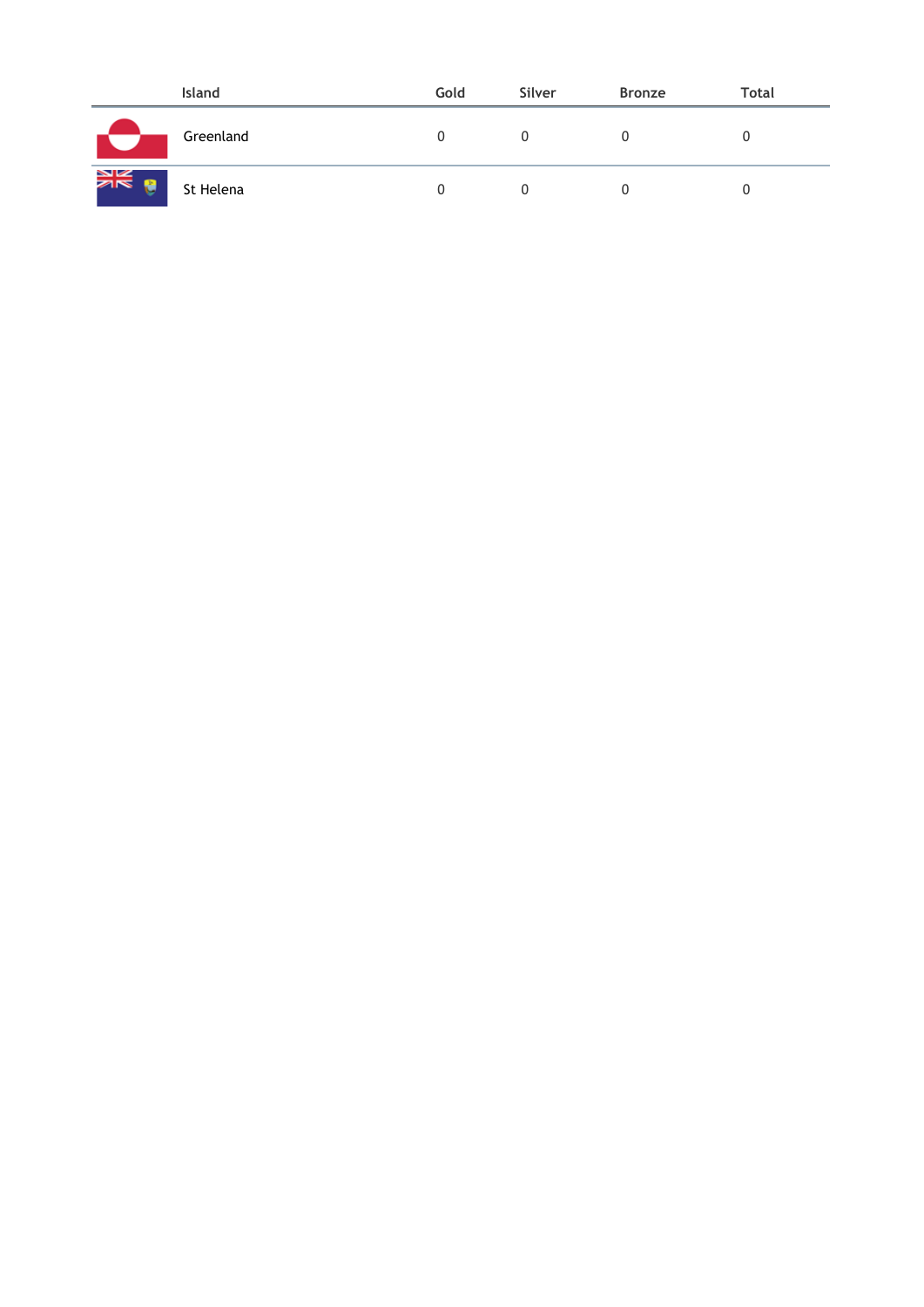

100m Men

| Heat: Final     |      |                     |                                                                                    |            |        |
|-----------------|------|---------------------|------------------------------------------------------------------------------------|------------|--------|
| <b>Position</b> | Lane | <b>Bib</b>          | Competitor                                                                         | Island     | Result |
| $\bullet$ 1st   | 4    | 32                  | <b>** &amp;</b> Kemar Hyman                                                        | CAY        | 10.25  |
| $\bullet$ 2nd   |      | 118                 | Joshua Allaway                                                                     | <b>GUE</b> | 10.55  |
| $\bullet$ 3rd   | 3    | 199                 | X Tyler Johnson                                                                    | <b>JER</b> | 10.60  |
| 4th             | 2    | 152                 | <b>EX</b> Brandon Atchison                                                         | <b>IOM</b> | 10.92  |
| 5th             | 5    | 101                 | Daniel Örevik<br>₩                                                                 | GOT        | 10.95  |
| 6th             | 6    | 200<br>Last Result: | <b>X</b> Jonathan Le Grange<br>29/06/2017 17:13:24 Status: Unconfirmed Wind: +5.15 | <b>JER</b> | 11.10  |

### Heat: Semifinal 1

| <b>Position</b> | Lane | <b>Bib</b> | Competitor                                              | <b>Island</b> | Result |  |
|-----------------|------|------------|---------------------------------------------------------|---------------|--------|--|
| 1st             | 4    | 32         | <b>** &amp; Kemar Hyman</b>                             | CAY           | 10.17  |  |
| 2 <sub>nd</sub> |      | 152        | <b>EX</b> Brandon Atchison                              | <b>IOM</b>    | 11.03  |  |
| 3rd             |      | 200        | <b>X</b> Jonathan Le Grange                             | <b>JER</b>    | 11.11  |  |
| 4th             | 6    | 156        | <b>EX Marcus Clague</b>                                 | <b>IOM</b>    | 11.19  |  |
| 5th             |      | 110        | Gabriel Vikic                                           | GOT           | 11.23  |  |
| 6th             | 5    | 65         | Craig Gill                                              | GIB           | 11.24  |  |
|                 |      |            | $1 - 1$ Decide $20/0$ $(2047.44.27.04$ Creative $1 - 1$ |               |        |  |

**Last Result:** 29/06/2017 11:27:01 **Status:** Unconfirmed **Wind:** +3.89

#### Heat: Semifinal 2

| <b>Position</b> | Lane | <b>Bib</b> | Competitor                                                       | <b>Island</b> | Result |   |
|-----------------|------|------------|------------------------------------------------------------------|---------------|--------|---|
| 1st             | 4    | 199        | $\mathsf{\times}$ Tyler Johnson                                  | <b>JER</b>    | 10.98  | Q |
| 2nd             | 5    | 101        | Daniel Örevik<br>₹                                               | GOT           | 11.13  | Q |
| 3rd             |      | 118        | Joshua Allaway                                                   | <b>GUE</b>    | 11.15  | Q |
| 4th             |      | 298        | <b>W</b> Joshua Daniel Billington                                | <b>YSM</b>    | 11.25  |   |
| 5th             | 2    | 342        | Samuel Nylund                                                    | ALA           | 11.55  |   |
| 6th             | 6    | 291        | Calum Fraser فَيَبْتُهُمْ                                        | <b>WES</b>    | 11.70  |   |
|                 |      |            | Last Result: 29/06/2017 11:26:50 Status: Unconfirmed Wind: +2.79 |               |        |   |

#### Heat: Heat 1

| <b>Position</b> | Lane | <b>Bib</b> | Competitor                  | <b>Island</b> | Result |  |
|-----------------|------|------------|-----------------------------|---------------|--------|--|
| 1st             |      | 32         | <b>XK &amp; Kemar Hyman</b> | CAY           | 10.39  |  |
| 2 <sub>nd</sub> |      | 342        | <b>H</b> Samuel Nylund      | ALA           | 11.45  |  |
| 3rd             |      | 156        | <b>P</b> Marcus Clague      | <b>IOM</b>    | 11.52  |  |
| 4th             | 0    | 291        | Calum Fraser فَيْتِهِ ۖ     | WES           | 11.61  |  |
| 5th             |      | 71         | Sean Penalver               | GIB           | 12.10  |  |

**Last Result:** 28/06/2017 11:50:00 **Status:** Unconfirmed **Wind:** -0.82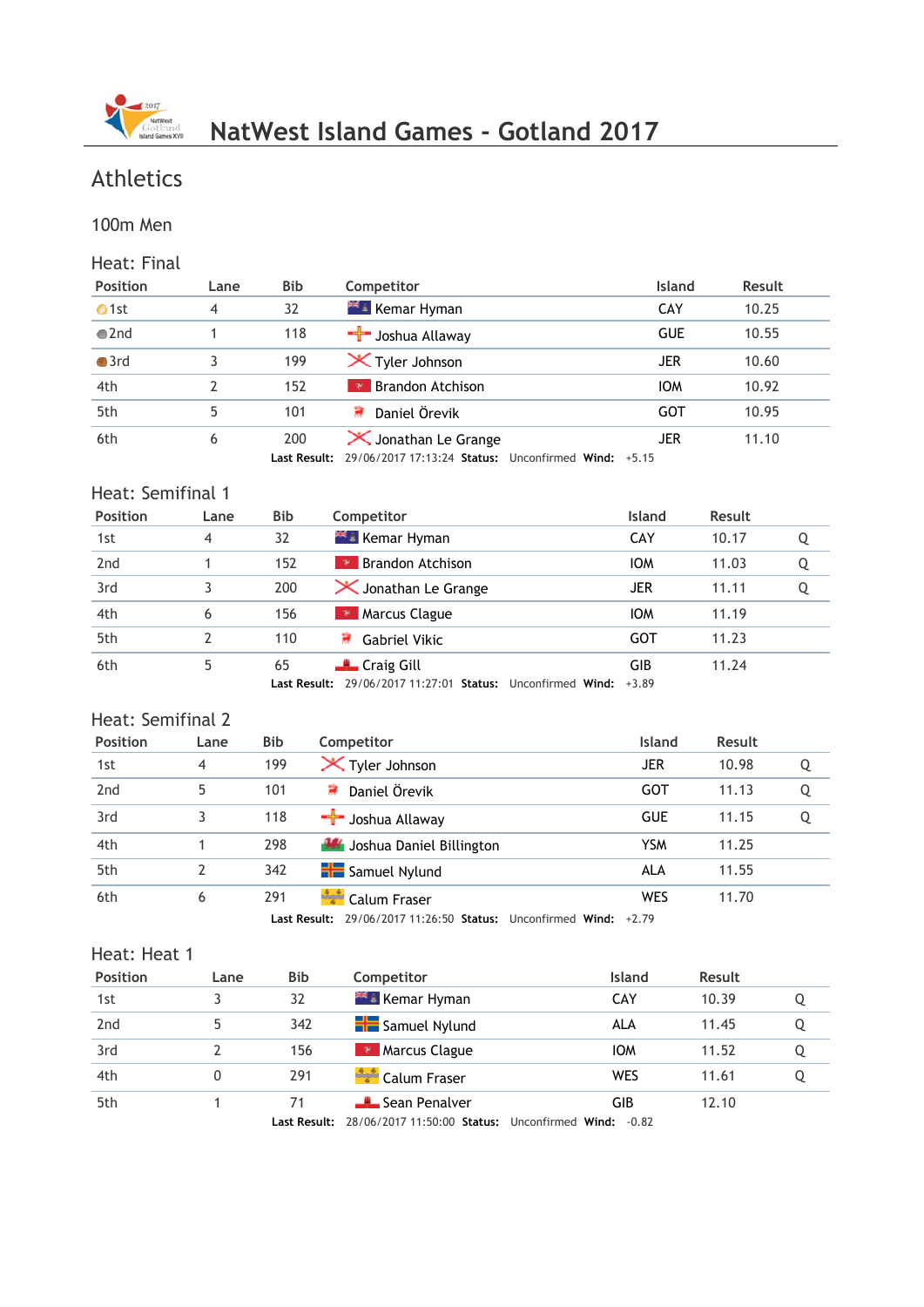### Heat: Heat 2

| <b>Position</b> | Lane | Bib | Competitor                                                     | Island     | Result |  |
|-----------------|------|-----|----------------------------------------------------------------|------------|--------|--|
| 1st             |      | 118 | Soshua Allaway                                                 | <b>GUE</b> | 11.08  |  |
| 2 <sub>nd</sub> |      | 65  | <b>Elle</b> Craig Gill                                         | GIB        | 11.67  |  |
| 3rd             |      | 300 | <b>M</b> Danny Goddard-Smith                                   | <b>YSM</b> | 11.75  |  |
| 4th             |      | 289 | Donald John Macmillan منتقل                                    | WES        | 11.79  |  |
|                 |      |     | Last Result: 28/06/2017 11:50:07 Status: Unconfirmed Wind: N/A |            |        |  |

Heat: Heat 3

| <b>Position</b> | Lane | Bib | Competitor                                                                | <b>Island</b> | Result |   |
|-----------------|------|-----|---------------------------------------------------------------------------|---------------|--------|---|
| 1st             | 5    | 199 | $\mathsf{\times}$ Tyler Johnson                                           | JER           | 11.07  |   |
| 2 <sub>nd</sub> | 4    | 101 | Daniel Örevik                                                             | GOT           | 11.20  |   |
| 3rd             |      | 152 | <b>Brandon Atchison</b><br>v                                              | <b>IOM</b>    | 11.27  | Q |
| 4th             |      | 298 | <b>144</b> Joshua Daniel Billington                                       | YSM           | 11.32  | O |
| 5th             |      | 271 | <b>THE Caelen Rivett</b>                                                  | <b>SHE</b>    | 11.93  |   |
|                 |      |     | $1$ act Posult: $28/06/2017.1150(17.8)$ Status: Unconfirmed Wind: $-1.05$ |               |        |   |

**Last Result:** 28/06/2017 11:50:17 **Status:** Unconfirmed **Wind:** -1.05

#### Heat: Heat 4

| <b>Position</b> | Lane           | <b>Bib</b> | Competitor                                                 | <b>Island</b> | Result |  |
|-----------------|----------------|------------|------------------------------------------------------------|---------------|--------|--|
| 1st             |                | 200        | <b>X</b> Jonathan Le Grange                                | <b>JER</b>    | 11.48  |  |
| 2 <sub>nd</sub> | 5              | 110        | <b>Gabriel Vikic</b>                                       | GOT           | 11.61  |  |
| 3rd             |                | 254        | <b>The Stuart Bain</b>                                     | <b>SHE</b>    | 11.72  |  |
| 4th             |                | 223        | <b>Balfour Steven Hay</b>                                  | ORK           | 12.45  |  |
| <b>DNS</b>      | $\overline{4}$ | 346        | <b>H</b> Eric Sjölund                                      | ALA           |        |  |
|                 |                |            | Last Result: 28/06/2017 11:56:12 Status: Unconfirmed Wind: | $-3.05$       |        |  |

| Record | older          |     | ear           |
|--------|----------------|-----|---------------|
| 10.34  | Houston        | BER | $201^{\circ}$ |
|        | . O I <i>D</i> |     | ____          |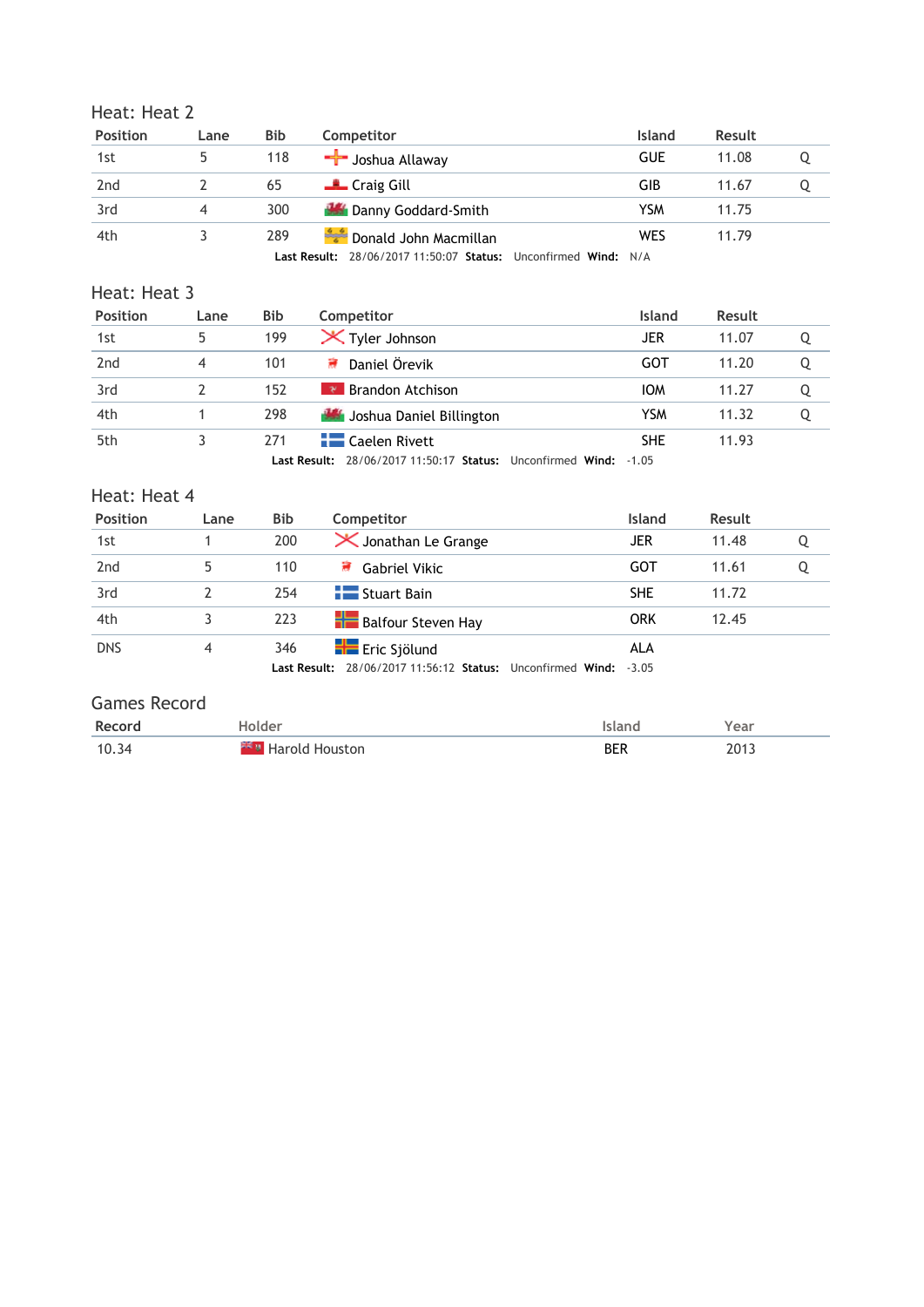#### 100m Women

### Heat: Final

| <b>Position</b> | Lane | <b>Bib</b> | Competitor                       | <b>Island</b> | Result |
|-----------------|------|------------|----------------------------------|---------------|--------|
| $\bullet$ 1st   |      | 351        | <b>H</b> Hanna Wiss              | ALA           | 12.16  |
| $\bullet$ 2nd   | 4    | 24         | <b>ERE U</b> Taahira Butterfield | <b>BER</b>    | 12.58  |
| $\bullet$ 3rd   | 6    | 231        | <b>Taylah Spence</b>             | <b>ORK</b>    | 12.68  |
| 4th             |      | 255        | $\blacksquare$ Faye Cox          | <b>SHE</b>    | 12.78  |
| 5th             | 5    | 325        | <b>H</b> Linn Gustafsson         | <b>ALA</b>    | 12.89  |
| 6th             |      | 171        | $\mathbb{R}$ Meghan Pilley       | <b>IOM</b>    | 13.09  |

**Last Result:** 26/06/2017 18:30:35 **Status:** Confirmed 26/06/2017 18:30:39 **Wind:** -2.0

#### Heat: Semifinal 1

| <b>Position</b> | Lane | <b>Bib</b> | Competitor                       | <b>Island</b> | Result |  |
|-----------------|------|------------|----------------------------------|---------------|--------|--|
| 1st             | 4    | 24         | <b>ARE U</b> Taahira Butterfield | <b>BER</b>    | 12.61  |  |
| 2 <sub>nd</sub> | 5    | 325        | <b>H</b> Linn Gustafsson         | ALA           | 13.04  |  |
| 3rd             |      | 171        | $\mathbb{R}$ Meghan Pilley       | <b>IOM</b>    | 13.06  |  |
| 4th             |      | 130        | Abigail Galpin                   | <b>GUE</b>    | 13.12  |  |
| 5th             | 6    | 68         | $\Box$ Zyanne Hook               | GIB           | 13.54  |  |
| 6th             |      | 266        | <b>Nhia Mouat</b>                | <b>SHE</b>    | 13.58  |  |

**Last Result:** 26/06/2017 11:41:06 **Status:** Confirmed 30/06/2017 09:26:03 **Wind:** -2.79

#### Heat: Semifinal 2

| <b>Position</b> | Lane | Bib | Competitor                  | <b>Island</b> | Result |   |
|-----------------|------|-----|-----------------------------|---------------|--------|---|
| 1st             | 4    | 351 | <b>H</b> Hanna Wiss         | <b>ALA</b>    | 12.84  |   |
| 2nd             | 3    | 231 | <b>Taylah Spence</b>        | ORK           | 13.06  | 0 |
| 3rd             | 5    | 255 | $\blacksquare$ Faye Cox     | <b>SHE</b>    | 13.07  |   |
| 4th             | 2    | 53  | Alda Sigurdsdóttir Lamhauge | <b>FAR</b>    | 13.63  |   |
| 5th             | 6    | 281 | Abbie Mackay الشيش          | <b>WES</b>    | 13.75  |   |
| 6th             |      | 139 | Victoria Mann               | <b>GUE</b>    | 13.99  |   |

**Last Result:** 26/06/2017 11:31:14 **Status:** Confirmed 30/06/2017 09:26:11 **Wind:** -4.86

#### Heat: Heat 1

| <b>Position</b> | Lane                     | <b>Bib</b>         | Competitor                                                                                         | Island     | Result |   |
|-----------------|--------------------------|--------------------|----------------------------------------------------------------------------------------------------|------------|--------|---|
| 1st             | 5                        | 24                 | <b>TE U</b> Taahira Butterfield                                                                    | <b>BER</b> | 12.43  | Q |
| 2 <sub>nd</sub> |                          | 325                | <b>H</b> Linn Gustafsson                                                                           | <b>ALA</b> | 13.02  | Q |
| 3rd             | $\overline{\phantom{a}}$ | 130                | Abigail Galpin                                                                                     | <b>GUE</b> | 13.09  | Q |
| 4th             | 4                        | 53                 | Alda Sigurdsdóttir Lamhauge                                                                        | <b>FAR</b> | 13.58  | O |
| 5th             | 3                        | 75                 | Mya Zarb                                                                                           | GIB        | 13.87  |   |
| 6th             | 0                        | 255                | $\blacksquare$ Faye Cox                                                                            | <b>SHE</b> |        |   |
| 6th             | 0                        | 68<br>Last Result: | $\frac{1}{2}$ Zyanne Hook<br>25/06/2017 22:44:03 Status: Confirmed 30/06/2017 09:26:17 Wind: -2.06 | GIB        |        |   |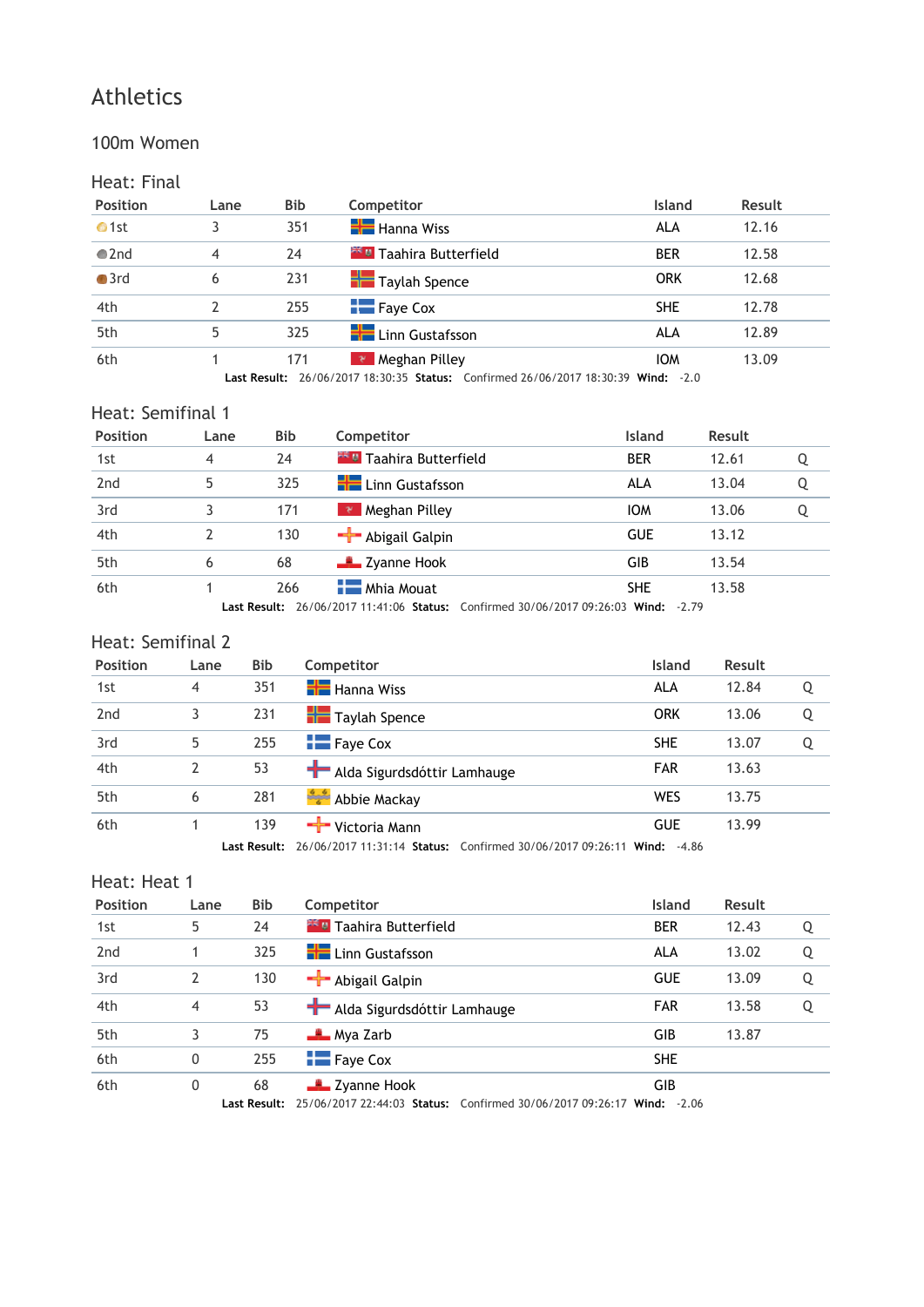| Heat: Heat 2 |  |  |
|--------------|--|--|
|--------------|--|--|

| <b>Position</b> | Lane | <b>Bib</b> | Competitor                 | <b>Island</b> | Result |  |
|-----------------|------|------------|----------------------------|---------------|--------|--|
| 1st             |      | 351        | <b>H</b> Hanna Wiss        | ALA           | 12.73  |  |
| 2 <sub>nd</sub> |      | 68         |                            | GIB           | 13.50  |  |
| 3rd             |      | 139        | <del>T</del> Victoria Mann | <b>GUE</b>    | 13.67  |  |
| 4th             | 5    | 319        | Sophie Roberts             | YSM           | 14.07  |  |
| 5th             | 4    | 76         | Maja Almgren               | GOT           | 14.11  |  |

**Last Result:** 25/06/2017 22:44:13 **Status:** Confirmed 30/06/2017 09:26:22 **Wind:** -3.02

#### Heat: Heat 3

| <b>Position</b> | Lane | <b>Bib</b> | Competitor                                                                            | <b>Island</b> | <b>Result</b> |  |
|-----------------|------|------------|---------------------------------------------------------------------------------------|---------------|---------------|--|
| 1st             |      | 171        | $\mathbb{R}$ Meghan Pilley                                                            | <b>IOM</b>    | 13.21         |  |
| 2 <sub>nd</sub> |      | 281        | Abbie Mackay الشيش                                                                    | WES           | 13.49         |  |
| 3rd             |      | 266        | Mhia Mouat                                                                            | <b>SHE</b>    | 13.64         |  |
| 4th             |      | 85         | Ulrika Evjen                                                                          | GOT           | 13.95         |  |
| 5th             |      | 276        | <b>Externe</b> Sunna-Jan Thomas                                                       | <b>STH</b>    | 14.99         |  |
|                 |      |            | $\sim$ Posult: $25/06/2017.17.26.07$ Ctatus: Confirmed 25/06/2017 22:44:21 Wind: 2.28 |               |               |  |

**Last Result:** 25/06/2017 17:36:07 **Status:** Confirmed 25/06/2017 22:44:21 **Wind:** -2.28

### Heat: Heat 4

| <b>Position</b> | Lane | <b>Bib</b> | Competitor                                                                                                          | <b>Island</b> | <b>Result</b> |   |
|-----------------|------|------------|---------------------------------------------------------------------------------------------------------------------|---------------|---------------|---|
| 1st             | 2    | 231        | <b>Taylah Spence</b>                                                                                                | ORK           | 12.94         | Q |
| 2nd             |      | 255        | $\blacksquare$ Faye Cox                                                                                             | <b>SHE</b>    | 13.17         | Q |
| 3rd             | 5    | 306        | <b>W</b> Sophie Jones                                                                                               | <b>YSM</b>    | 13.81         |   |
| 4th             | 4    | 226        | Mia MacIver                                                                                                         | ORK           | 13.83         |   |
| 5th             | 3    | 292        | Jenny Mactaggart <del>تَحْيَدُّ</del>                                                                               | WES           | 13.88         |   |
| 6th             | 6    | 54         | Elisabet Holm Simonsen                                                                                              | <b>FAR</b>    | 13.94         |   |
|                 |      |            | $1.24$ Bost $1.6$ $1.06$ $1.017$ $2.014$ $3.4$ $5.21$ $5.41$ $1.01$ $6.201$ $7.017$ $1.001$ $7.001$ $7.001$ $1.001$ |               |               |   |

**Last Result:** 25/06/2017 22:44:31 **Status:** Confirmed 30/06/2017 09:26:33 **Wind:** -4.85

| Record | Holder          | lsland | Year |
|--------|-----------------|--------|------|
| 11.94  | Kyle Robilliard | GUE    | 2011 |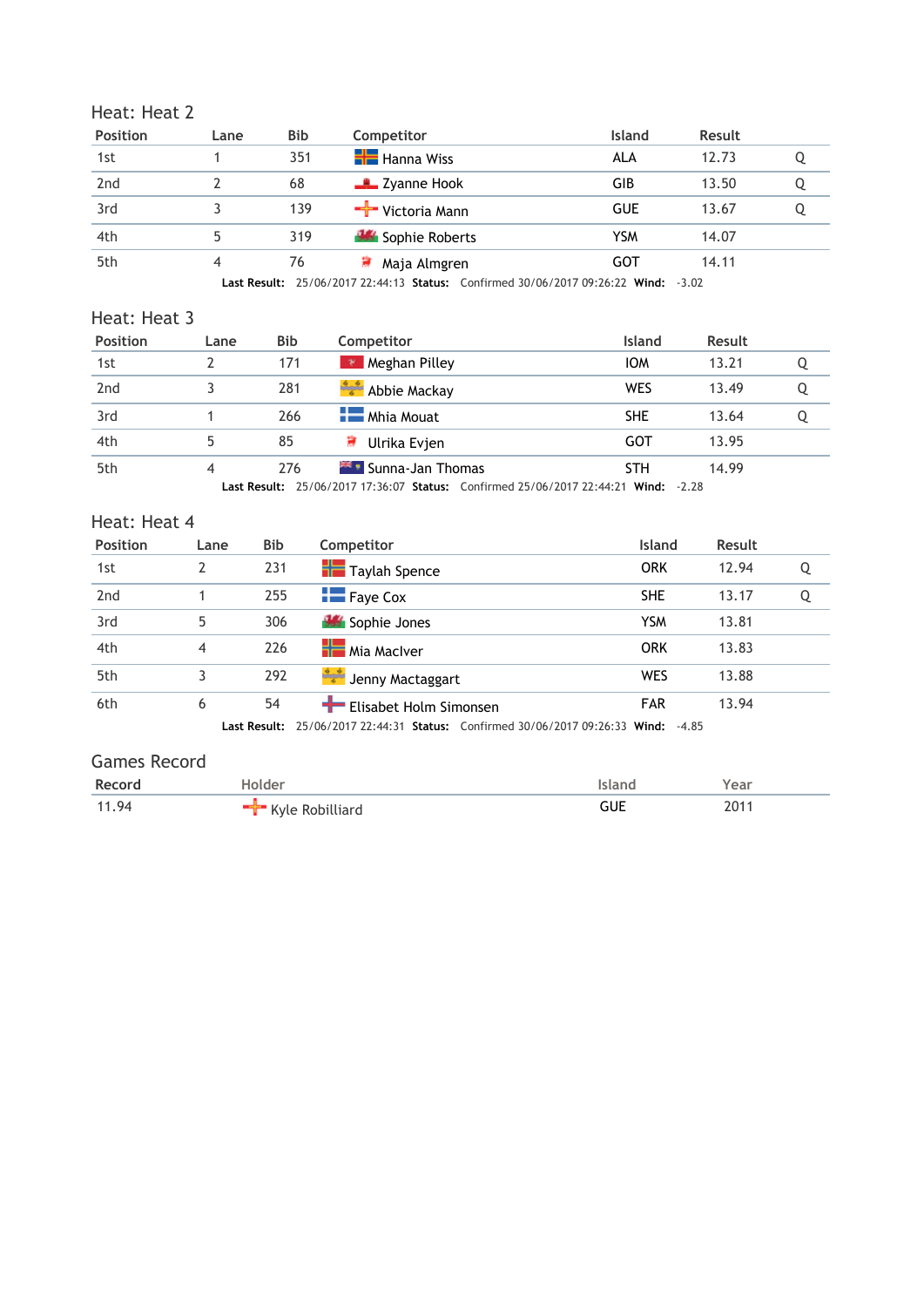#### 200m Men

#### Heat: Final

| <b>Position</b> | Lane | <b>Bib</b> | Competitor                                                                               | <b>Island</b> | Result |
|-----------------|------|------------|------------------------------------------------------------------------------------------|---------------|--------|
| $\bullet$ 1st   |      | 42         | <b>Ext.</b> Jamal Walton                                                                 | CAY           | 21.55  |
| $Q$ 2nd         | 4    | 199        | X Tyler Johnson                                                                          | <b>JER</b>    | 22.02  |
| $\bullet$ 3rd   | 5    | 73         | Jerai Torres                                                                             | GIB           | 22.22  |
| 4th             | 6    | 118        | Joshua Allaway                                                                           | <b>GUE</b>    | 22.87  |
| 5th             |      | 101        | Daniel Örevik                                                                            | GOT           | 22.87  |
| 6th             |      | 349        | <b>H</b> Emil Thölix                                                                     | <b>ALA</b>    | 22.96  |
|                 |      |            | <b>Last Result:</b> 26/06/2017 18:44:19 Status: Confirmed 30/06/2017 09:24:01 Wind: -2.5 |               |        |

#### Heat: Semifinal 1

| <b>Position</b> | Lane | <b>Bib</b> | Competitor                | <b>Island</b> | Result |   |
|-----------------|------|------------|---------------------------|---------------|--------|---|
| 1st             |      | 42         | <b>** B</b> Jamal Walton  | CAY           | 21.77  | Q |
| 2nd             | 4    | 118        | Joshua Allaway            | <b>GUE</b>    | 22.96  | Q |
| 3rd             | 6    | 101        | Daniel Örevik             | <b>GOT</b>    | 23.00  | Q |
| 4th             |      | 152        | <b>*</b> Brandon Atchison | <b>IOM</b>    | 23.29  |   |
| 5th             |      | 122        | Harry Burns               | <b>GUE</b>    | 23.46  |   |
| <b>DNS</b>      |      | 329        | Victor Jansson            | ALA           |        |   |

**Last Result:** 26/06/2017 12:34:02 **Status:** Confirmed 30/06/2017 09:34:15 **Wind:** N/A

### Heat: Semifinal 2

| <b>Position</b> | Lane | <b>Bib</b> | Competitor                                                                         | Island     | Result |   |
|-----------------|------|------------|------------------------------------------------------------------------------------|------------|--------|---|
| 1st             |      | 199        | $\mathsf{\times}$ Tyler Johnson                                                    | <b>JER</b> | 22.24  | Q |
| 2nd             | 4    | 73         | Jerai Torres                                                                       | GIB        | 22.43  | Q |
| 3rd             | 6    | 349        | <b>H</b> Emil Thölix                                                               | ALA        | 23.08  | Q |
| 4th             |      | 298        | <b>W</b> Joshua Daniel Billington                                                  | <b>YSM</b> | 23.16  |   |
| 5th             |      | 110        | <b>Gabriel Vikic</b>                                                               | GOT        | 23.19  |   |
| 6th             |      | 156        | <b>R</b> Marcus Clague                                                             | <b>IOM</b> | 23.38  |   |
|                 |      |            | Last Result: 26/06/2017 12:34:08 Status: Confirmed 30/06/2017 09:34:20 Wind: -4.07 |            |        |   |

#### Heat: Heat 1

| <b>Position</b> | Lane | <b>Bib</b> | Competitor               | <b>Island</b> | Result |  |
|-----------------|------|------------|--------------------------|---------------|--------|--|
| 1st             | 5.   | 42         | <b>** B</b> Jamal Walton | CAY           | 21.80  |  |
| 2 <sub>nd</sub> | 4    | 329        | <b>H</b> Victor Jansson  | ALA           | 23.05  |  |
| 3rd             |      | 156        | <b>*</b> Marcus Clague   | <b>IOM</b>    | 23.41  |  |
| 4th             |      | 291        | Calum Fraser فَيْتَ      | WES           | 24.31  |  |
| 5th             | 6    | 59         | Sean Collado فللسلط      | GIB           | 24.72  |  |

**Last Result:** 25/06/2017 18:27:16 **Status:** Confirmed 30/06/2017 09:34:26 **Wind:** -2.91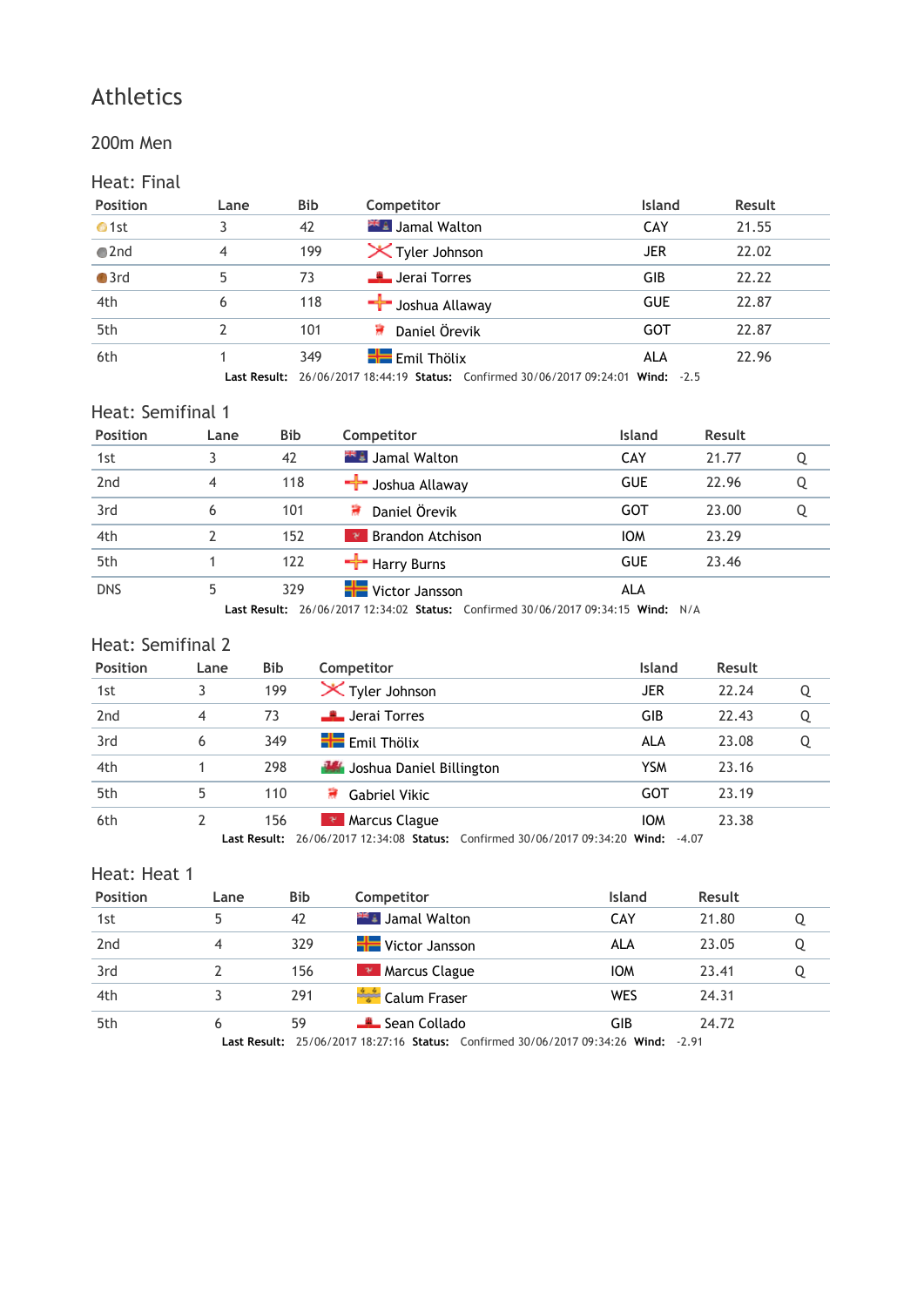| Heat: Heat 2 |  |  |
|--------------|--|--|
|--------------|--|--|

| <b>Position</b> | Lane | <b>Bib</b> | Competitor                         | <b>Island</b> | Result |  |
|-----------------|------|------------|------------------------------------|---------------|--------|--|
| 1st             |      | 118        | Joshua Allaway                     | <b>GUE</b>    | 22.86  |  |
| 2 <sub>nd</sub> |      | 110        | Gabriel Vikic                      | GOT           | 22.93  |  |
| 3rd             |      | 298        | <b>14</b> Joshua Daniel Billington | YSM           | 23.04  |  |
| 4th             | 4    | 200        | <b>X</b> Jonathan Le Grange        | JER           | 23.79  |  |
| 5th             |      | 223        | <b>Balfour Steven Hay</b>          | ORK           | 24.56  |  |

**Last Result:** 25/06/2017 18:27:23 **Status:** Confirmed 30/06/2017 09:34:32 **Wind:** -2.80

#### Heat: Heat 3

| Lane | <b>Bib</b> | Competitor                      | <b>Island</b> | <b>Result</b> |  |
|------|------------|---------------------------------|---------------|---------------|--|
|      | 199        | $\mathsf{\times}$ Tyler Johnson | <b>JER</b>    | 22.56         |  |
|      | 349        | <b>H</b> Emil Thölix            | ALA           | 22.94         |  |
|      | 152        | $\mathbb{R}$ Brandon Atchison   | <b>IOM</b>    | 22.98         |  |
| 0    | 315        | <b>XXX</b> Zachary Price        | <b>YSM</b>    | 23.85         |  |
|      | 279        | Andrew Horne <del>ڪُڇڱ</del>    | WES           | 24.25         |  |
|      |            |                                 |               |               |  |

**Last Result:** 25/06/2017 18:27:50 **Status:** Confirmed 30/06/2017 09:34:39 **Wind:** -4.19

#### Heat: Heat 4

| <b>Position</b> | Lane | <b>Bib</b> | Competitor                                                                                                                                                                                                                                                                                                                         | <b>Island</b> | Result |  |
|-----------------|------|------------|------------------------------------------------------------------------------------------------------------------------------------------------------------------------------------------------------------------------------------------------------------------------------------------------------------------------------------|---------------|--------|--|
| 1st             |      | 73         | Jerai Torres                                                                                                                                                                                                                                                                                                                       | GIB           | 22.77  |  |
| 2 <sub>nd</sub> |      | 101        | Daniel Örevik                                                                                                                                                                                                                                                                                                                      | GOT           | 23.15  |  |
| 3rd             |      | 122        | Harry Burns                                                                                                                                                                                                                                                                                                                        | <b>GUE</b>    | 23.50  |  |
| 4th             |      | 257        | <b>Keiran Fraser</b>                                                                                                                                                                                                                                                                                                               | <b>SHE</b>    | 23.65  |  |
|                 |      |            | $\mathbf{1}$ $\mathbf{1}$ $\mathbf{1}$ $\mathbf{1}$ $\mathbf{1}$ $\mathbf{1}$ $\mathbf{1}$ $\mathbf{1}$ $\mathbf{1}$ $\mathbf{1}$ $\mathbf{1}$ $\mathbf{1}$ $\mathbf{1}$ $\mathbf{1}$ $\mathbf{1}$ $\mathbf{1}$ $\mathbf{1}$ $\mathbf{1}$ $\mathbf{1}$ $\mathbf{1}$ $\mathbf{1}$ $\mathbf{1}$ $\mathbf{1}$ $\mathbf{1}$ $\mathbf{$ |               |        |  |

**Last Result:** 25/06/2017 18:27:59 **Status:** Confirmed 30/06/2017 09:34:47 **Wind:** -3.21

| Record | older                      |            | ear         |
|--------|----------------------------|------------|-------------|
| 21.05  | <b>EN B</b> Harold Houston | <b>BER</b> | 1017<br>___ |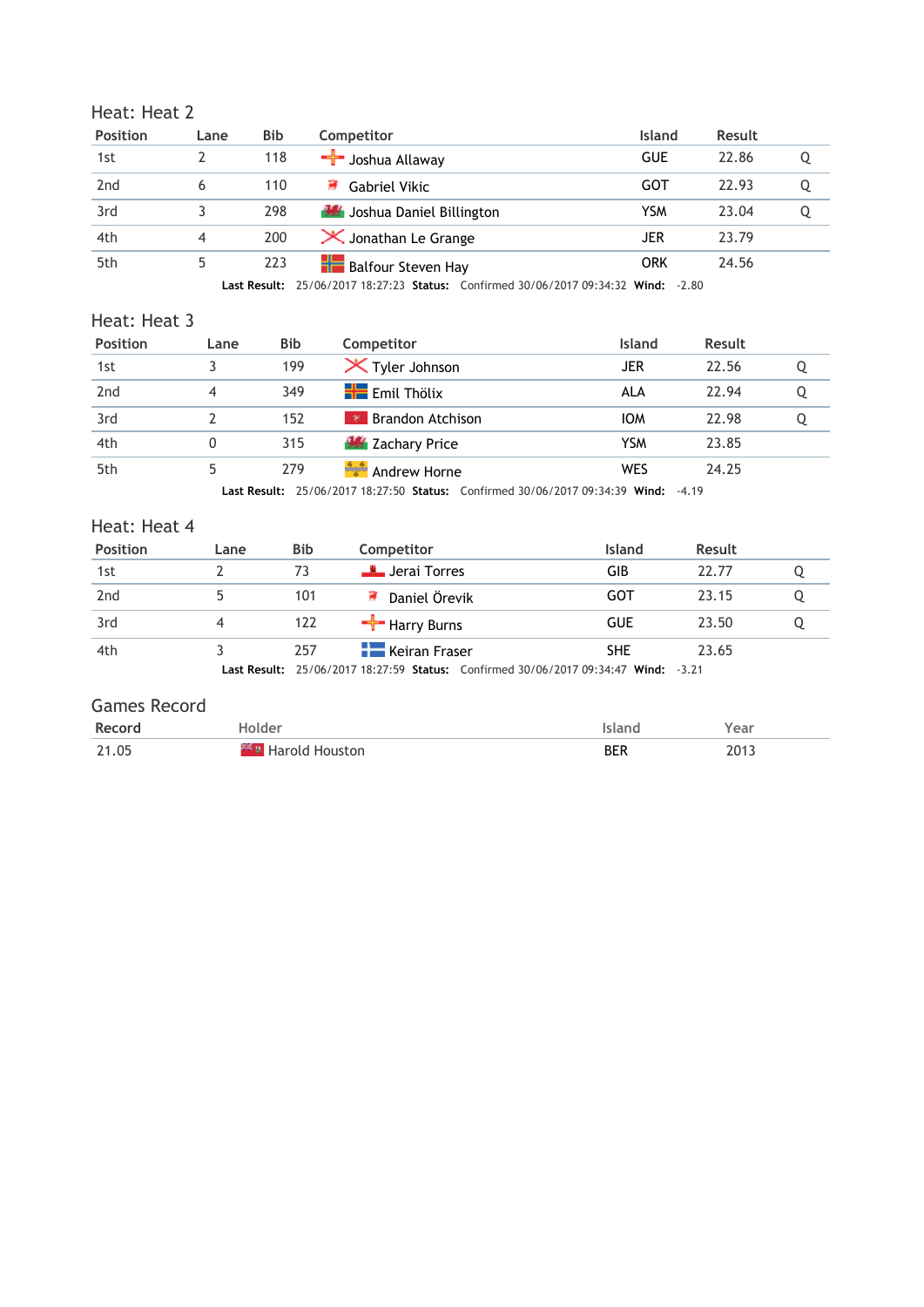#### 200m Women

#### Heat: Final

| <b>Position</b> | Lane                     | <b>Bib</b>            | Competitor                                                                      | <b>Island</b> | <b>Result</b> |
|-----------------|--------------------------|-----------------------|---------------------------------------------------------------------------------|---------------|---------------|
| $\bullet$ 1st   | 4                        | 138                   | Hannah Lesbirel                                                                 | <b>GUE</b>    | 24.69         |
| $\bullet$ 2nd   | 5                        | 24                    | <b>Example 1 Taahira Butterfield</b>                                            | <b>BER</b>    | 24.92         |
| $\bullet$ 3rd   | 6                        | 255                   | $F = \frac{1}{2}$ Faye Cox                                                      | <b>SHE</b>    | 25.17         |
| 4th             | $\overline{\phantom{a}}$ | 231                   | $\frac{1}{2}$ Taylah Spence                                                     | ORK           | 25.23         |
| 5th             |                          | 43                    | <b>THE Shalysa Wray</b>                                                         | CAY           | 25.40         |
| 6th             |                          | 265<br>Lact Rocult: L | <b>Nolly Morgan</b><br>$29/06/20171722509$ Status: Unconfirmed Wind: $\pm 4.48$ | <b>SHE</b>    | 26.00         |

**Last Result:** 29/06/2017 17:25:09 **Status:** Unconfirmed **Wind:** +4.48

### Heat: Semifinal 1

| <b>Position</b> | Lane | <b>Bib</b> | Competitor                            | <b>Island</b> | Result |  |
|-----------------|------|------------|---------------------------------------|---------------|--------|--|
| 1st             | 4    | 43         | <b>THE Shalysa Wray</b>               | CAY           | 25.26  |  |
| 2nd             |      | 255        | $\blacksquare$ Faye Cox               | <b>SHE</b>    | 25.53  |  |
| 3rd             | 2    | 146        | Jasmine Norman                        | <b>GUE</b>    | 25.81  |  |
| 4th             | 5    | 201        | $\mathsf{\times}$ Cleo Leather        | JER           | 26.08  |  |
| 5th             |      | 58         | Laura Bevington                       | GIB           | 26.28  |  |
| 6th             | 6    | 47         | <b>T</b> Margit Weihe Fríðmundsdóttir | <b>FAR</b>    | 26.57  |  |

**Last Result:** 29/06/2017 12:14:24 **Status:** Unconfirmed **Wind:** +4.54

#### Heat: Semifinal 2

| <b>Position</b> | Lane | <b>Bib</b> | Competitor                                              | <b>Island</b> | Result |  |
|-----------------|------|------------|---------------------------------------------------------|---------------|--------|--|
| 1st             |      | 138        | Hannah Lesbirel                                         | <b>GUE</b>    | 24.90  |  |
| 2nd             | 5    | 24         | <b>Example 1</b> Taahira Butterfield                    | <b>BER</b>    | 25.11  |  |
| 3rd             | 4    | 231        | <b>Taylah Spence</b>                                    | <b>ORK</b>    | 25.26  |  |
| 4th             | 6    | 265        | <b>Nolly Morgan</b>                                     | <b>SHE</b>    | 25.56  |  |
| 5th             |      | 68         | $\frac{1}{2}$ Zyanne Hook                               | GIB           | 26.26  |  |
| 6th             |      | 288        | Eilidh Mairi Macleod فَيْتَ                             | <b>WES</b>    | 26.29  |  |
|                 |      |            | $1 - 1$ Decide $20/0$ $(2047.42.40.2)$ Creating $1 - 1$ |               |        |  |

**Last Result:** 29/06/2017 12:19:36 **Status:** Unconfirmed **Wind:** +3.26

### Heat: Heat 1

| <b>Position</b> | Lane | Bib | Competitor                                                                         | <b>Island</b> | <b>Result</b> |  |
|-----------------|------|-----|------------------------------------------------------------------------------------|---------------|---------------|--|
| 1st             | 4    | 43  | <b>The Shalysa Wray</b>                                                            | CAY           | 26.04         |  |
| 2 <sub>nd</sub> |      | 47  | <b>To</b> Margit Weihe Fríðmundsdóttir                                             | <b>FAR</b>    | 26.82         |  |
| 3rd             |      | 58  | Laura Bevington                                                                    | GIB           | 27.01         |  |
| 4th             | 5    | 171 | <b>A</b> eghan Pilley<br>v                                                         | <b>IOM</b>    | 27.28         |  |
| 5th             |      | 81  | ₹<br>Anna Björkstedt<br>ast Result: 28/06/2017 11:38:56 Status: Ilnconfirmed Wind: | GOT<br>-0.13  | 28.23         |  |

**Last Result:** 28/06/2017 11:38:56 **Status:** Unconfirmed **Wind:** -0.13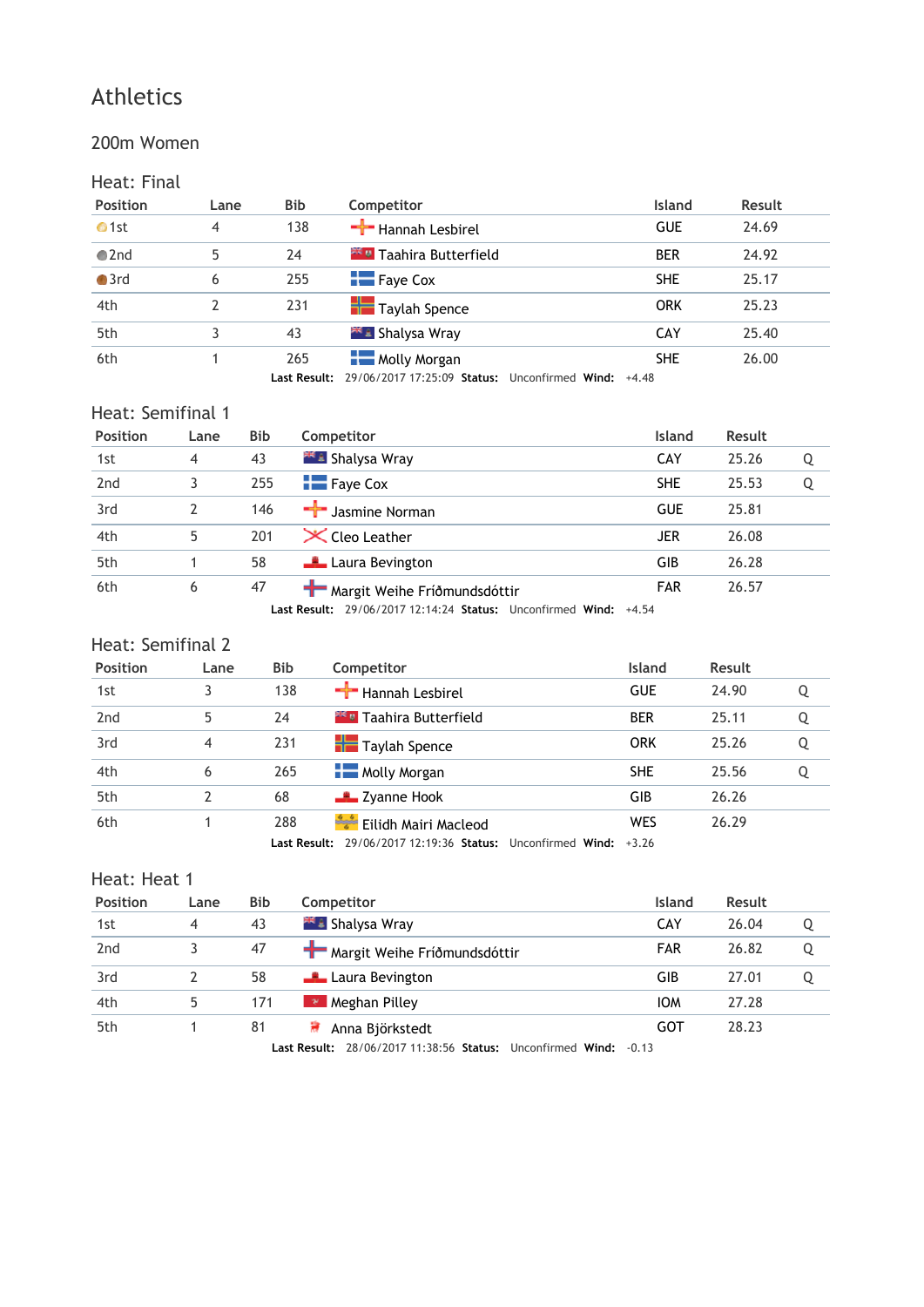### Heat: Heat 2

| <b>Position</b> | Lane | <b>Bib</b> | Competitor                        | <b>Island</b> | Result |   |
|-----------------|------|------------|-----------------------------------|---------------|--------|---|
| 1st             | 6    | 255        | $\blacksquare$ Faye Cox           | <b>SHE</b>    | 26.24  | Q |
| 2nd             |      | 201        | $\mathsf{\times}$ Cleo Leather    | <b>JER</b>    | 26.70  | Q |
| 3rd             |      | 288        | Eilidh Mairi Macleod فَيَبِيُّنَا | WES           | 26.86  | Q |
| 4th             | 4    | 54         | Elisabet Holm Simonsen            | <b>FAR</b>    | 28.56  |   |
| 5th             | 5    | 276        | <b>Example 1</b> Sunna-Jan Thomas | <b>STH</b>    | 31.21  |   |
| <b>DNS</b>      |      | 306        | Sophie Jones                      | <b>YSM</b>    |        |   |

**Last Result:** 28/06/2017 11:39:06 **Status:** Unconfirmed **Wind:** -0.76

### Heat: Heat 3

| <b>Position</b> | Lane | Bib | Competitor                                                                     | <b>Island</b> | Result |   |
|-----------------|------|-----|--------------------------------------------------------------------------------|---------------|--------|---|
| 1st             |      | 138 | Hannah Lesbirel                                                                | <b>GUE</b>    | 25.40  | Q |
| 2 <sub>nd</sub> |      | 265 | Molly Morgan                                                                   | <b>SHE</b>    | 26.22  | Q |
| 3rd             |      | 330 | <b>H</b> Ebba Koskinen                                                         | ALA           | 27.04  |   |
| 4th             |      | 226 | <b>Alla</b> Mia MacIver                                                        | ORK           | 27.18  |   |
| 5th             |      | 280 | Sian Louise Macdonald فيقيق                                                    | WES           | 27.66  |   |
|                 |      |     | <b>Last Result:</b> 28/06/2017 11:46:05 <b>Status:</b> Unconfirmed Wind: -1.93 |               |        |   |

Heat: Heat 4

| <b>Position</b> | Lane | Bib | Competitor                                                                            | <b>Island</b> | Result |   |
|-----------------|------|-----|---------------------------------------------------------------------------------------|---------------|--------|---|
| 1st             |      | 231 | <b>The Taylah Spence</b>                                                              | ORK           | 25.67  |   |
| 2 <sub>nd</sub> |      | 24  | <b>Example 1 Taahira Butterfield</b>                                                  | <b>BER</b>    | 25.69  | 0 |
| 3rd             |      | 146 | asmine Norman                                                                         | <b>GUE</b>    | 26.29  |   |
| 4th             |      | 68  | $\frac{1}{2}$ Zyanne Hook                                                             | GIB           | 26.48  |   |
| 5th             | 4    | 344 | <b>H</b> Adina Renlund                                                                | ALA           | 27.13  |   |
|                 |      |     | <b>Last Result:</b> 28/06/2017 22:18:06 <b>Status:</b> Unconfirmed <b>Wind:</b> +0.14 |               |        |   |

| Record        |                      |               | 'ea.          |
|---------------|----------------------|---------------|---------------|
| つこ<br><u></u> | Mothersill<br>VOODIA | CA.<br>$\sim$ | 700∕<br>$  -$ |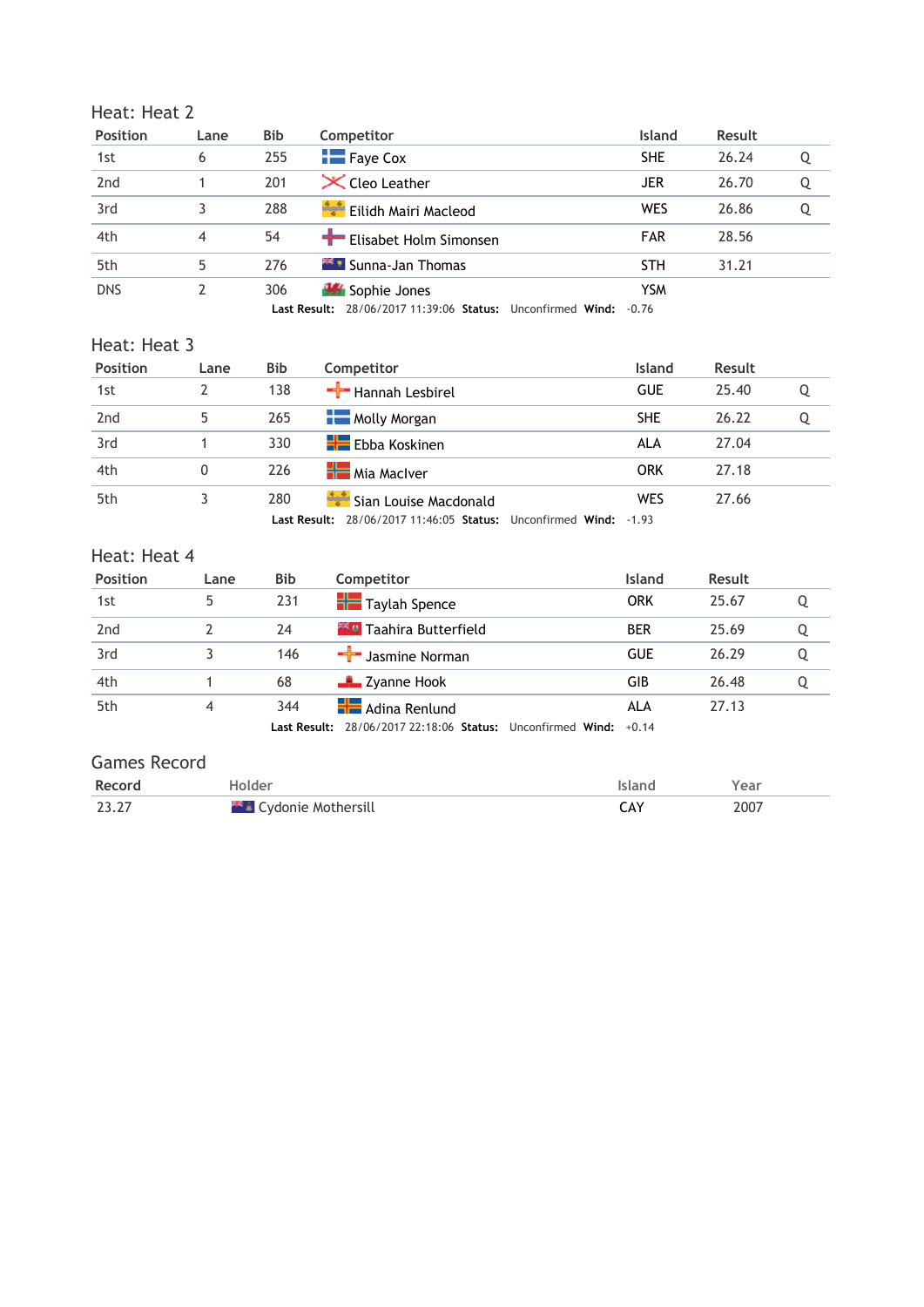#### 400m Men

#### Heat: Final

| <b>Position</b> | Lane | <b>Bib</b> | Competitor                 | <b>Island</b> | Result |
|-----------------|------|------------|----------------------------|---------------|--------|
| $\bullet$ 1st   | 4    | 42         | <b>External Walton</b>     | CAY           | 46.33  |
| $Q$ 2nd         | 6    | 192        | X Sam Dawkins              | <b>JER</b>    | 48.42  |
| $\bullet$ 3rd   |      | 173        | <b>T</b> Joseph Reid       | <b>IOM</b>    | 49.21  |
| 4th             | 5    | 73         | Jerai Torres               | GIB           | 50.16  |
| 5th             | 2    | 33         | <b>THE Jeavhon Jackson</b> | CAY           | 51.15  |
| 6th             |      | 133        | Teddy Gordon-le clerc      | <b>GUE</b>    | 51.20  |

**Last Result:** 29/06/2017 17:38:50 **Status:** Unconfirmed **Wind:** N/A

### Heat: Semifinal 1

| <b>Position</b> | Lane           | <b>Bib</b> | Competitor                    | <b>Island</b> | Result |  |
|-----------------|----------------|------------|-------------------------------|---------------|--------|--|
| 1st             | $\overline{4}$ | 42         | <b>THE Jamal Walton</b>       | CAY           | 49.06  |  |
| 2nd             | 3              | 192        | $\mathsf{\times}$ Sam Dawkins | <b>JER</b>    | 49.89  |  |
| 3rd             |                | 125        | $\leftarrow$ Peter Curtis     | <b>GUE</b>    | 52.64  |  |
| 4th             | 6              | 257        | <b>Keiran Fraser</b>          | <b>SHE</b>    | 52.93  |  |
| 5th             |                | 56         | Abdullah Ahammad              | GIB           | 55.80  |  |
| <b>DNS</b>      | 5              | 110        | <b>Gabriel Vikic</b>          | GOT           |        |  |

**Last Result:** 29/06/2017 11:58:39 **Status:** Unconfirmed **Wind:** N/A

### Heat: Semifinal 2

| <b>Position</b> | Lane | <b>Bib</b> | Competitor                     | <b>Island</b> | Result |   |
|-----------------|------|------------|--------------------------------|---------------|--------|---|
| 1st             |      | 173        | <b>R</b> Joseph Reid           | <b>IOM</b>    | 49.43  | Q |
| 2 <sub>nd</sub> | 6    | 73         | Jerai Torres                   | GIB           | 49.66  | Q |
| 3rd             | 2    | 33         | <b>** A</b> Jeavhon Jackson    | CAY           | 50.46  | Q |
| 4th             | 4    | 133        | Teddy Gordon-le clerc          | <b>GUE</b>    | 50.50  | Q |
| 5th             | 5    | 198        | $\mathsf{\times}$ Peter Irving | JER           | 52.03  |   |
| <b>DNS</b>      |      | 243        | Rauno Liitmäe                  | <b>SAA</b>    |        |   |

**Last Result:** 29/06/2017 12:06:30 **Status:** Unconfirmed **Wind:** N/A

#### Heat: Heat 1

| <b>Position</b> | Lane | <b>Bib</b> | Competitor              | <b>Island</b> | Result |  |
|-----------------|------|------------|-------------------------|---------------|--------|--|
| 1st             | 4    | 192        | X Sam Dawkins           | <b>JER</b>    | 50.29  |  |
| 2 <sub>nd</sub> | 6    | 110        | Gabriel Vikic<br>薄      | GOT           | 50.74  |  |
| 3rd             |      | 125        | Peter Curtis            | <b>GUE</b>    | 51.39  |  |
| 4th             |      | 340        | <b>H</b> Lucas Mattsson | <b>ALA</b>    | 53.49  |  |
| <b>DNS</b>      |      | 296        | Paul Morrison الشيف     | <b>WES</b>    |        |  |

**Last Result:** 28/06/2017 12:15:19 **Status:** Unconfirmed **Wind:** N/A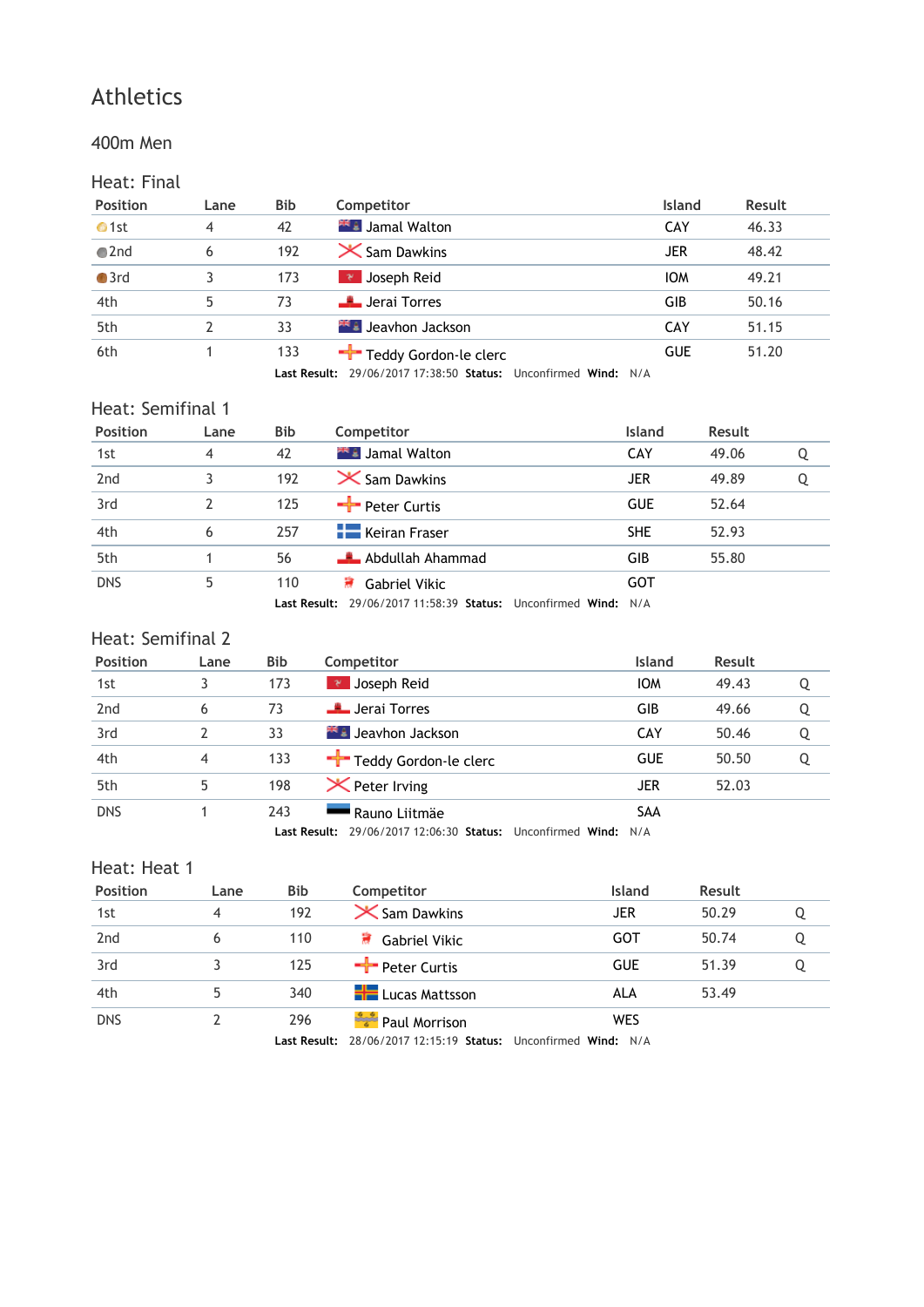### Heat: Heat 2

| <b>Position</b> | Lane | <b>Bib</b> | Competitor                     | <b>Island</b> | Result |  |
|-----------------|------|------------|--------------------------------|---------------|--------|--|
| 1st             | 6    | 42         | <b>The Jamal Walton</b>        | CAY           | 46.43  |  |
| 2 <sub>nd</sub> | 4    | 198        | $\mathsf{\times}$ Peter Irving | <b>JER</b>    | 52.35  |  |
| 3rd             |      | 56         | Abdullah Ahammad               | GIB           | 53.30  |  |
| 4th             |      | 83         | Andreas Daun                   | GOT           | 56.13  |  |
| <b>DNS</b>      |      | 269        | <b>Example 3</b> Shane Odie    | <b>SHE</b>    |        |  |

**Last Result:** 28/06/2017 12:15:27 **Status:** Unconfirmed **Wind:** N/A

#### Heat: Heat 3

| <b>Position</b> | Lane                     | Bib | Competitor                  | <b>Island</b> | Result |   |
|-----------------|--------------------------|-----|-----------------------------|---------------|--------|---|
| 1st             | 5                        | 173 | <b>V</b> Joseph Reid        | <b>IOM</b>    | 49.63  |   |
| 2 <sub>nd</sub> | 6                        | 73  | Jerai Torres                | <b>GIB</b>    | 49.70  | Q |
| 3rd             |                          | 33  | <b>XK 1</b> Jeavhon Jackson | CAY           | 51.38  | Q |
| 4th             |                          | 223 | <b>Balfour Steven Hay</b>   | ORK           | 54.16  |   |
| 5th             | $\overline{\mathcal{A}}$ | 312 | <b>W</b> Gethin Llyr Owen   | YSM           | 56.27  |   |
| <b>DNS</b>      |                          | 290 | Michael William Macmillan   | <b>WES</b>    |        |   |

**Last Result:** 28/06/2017 12:15:37 **Status:** Unconfirmed **Wind:** N/A

### Heat: Heat 4

| <b>Position</b> | Lane | Bib | Competitor                   | <b>Island</b> | Result |   |
|-----------------|------|-----|------------------------------|---------------|--------|---|
| 1st             |      | 133 | Teddy Gordon-le clerc        | <b>GUE</b>    | 50.92  | O |
| 2 <sub>nd</sub> | 6    | 257 | <b>To Keiran Fraser</b>      | <b>SHE</b>    | 51.54  |   |
| 3rd             | 4    | 243 | Rauno Liitmäe                | <b>SAA</b>    | 52.02  | O |
| 4th             |      | 320 | <b>W</b> Guto Tegid          | <b>YSM</b>    | 53.59  |   |
| 5th             |      | 349 | <b>Example 1</b> Emil Thölix | ALA           |        |   |

**Last Result:** 28/06/2017 12:15:47 **Status:** Unconfirmed **Wind:** N/A

| Record | older           |     | ear  |
|--------|-----------------|-----|------|
| 46.70  | Garland<br>Dale | gue | 2007 |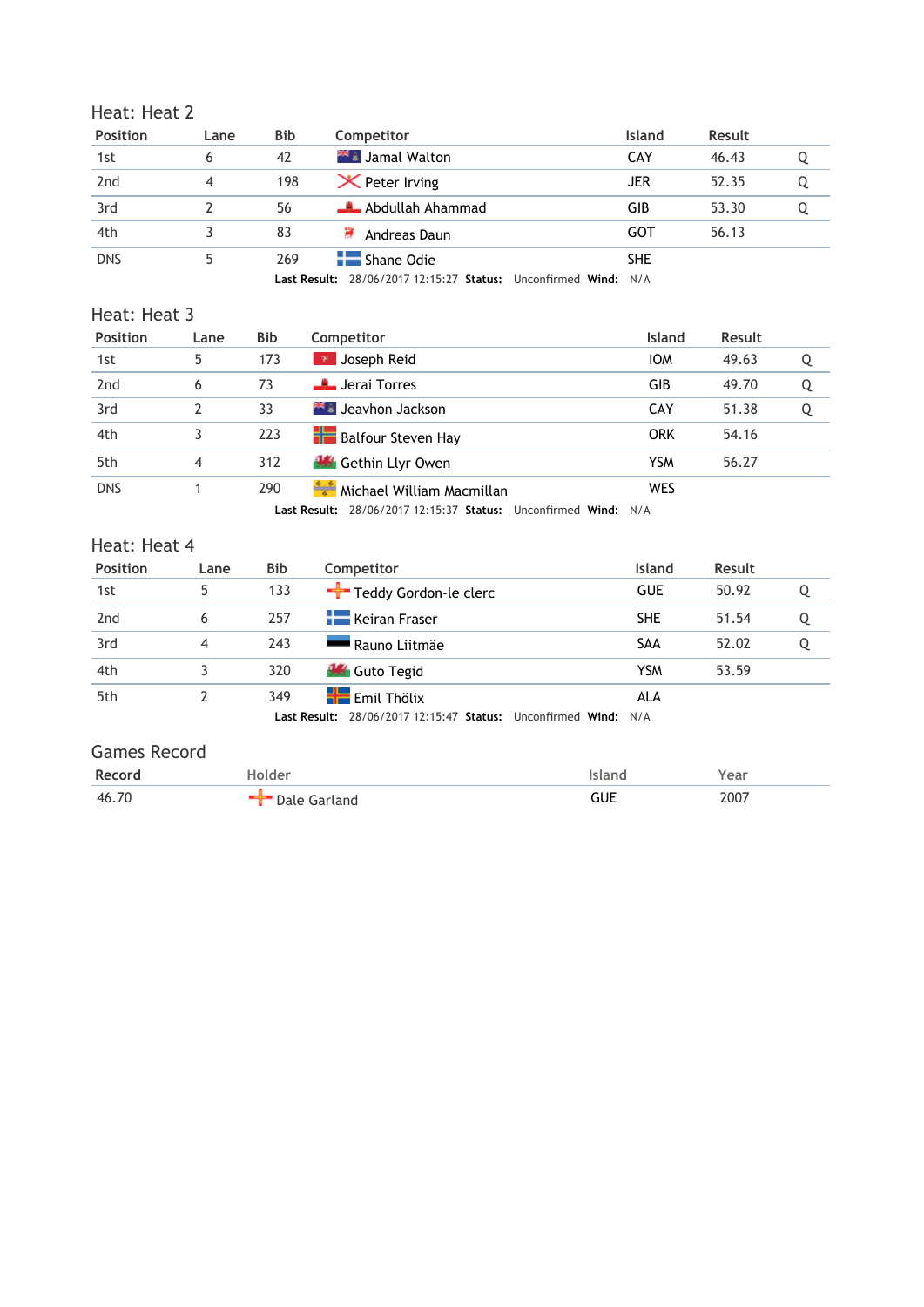#### 400m Women

#### Heat: Final

| <b>Position</b> | Lane | <b>Bib</b> | Competitor                          | <b>Island</b> | Result |
|-----------------|------|------------|-------------------------------------|---------------|--------|
| $\bullet$ 1st   |      | 172        | <b>R</b> Catherine Reid             | <b>IOM</b>    | 54.76  |
| $Q$ 2nd         | 4    | 43         | <b>** E</b> Shalysa Wray            | CAY           | 56.33  |
| $\bullet$ 3rd   | 5    | 129        | Eleanor Gallagher                   | <b>GUE</b>    | 56.48  |
| 4th             | 6    | 163        | <b>EXECUTE:</b> Ashleigh Lachenicht | <b>IOM</b>    | 57.31  |
| 5th             |      | 341        | Anni Nylund                         | ALA           | 58.07  |
| 6th             |      | 189        | $\times$ Olivia Allbut              | <b>JER</b>    | 59.03  |

**Last Result:** 27/06/2017 17:15:13 **Status:** Confirmed 30/06/2017 09:25:12 **Wind:** N/A

### Heat: Semifinal 1

| <b>Position</b> | Lane | <b>Bib</b> | Competitor                     | <b>Island</b> | Result |   |
|-----------------|------|------------|--------------------------------|---------------|--------|---|
| 1st             | 4    | 43         | <b>XX &amp; Shalysa Wray</b>   | CAY           | 56.39  | Q |
| 2nd             | ર    | 129        | Eleanor Gallagher              | <b>GUE</b>    | 57.30  | Q |
| 3rd             | 6    | 341        | Anni Nylund                    | ALA           | 57.55  | Q |
| 4th             |      | 265        | <b>Nolly Morgan</b>            | <b>SHE</b>    | 59.44  |   |
| 5th             |      | 201        | $\mathsf{\times}$ Cleo Leather | JER           | 59.86  |   |
| 6th             |      | 58         | Laura Bevington                | GIB           | 60.23  |   |

**Last Result:** 26/06/2017 18:05:56 **Status:** Confirmed 30/06/2017 09:25:23 **Wind:** N/A

#### Heat: Semifinal 2

| <b>Position</b> | Lane | <b>Bib</b> | Competitor                      | Island     | Result |   |
|-----------------|------|------------|---------------------------------|------------|--------|---|
| 1st             | 4    | 172        | <b>R</b> Catherine Reid         | <b>IOM</b> | 57.17  | Q |
| 2 <sub>nd</sub> | 6    | 163        | <b>Ashleigh Lachenicht</b>      | <b>IOM</b> | 57.52  | Q |
| 3rd             | 5    | 189        | $\mathsf{\times}$ Olivia Allbut | <b>JER</b> | 59.11  | Q |
| 4th             |      | 37         | <b>THE Pearl Morgan</b>         | CAY        | 59.64  |   |
| 5th             |      | 137        | Amelia Elizabeth Lees           | <b>GUE</b> | 60.11  |   |
| 6th             |      | 232        | <b>T</b> Tegan Allana Spence    | <b>ORK</b> | 60.39  |   |

**Last Result:** 26/06/2017 18:05:48 **Status:** Confirmed 30/06/2017 09:25:28 **Wind:** N/A

#### Heat: Heat 1

| <b>Position</b> | Lane | <b>Bib</b> | Competitor                 | <b>Island</b> | Result |   |
|-----------------|------|------------|----------------------------|---------------|--------|---|
| 1st             | 4    | 172        | <b>R</b> Catherine Reid    | <b>IOM</b>    | 57.27  |   |
| 2 <sub>nd</sub> |      | 189        | <b>X</b> Olivia Allbut     | JER           | 59.79  |   |
| 3rd             |      | 58         | Laura Bevington            | GIB           | 60.34  | Q |
| 4th             |      | 137        | Amelia Elizabeth Lees      | GUE           | 60.40  |   |
| 5th             | 6    | 288        | Eilidh Mairi Macleod الشيش | <b>WES</b>    | 62.77  |   |

**Last Result:** 25/06/2017 19:01:30 **Status:** Confirmed 30/06/2017 09:25:33 **Wind:** N/A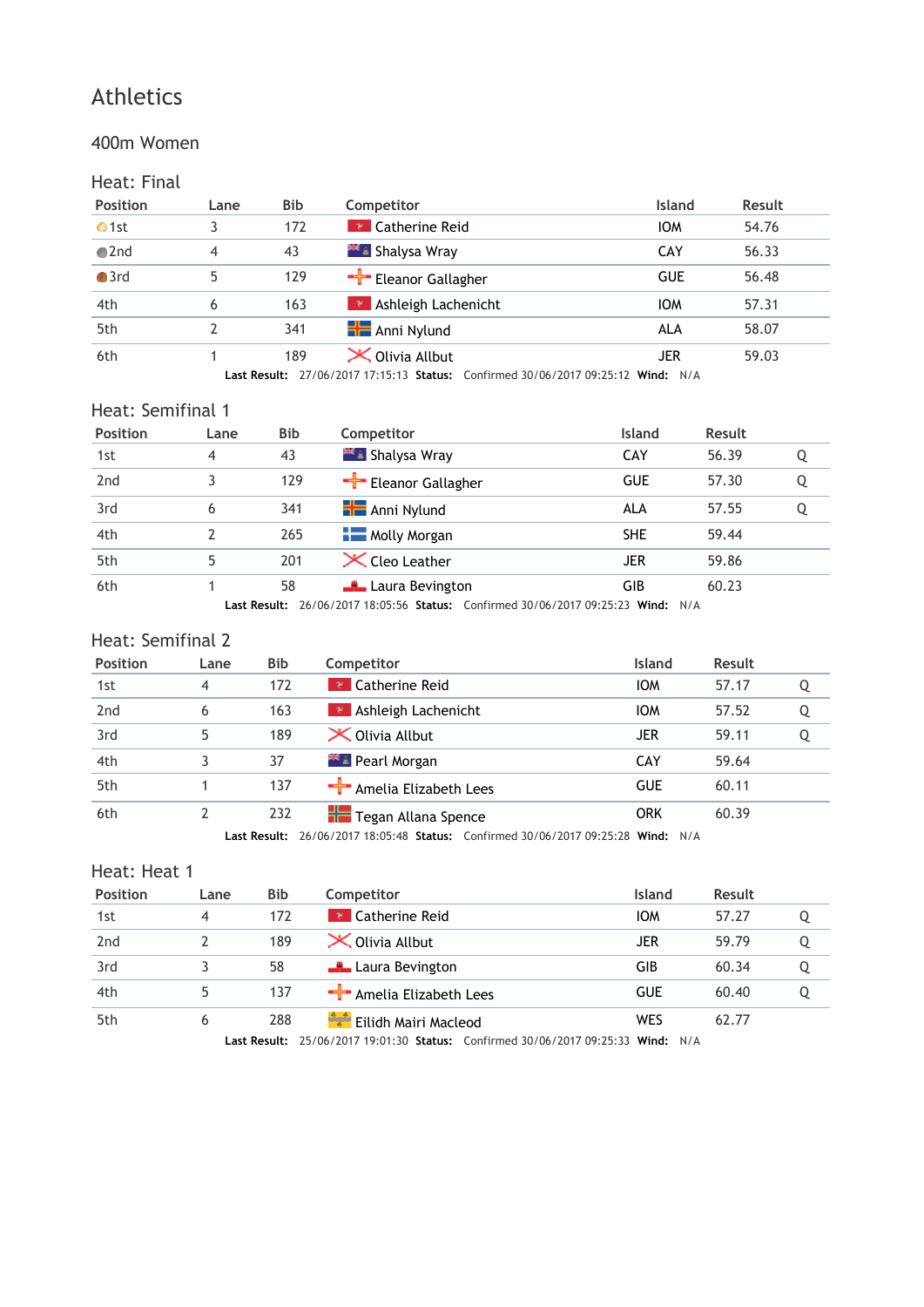### Heat: Heat 2

| <b>Position</b> | Lane | <b>Bib</b> | Competitor                             | Island     | Result |  |
|-----------------|------|------------|----------------------------------------|------------|--------|--|
| 1st             |      | 43         | <b>XXXX</b> Shalysa Wray               | CAY        | 57.06  |  |
| 2 <sub>nd</sub> |      | 163        | <b>EX</b> Ashleigh Lachenicht          | <b>IOM</b> | 57.53  |  |
| 3rd             |      | 265        | <b>THE Molly Morgan</b>                | <b>SHE</b> | 59.16  |  |
| 4th             |      | 278        | Eve Carrington <del>تَحْيِثُ</del> Eve | WES        | 62.64  |  |

**Last Result:** 25/06/2017 19:01:41 **Status:** Confirmed 30/06/2017 09:25:38 **Wind:** N/A

#### Heat: Heat 3

| <b>Position</b> | Lane | Bib | Competitor                     | <b>Island</b>                                                                   | <b>Result</b> |  |
|-----------------|------|-----|--------------------------------|---------------------------------------------------------------------------------|---------------|--|
| 1st             |      | 129 | Eleanor Gallagher              | <b>GUE</b>                                                                      | 59.55         |  |
| 2 <sub>nd</sub> |      | 201 | $\mathsf{\times}$ Cleo Leather | JER                                                                             | 59.79         |  |
| 3rd             |      | 226 | Mia MacIver                    | ORK                                                                             | 61.08         |  |
| 4th             |      | 273 | <b>Cara Steven</b>             | <b>SHE</b>                                                                      | 62.32         |  |
|                 |      |     |                                | ast Result: 25/06/2017 18:20:30 Status: Confirmed 30/06/2017 09:25:44 Wind: N/A |               |  |

**Last Result:** 25/06/2017 18:20:30 **Status:** Confirmed 30/06/2017 09:25:44 **Wind:** N/A

#### Heat: Heat 4

| Position        | Lane | <b>Bib</b> | Competitor              | Island     | Result |  |
|-----------------|------|------------|-------------------------|------------|--------|--|
| 1st             |      | 37         | <b>THE Pearl Morgan</b> | CAY        | 58.50  |  |
| 2 <sub>nd</sub> |      | 341        | <b>H</b> Anni Nylund    | ALA        | 58.68  |  |
| 3rd             |      | 232        | Tegan Allana Spence     | ORK        | 60.07  |  |
| 4th             |      | 68         | <b>Example Hook</b>     | GIB        | 61.45  |  |
| 5th             | 6    | 51         | Oddvør Josephsen        | <b>FAR</b> | 65.50  |  |

**Last Result:** 25/06/2017 19:01:55 **Status:** Confirmed 30/06/2017 09:25:49 **Wind:** N/A

| <b>Games Record</b> |                         |            |      |
|---------------------|-------------------------|------------|------|
| Record              | Holder                  | Island     | Year |
| 53.39               | <b>*</b> Catherine Reid | <b>IOM</b> | 2015 |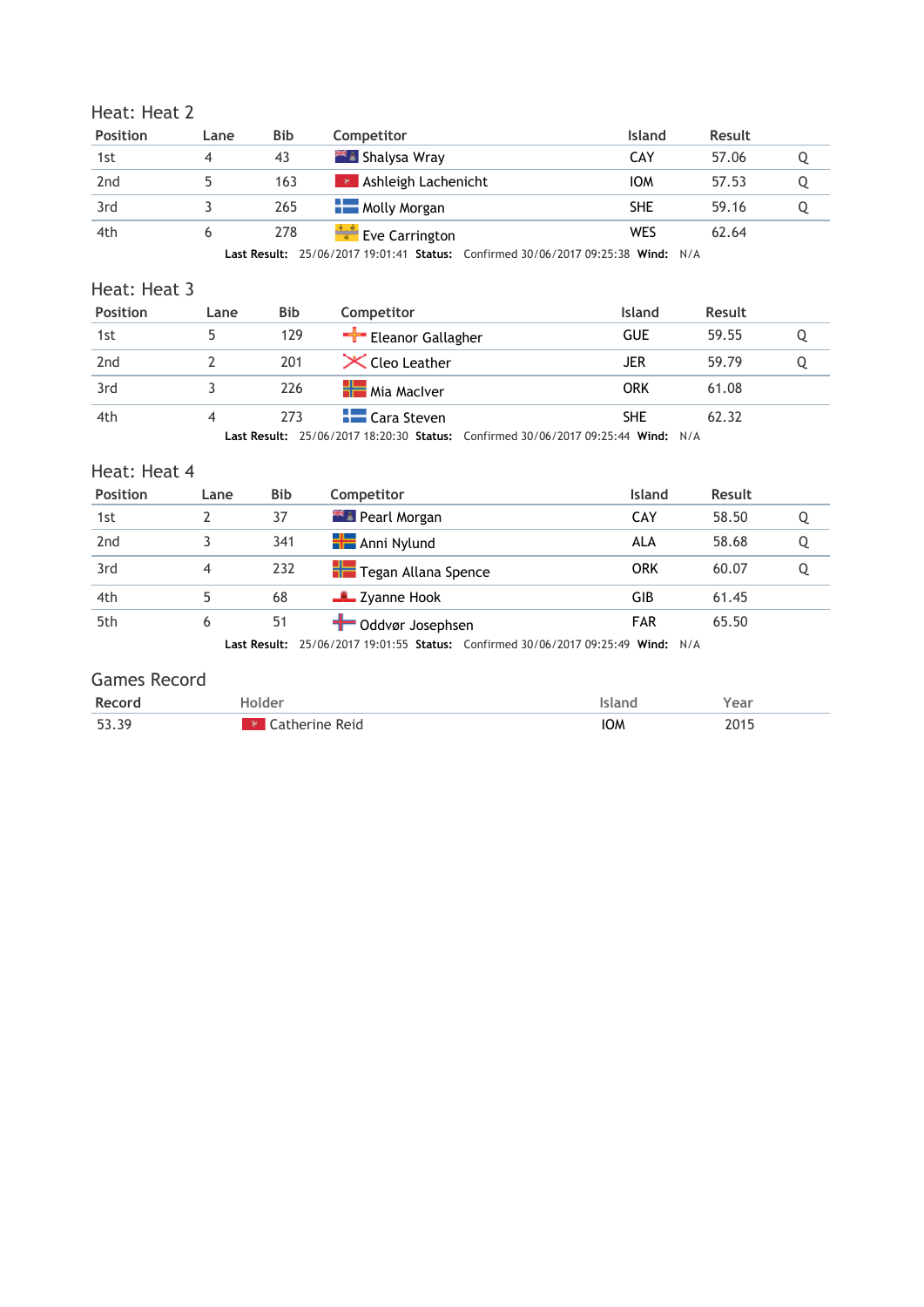#### 800m Men

#### Heat: Final

| <b>Position</b> | Lane | <b>Bib</b> | Competitor                                                                      | <b>Island</b> | <b>Result</b> |
|-----------------|------|------------|---------------------------------------------------------------------------------|---------------|---------------|
| $\bullet$ 1st   | 4    | 262        | Seumas Mackay                                                                   | <b>SHE</b>    | 1.53.32       |
| $\bullet$ 2nd   | 2    | 35         | <b>XX &amp; Tahj Lewis</b>                                                      | CAY           | 1.54.51       |
| $\bullet$ 3rd   | 6    | 70         | Cameron Payas                                                                   | GIB           | 1.54.60       |
| 4th             |      | 290        | Michael William Macmillan                                                       | WES           | 1.54.73       |
| 5th             | 3    | 120        | Richard Bartram                                                                 | <b>GUE</b>    | 1.57.15       |
| 6th             | 5    | 145        | $\frac{1}{2}$ Simon Murphy                                                      | <b>GUE</b>    | 1.57.27       |
| 7th             | 5    | 169        | <b>Rhys Owen</b>                                                                | <b>IOM</b>    | 1.57.56       |
| 8th             | 3    | 287        | Donald Maclean Macleod منتهيج                                                   | <b>WES</b>    | 1.59.55       |
|                 |      |            | Last Result: $27/06/2017173710$ Status: Confirmed 27/06/2017 17:37:17 Wind: N/A |               |               |

**Last Result:** 27/06/2017 17:37:10 **Status:** Confirmed 27/06/2017 17:37:17 **Wind:** N/A

| Heat: Heat 1 |      |            |                             |               |         |   |
|--------------|------|------------|-----------------------------|---------------|---------|---|
| Position     | Lane | <b>Bib</b> | Competitor                  | <b>Island</b> | Result  |   |
| 1st          | 4    | 35         | <b>** A</b> Tahj Lewis      | CAY           | 1.58.19 | Q |
| 2nd          | 5    | 287        | Donald Maclean Macleod      | <b>WES</b>    | 1.58.22 | Q |
| 3rd          | 6    | 169        | Rhys Owen                   | <b>IOM</b>    | 1.58.46 | Q |
| 4th          |      | 120        | Richard Bartram             | <b>GUE</b>    | 1.58.76 | Q |
| 5th          | 2    | 317        | <b>W</b> Cai Morgan Roberts | <b>YSM</b>    | 2.05.68 |   |
| 6th          |      | 328        | <b>H</b> Mats Holmberg      | ALA           |         |   |

**Last Result:** 25/06/2017 22:24:19 **Status:** Confirmed 25/06/2017 22:24:33 **Wind:** N/A

#### Heat: Heat 2

| <b>Position</b> | Lane | <b>Bib</b> | Competitor                                                                                                                                                                                     | <b>Island</b> | <b>Result</b> |   |
|-----------------|------|------------|------------------------------------------------------------------------------------------------------------------------------------------------------------------------------------------------|---------------|---------------|---|
| 1st             | 6    | 262        | <b>Formal Mackay</b>                                                                                                                                                                           | <b>SHE</b>    | 1.54.27       | Q |
| 2nd             | 3    | 70         | <b>Lameron Payas</b>                                                                                                                                                                           | <b>GIB</b>    | 1.58.16       | Q |
| 3rd             | 5    | 167        | <b>EX</b> David Mullarkey                                                                                                                                                                      | <b>IOM</b>    | 1.59.92       |   |
| 4th             |      | 49         | Julian Gregersen                                                                                                                                                                               | <b>FAR</b>    | 2.00.20       |   |
| 5th             | 4    | 195        | X Issac Du Val                                                                                                                                                                                 | <b>JER</b>    | 2.01.24       |   |
| 6th             | 4    | 229        | Sam Rendall                                                                                                                                                                                    | <b>ORK</b>    | 2.07.13       |   |
| 7th             |      | 96         | Theo Linden<br>$1 - 1$ B $-1$ $\mu$ $-2$ $\mu$ $\alpha$ $12\alpha$ $\pi$ $22\alpha$ $\pi$ $23\alpha$ $\pi$ $24\alpha$ $-1$ $25\alpha$ $\pi$ $22\alpha$ $\pi$ $23\alpha$ $\pi$ $24\alpha$ $\pi$ | GOT           |               |   |

**Last Result:** 25/06/2017 22:23:49 **Status:** Confirmed 25/06/2017 22:23:58 **Wind:** N/A

#### Heat: Heat 3

| <b>Position</b> | Lane | <b>Bib</b> | Competitor                                                                      | Island     | <b>Result</b> |   |
|-----------------|------|------------|---------------------------------------------------------------------------------|------------|---------------|---|
| 1st             | 5    | 290        | Michael William Macmillan                                                       | WES        | 1.58.29       |   |
| 2nd             | 6    | 145        | $\frac{1}{2}$ Simon Murphy                                                      | <b>GUE</b> | 1.58.90       | Q |
| 3rd             |      | 190        | <b>X</b> William Brown                                                          | <b>JER</b> | 1.58.95       |   |
| 4th             | 2    | 56         | Abdullah Ahammad                                                                | GIB        | 2.05.97       |   |
| 5th             | 4    | 220        | Jamie Clouston                                                                  | ORK        | 2.11.63       |   |
| 6th             |      | 77         | Viktor Almgren                                                                  | GOT        | 2.18.57       |   |
|                 |      |            | $1$ act Decult: $25/06/201722212$ Ctatuc: Confirmed 25/06/20172222109 Wind: N/A |            |               |   |

**Last Result:** 25/06/2017 22:23:42 **Status:** Confirmed 25/06/2017 22:24:08 **Wind:** N/A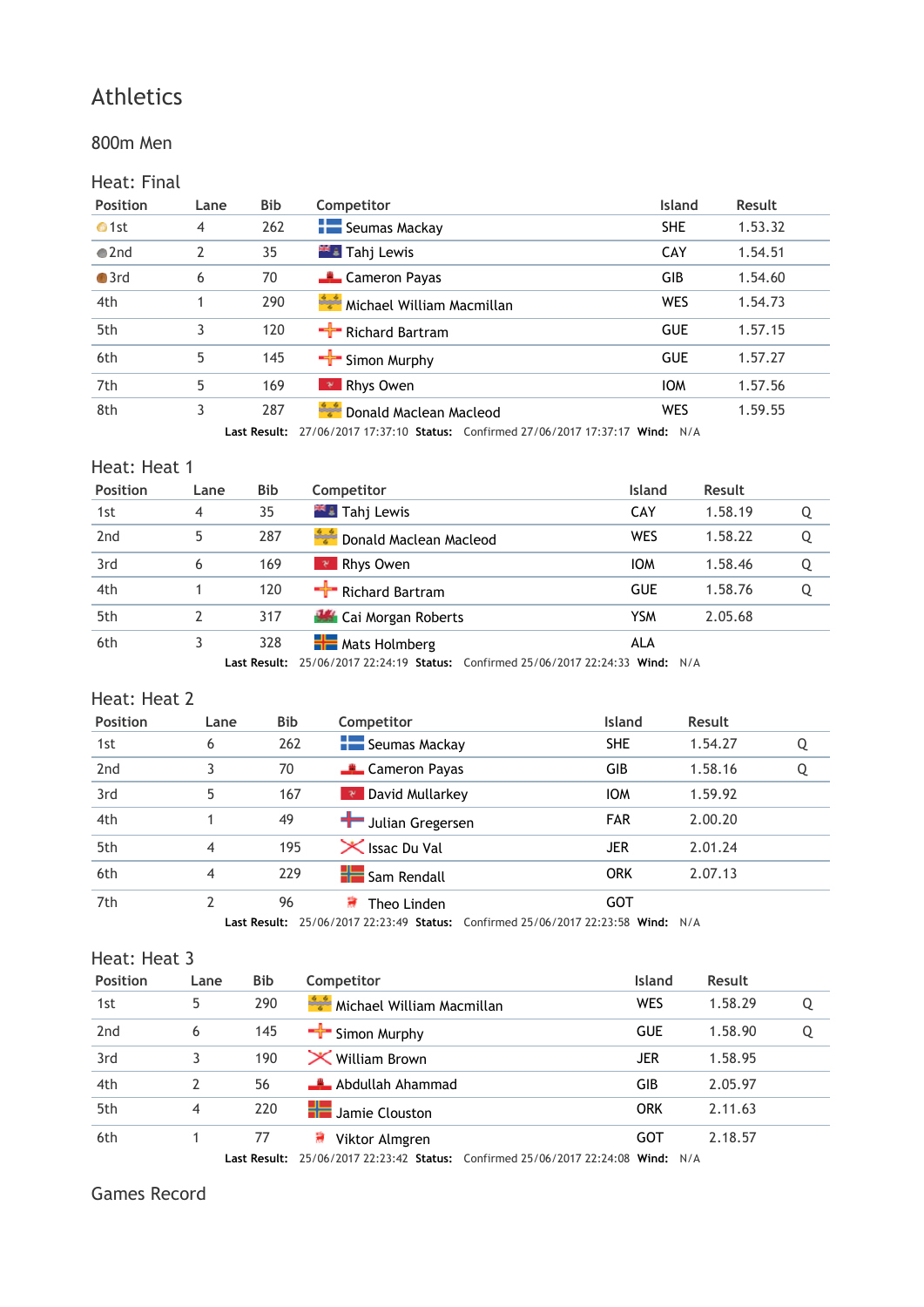| Record  | Holder                  | Island | Year |
|---------|-------------------------|--------|------|
| 1.50.37 | <b>X</b> Michael Guegan | JER    | 1993 |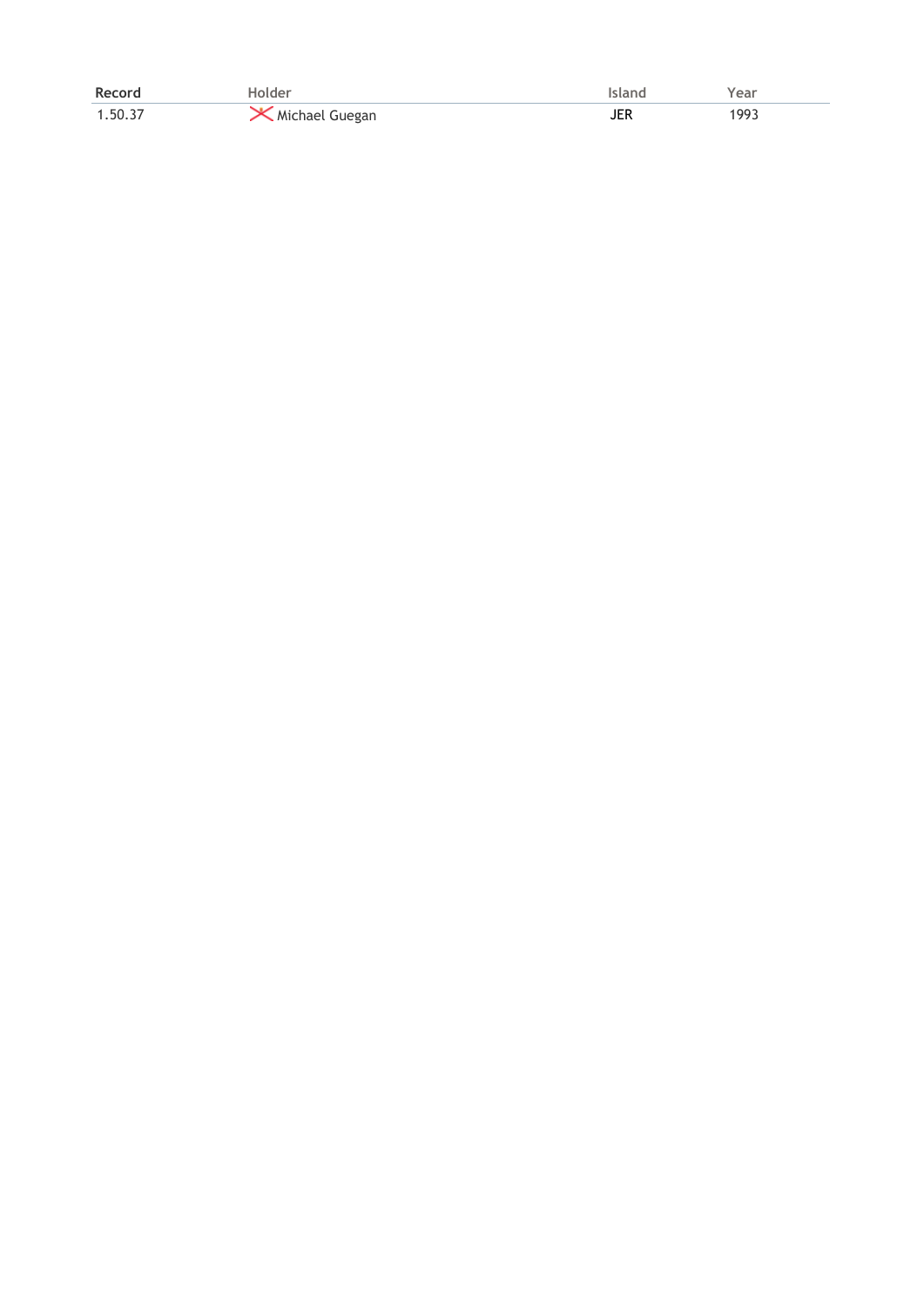#### 800m Women

#### Heat: Final

| <b>Position</b> | Lane | <b>Bib</b> | Competitor                                                                                                                                                                                                                                                                                                                            | <b>Island</b> | Result  |
|-----------------|------|------------|---------------------------------------------------------------------------------------------------------------------------------------------------------------------------------------------------------------------------------------------------------------------------------------------------------------------------------------|---------------|---------|
| $\bullet$ 1st   | 4    | 48         | Rebekka Fuglø                                                                                                                                                                                                                                                                                                                         | <b>FAR</b>    | 2.14.40 |
| $\bullet$ 2nd   | 2    | 261        | <b>THE Emma Leask</b>                                                                                                                                                                                                                                                                                                                 | <b>SHE</b>    | 2.15.42 |
| $\bullet$ 3rd   | 6    | 191        | $\mathsf{\times}$ Gemma Dawkins                                                                                                                                                                                                                                                                                                       | <b>JER</b>    | 2.16.25 |
| 4th             |      | 348        | Maria Söderlund                                                                                                                                                                                                                                                                                                                       | <b>ALA</b>    | 2.16.93 |
| 5th             | 5    | 25         | <b>ELE</b> Gayle Lindsay                                                                                                                                                                                                                                                                                                              | <b>BER</b>    | 2.17.97 |
| 6th             | 3    | 51         | Oddvør Josephsen                                                                                                                                                                                                                                                                                                                      | <b>FAR</b>    | 2.23.00 |
| 7th             | 5    | 150        | Rebecca Toll                                                                                                                                                                                                                                                                                                                          | <b>GUE</b>    | 2.26.58 |
| 8th             | 3    | 232        | Tegan Allana Spence<br>$\mathbf{I}$ , and $\mathbf{I}$ , and $\mathbf{I}$ , $\mathbf{I}$ , $\mathbf{I}$ , $\mathbf{I}$ , $\mathbf{I}$ , $\mathbf{I}$ , $\mathbf{I}$ , $\mathbf{I}$ , $\mathbf{I}$ , $\mathbf{I}$ , $\mathbf{I}$ , $\mathbf{I}$ , $\mathbf{I}$ , $\mathbf{I}$ , $\mathbf{I}$ , $\mathbf{I}$ , $\mathbf{I}$ , $\mathbf$ | <b>ORK</b>    | 2.29.79 |

**Last Result:** 30/06/2017 15:33:59 **Status:** Unconfirmed **Wind:** N/A

#### Heat: Heat 1

| <b>Position</b> | Lane | <b>Bib</b> | Competitor                     | Island     | Result  |   |
|-----------------|------|------------|--------------------------------|------------|---------|---|
| 1st             |      | 261        | <b>Example 1</b> Emma Leask    | <b>SHE</b> | 2.16.62 | O |
| 2 <sub>nd</sub> |      | 348        | <b>H</b> Maria Söderlund       | ALA        | 2.16.97 | Q |
| 3rd             | 6    | 232        | <b>The Tegan Allana Spence</b> | ORK        | 2.17.87 | O |
| 4th             |      | 150        | Rebecca Toll                   | <b>GUE</b> | 2.18.90 |   |
| <b>DNS</b>      |      | 102        | Linda Pimmeshofer              | GOT        |         |   |

**Last Result:** 28/06/2017 12:31:10 **Status:** Confirmed 30/06/2017 09:35:56 **Wind:** N/A

#### Heat: Heat 2

| <b>Position</b> | Lane | Bib          | Competitor                    |                                                                     | Island | Result  |   |
|-----------------|------|--------------|-------------------------------|---------------------------------------------------------------------|--------|---------|---|
| 1st             | 6    | 48           | Rebekka Fuglø                 | <b>FAR</b>                                                          |        | 2.15.79 |   |
| 2 <sub>nd</sub> |      | 25           | <b>External Gayle Lindsay</b> | <b>BER</b>                                                          |        | 2.19.33 | Q |
| 3rd             |      | 203          | X Yasmin Lookess              | <b>JER</b>                                                          |        | 2.19.43 |   |
| 4th             | 4    | 295          | Peigi Catriona McKellar       | <b>WES</b>                                                          |        | 2.28.36 |   |
| 5th             | 5    | 95           | Jennifer Laveryd              | GOT                                                                 |        | 2.43.97 |   |
|                 |      | Last Result: |                               | 28/06/2017 12:31:32 Status: Confirmed 30/06/2017 09:36:01 Wind: N/A |        |         |   |

#### Heat: Heat 3

| <b>Position</b> | Lane | <b>Bib</b> | Competitor                       | <b>Island</b> | Result  |  |
|-----------------|------|------------|----------------------------------|---------------|---------|--|
| 1st             |      | 191        | $\mathsf{\times}$ Gemma Dawkins  | <b>JER</b>    | 2.16.58 |  |
| 2 <sub>nd</sub> | 4    | 51         | Oddvør Josephsen                 | <b>FAR</b>    | 2.17.97 |  |
| 3rd             |      | 141        | Eliza Mason                      | <b>GUE</b>    | 2.19.44 |  |
| 4th             |      | 326        | Hannah Helin                     | ALA           | 2.20.87 |  |
| <b>DNS</b>      |      | 163        | $\mathbb{R}$ Ashleigh Lachenicht | <b>IOM</b>    |         |  |

**Last Result:** 28/06/2017 12:29:36 **Status:** Confirmed 30/06/2017 09:36:07 **Wind:** N/A

| Recor |      |            | cai |
|-------|------|------------|-----|
| 7.11  | eask | <b>SHE</b> |     |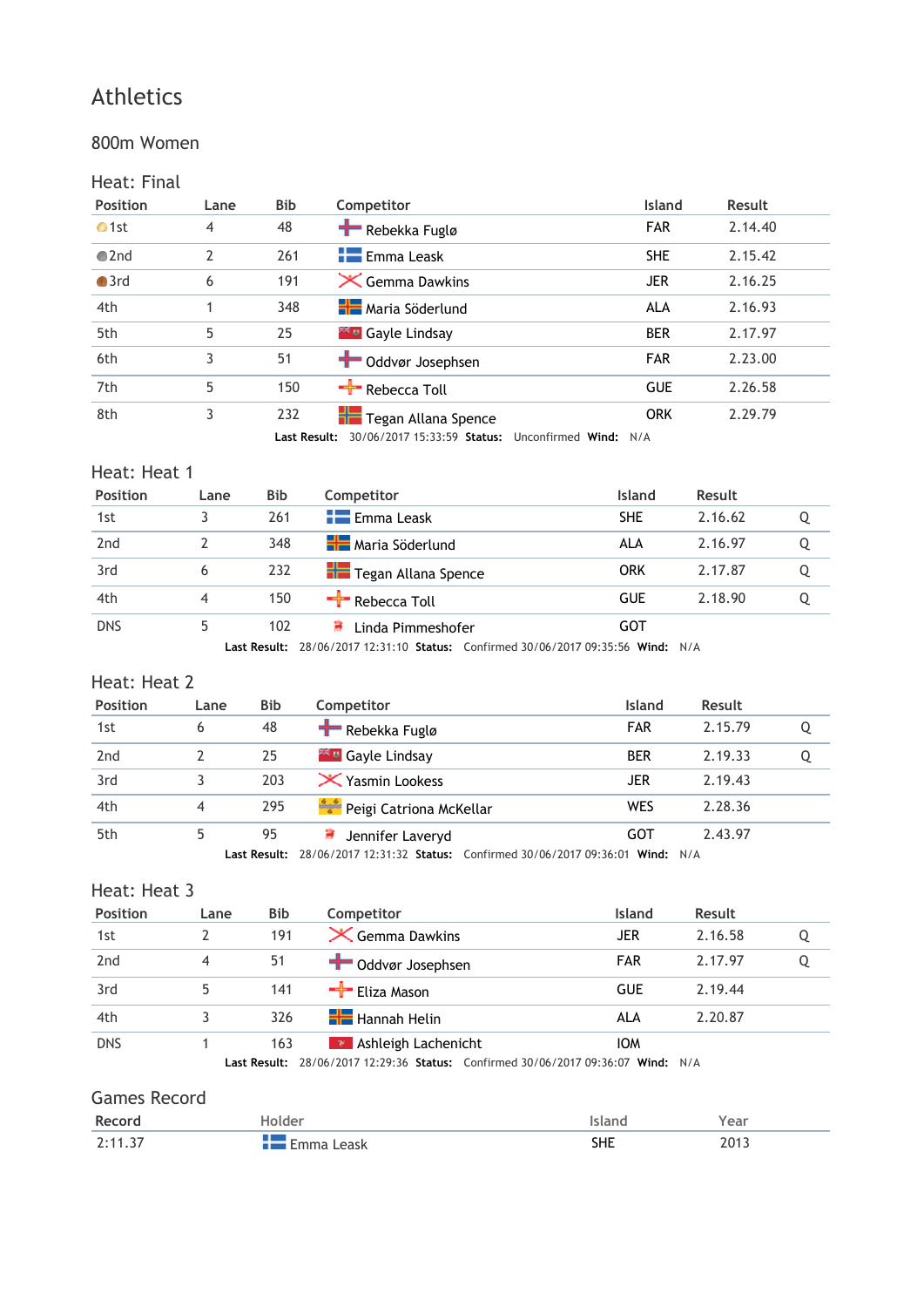### 1,500m Men

#### Heat: Final

| <b>Position</b> | Lane            | <b>Bib</b> | Competitor                      | Island     | Result  |
|-----------------|-----------------|------------|---------------------------------|------------|---------|
| $\bullet$ 1st   | 8               | 60         | Harvey Dixon                    | <b>GIB</b> | 3.48.71 |
| $\bullet$ 2nd   |                 | 204        | X Samuel Maher                  | <b>JER</b> | 3.55.78 |
| $\bullet$ 3rd   | 2               | 70         | Cameron Payas                   | <b>GIB</b> | 3.57.36 |
| 4th             | 7               | 167        | <b>R</b> David Mullarkey        | <b>IOM</b> | 3.59.70 |
| 5th             | 3               | 169        | <mark>स्टा</mark> Rhys Owen     | <b>IOM</b> | 4.02.85 |
| 6th             | 5               | 120        | Richard Bartram                 | <b>GUE</b> | 4.03.34 |
| 7th             | 4               | 290        | Michael William Macmillan       | WES        | 4.03.97 |
| 8th             | 9               | 49         | Julian Gregersen                | <b>FAR</b> | 4.04.57 |
| 9th             | 11              | 262        | Seumas Mackay                   | <b>SHE</b> | 4.05.57 |
| 10th            | 10 <sup>1</sup> | 190        | $\mathsf{\times}$ William Brown | <b>JER</b> | 4.07.56 |
| 11th            | 12              | 186        | Aidan Pierce                    | <b>IOW</b> | 4.09.14 |
| <b>DNS</b>      | 6               | 217        | Rafel Quintana Villalonga       | <b>MEN</b> |         |

**Last Result:** 30/06/2017 15:46:49 **Status:** Unconfirmed **Wind:** N/A

#### Heat: Heat 1

| Position        | Lane           | <b>Bib</b> | Competitor                      | <b>Island</b> | Result  |   |
|-----------------|----------------|------------|---------------------------------|---------------|---------|---|
| 1st             | 10             | 167        | <b>PED David Mullarkey</b>      | <b>IOM</b>    | 4.10.82 | Q |
| 2 <sub>nd</sub> | 4              | 60         | Harvey Dixon                    | GIB           | 4.10.86 | Q |
| 3rd             | 3              | 190        | $\mathsf{\times}$ William Brown | <b>JER</b>    | 4.12.76 | Q |
| 4th             | $\overline{2}$ | 262        | <b>Example 2</b> Seumas Mackay  | <b>SHE</b>    | 4.13.61 | Q |
| 5th             |                | 186        | <b>Aidan Pierce</b>             | <b>IOW</b>    | 4.15.43 | Q |
| 6th             | 5              | 317        | <b>K</b> Cai Morgan Roberts     | <b>YSM</b>    | 4.21.23 |   |
| 7th             | 7              | 220        | <b>The Jamie Clouston</b>       | <b>ORK</b>    | 4.54.48 |   |
| <b>DNS</b>      | 6              | 106        | 薄<br>Hjalmar Sköldefors         | <b>GOT</b>    |         |   |
| <b>DNS</b>      | 8              | 30         | <b>External Dominic Dyer</b>    | CAY           |         |   |

**Last Result:** 28/06/2017 13:08:43 **Status:** Confirmed 30/06/2017 09:36:24 **Wind:** N/A

#### Heat: Heat 2

| <b>Position</b> | Lane           | <b>Bib</b>            | Competitor                                                                             | <b>Island</b> | Result  |   |
|-----------------|----------------|-----------------------|----------------------------------------------------------------------------------------|---------------|---------|---|
| 1st             | 8              | 204                   | X Samuel Maher                                                                         | <b>JER</b>    | 4.07.16 | Q |
| 2 <sub>nd</sub> | 3              | 70                    | Cameron Payas                                                                          | GIB           | 4.07.25 | Q |
| 3rd             | $\overline{4}$ | 169                   | Rhys Owen                                                                              | <b>IOM</b>    | 4.07.53 | Q |
| 4th             | 0              | 290                   | Michael William Macmillan                                                              | <b>WES</b>    | 4.07.56 | Q |
| 5th             | 5              | 120                   | Richard Bartram                                                                        | <b>GUE</b>    | 4.08.21 | Q |
| 6th             | 2              | 217                   | Rafel Quintana Villalonga                                                              | <b>MEN</b>    | 4.08.91 | Q |
| 7th             | 6              | 49                    | Julian Gregersen                                                                       | <b>FAR</b>    | 4.12.39 | Q |
| 8th             | 10             | 140                   | $H - Ed$ Mason                                                                         | <b>GUE</b>    | 4.15.92 |   |
| 9th             | 1              | 229                   | Sam Rendall                                                                            | <b>ORK</b>    | 4.30.82 |   |
| 10th            | 9              | 100<br>Lact Pocult: . | ₩<br>Tommy Öman<br>28/06/2017 13:08:36 Status: Confirmed 30/06/2017 09:36:33 Wind: N/A | <b>GOT</b>    | 4.31.35 |   |

**Last Result:** 28/06/2017 13:08:36 **Status:** Confirmed 30/06/2017 09:36:33 **Wind:** N/A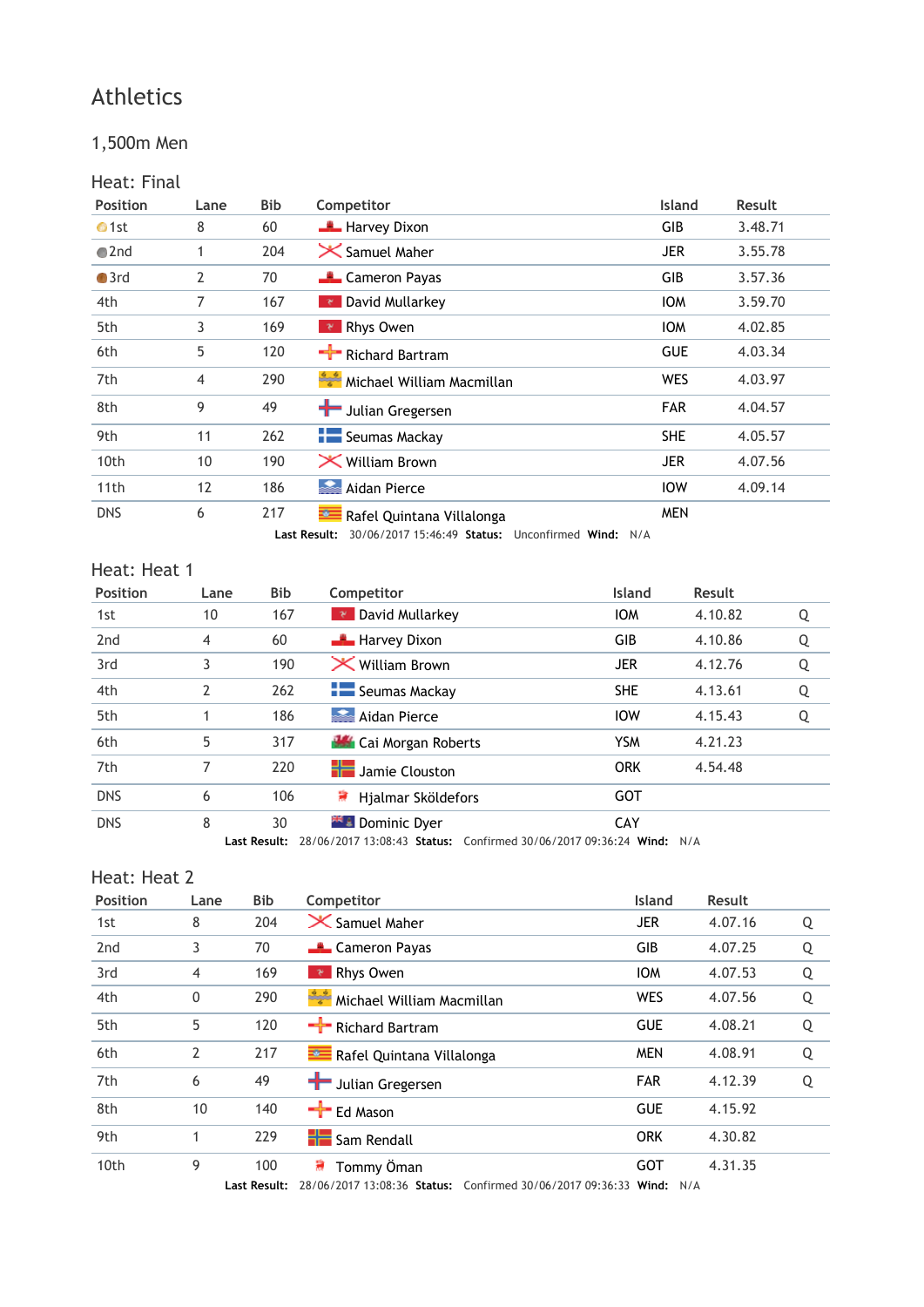| <b>Games Record</b> |                 |            |      |
|---------------------|-----------------|------------|------|
| Record              | Holder          | Island     | Year |
| 3:48.45             | * Keith Gerrard | <b>IOM</b> | 2011 |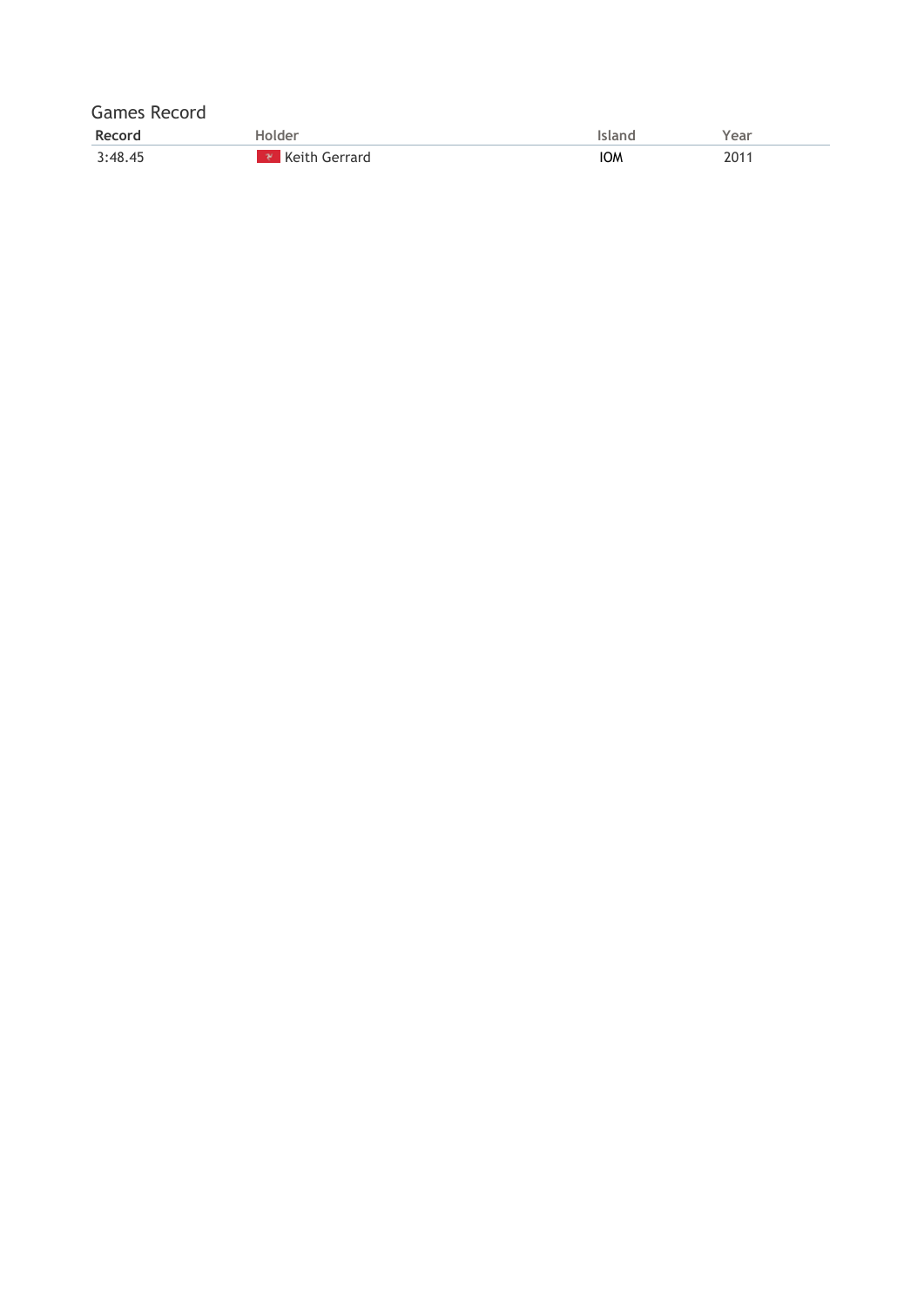### 1,500m Women

### Heat: Final

| <b>Position</b>  | Lane | <b>Bib</b> | Competitor                                                                              | <b>Island</b> | Result  |
|------------------|------|------------|-----------------------------------------------------------------------------------------|---------------|---------|
| $\bullet$ 1st    | 10   | 233        | <b>H</b> Anna Tait                                                                      | <b>ORK</b>    | 4.24.15 |
| $\odot$ 2nd      | 2    | 159        | <b>*</b> Rachael Franklin                                                               | <b>IOM</b>    | 4.25.45 |
| $\bullet$ 3rd    | 4    | 48         | Rebekka Fuglø                                                                           | <b>FAR</b>    | 4.30.20 |
| 4th              | 1    | 191        | $\mathsf{\times}$ Gemma Dawkins                                                         | <b>JER</b>    | 4.31.37 |
| 5th              | 5    | 283        | Eilidh Mackenzie                                                                        | WES           | 4.34.30 |
| 6th              | 9    | 348        | Maria Söderlund                                                                         | <b>ALA</b>    | 4.44.43 |
| 7th              | 6    | 25         | <b>Extra</b> Gayle Lindsay                                                              | <b>BER</b>    | 4.47.05 |
| 8th              | 3    | 326        | <b>H</b> Hannah Helin                                                                   | <b>ALA</b>    | 5.02.55 |
| 9th              | 7    | 318        | <b>K</b> Eabha Roberts                                                                  | <b>YSM</b>    | 5.09.58 |
| 10 <sub>th</sub> | 8    | 295        | Peigi Catriona McKellar                                                                 | WES           | 5.18.40 |
| <b>DNF</b>       | 11   | 107        | ₩<br>Viktoria Sporre                                                                    | <b>GOT</b>    |         |
|                  |      |            | <b>Last Result:</b> 27/06/2017 17:57:37 Status: Confirmed 30/06/2017 09:36:47 Wind: N/A |               |         |

| Record  |      |            | 'ear |
|---------|------|------------|------|
| 4.24.15 | "ait | <b>ORK</b> | 2017 |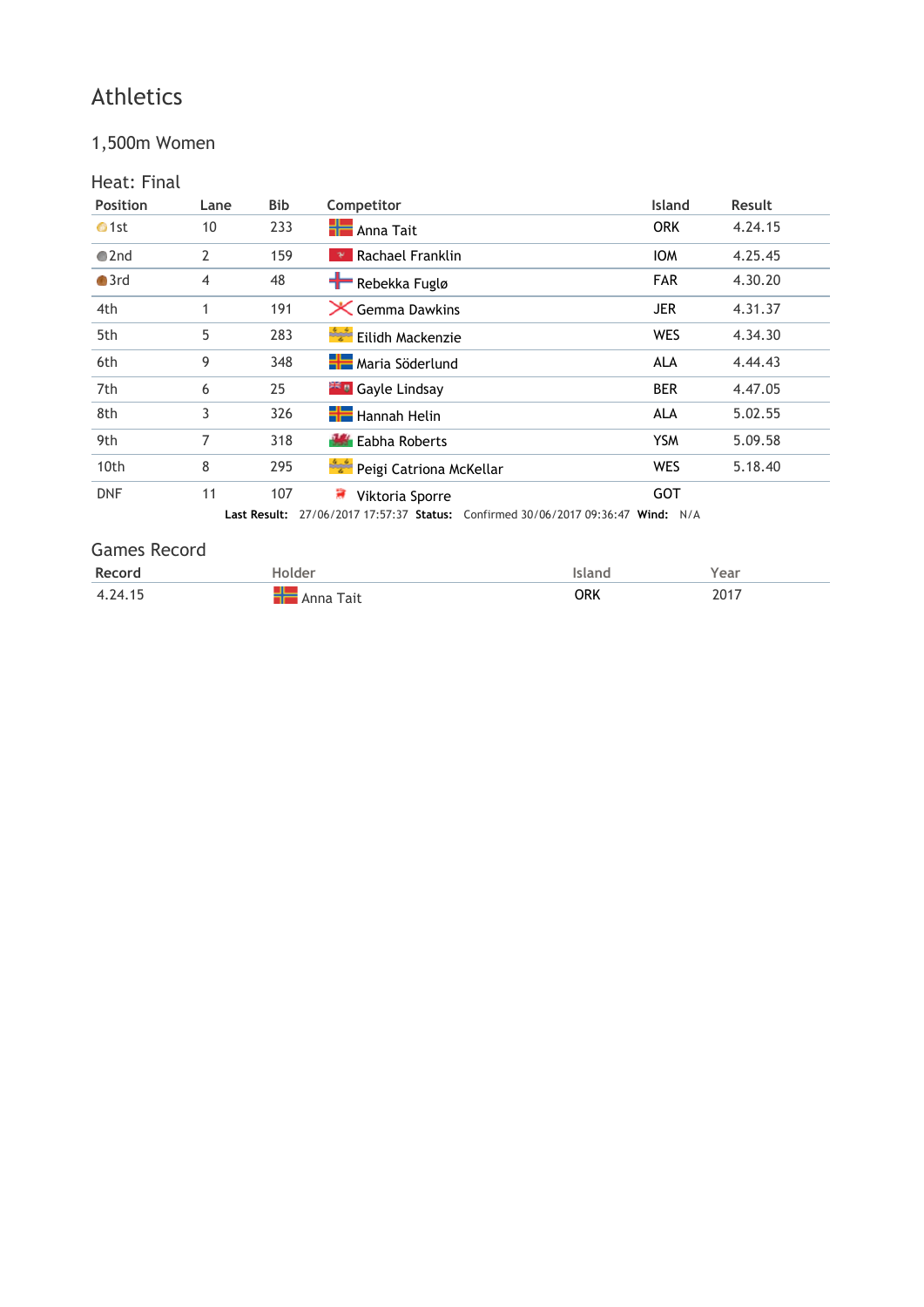5,000m Men

| Heat: Final      |            |                                                                                                        |            |          |
|------------------|------------|--------------------------------------------------------------------------------------------------------|------------|----------|
| <b>Position</b>  | <b>Bib</b> | Competitor                                                                                             | Island     | Result   |
| $\bullet$ 1st    | 60         | Harvey Dixon                                                                                           | GIB        | 14.46.37 |
| $Q$ 2nd          | 182        | <b>Daniel Eckersley</b>                                                                                | <b>IOW</b> | 15.02.89 |
| $\bullet$ 3rd    | 217        | Rafel Quintana Villalonga                                                                              | <b>MEN</b> | 15.06.70 |
| 4th              | 80         | 薄<br><b>Daniel Antonsson</b>                                                                           | <b>GOT</b> | 15.16.51 |
| 5th              | 30         | <b>XX &amp; Dominic Dyer</b>                                                                           | CAY        | 15.22.55 |
| 6th              | 157        | <b>P</b> Alan Corlett                                                                                  | <b>IOM</b> | 15.23.08 |
| 7th              | 116        | Martin Troels Møller                                                                                   | <b>GRE</b> | 15.38.91 |
| 8th              | 131        | Daniel Galpin                                                                                          | <b>GUE</b> | 15.39.89 |
| 9th              | 305        | Gethin Jones                                                                                           | <b>YSM</b> | 15.55.38 |
| 10 <sub>th</sub> | 127        | David Emery                                                                                            | <b>GUE</b> | 15.56.95 |
| 11th             | 245        | Mairo Mändla                                                                                           | <b>SAA</b> | 16.10.10 |
| 12th             | 230        | <b>T</b> Timothy Ross                                                                                  | <b>ORK</b> | 16.25.64 |
| 13 <sub>th</sub> | 103        | Henrik Reintz<br>₩                                                                                     | <b>GOT</b> | 16.35.68 |
| 14th             | 168        | <b>*</b> Jack Okell                                                                                    | <b>IOM</b> | 16.57.66 |
| 15th             | 114        | Michael Clasen                                                                                         | <b>GRE</b> | 17.50.26 |
| 16th             |            | Patrick Garner                                                                                         | GIB        | 17.56.59 |
| <b>DNS</b>       | 286        | Connor Maclean                                                                                         | <b>WES</b> |          |
| <b>DNS</b>       | 218        | Nil Riudavets Victory                                                                                  | <b>MEN</b> |          |
| <b>DNS</b>       | 207        | X Daniel John Romeril                                                                                  | <b>JER</b> |          |
| <b>DNS</b>       | 55         | Jan Elmar Sørensen<br>Last Result: 28/06/2017 19:02:06 Status: Confirmed 28/06/2017 19:02:10 Wind: N/A | <b>FAR</b> |          |

| Record   |                     |     |      |
|----------|---------------------|-----|------|
| 14.21.35 | Merrien<br>$\Delta$ | GUE | 2009 |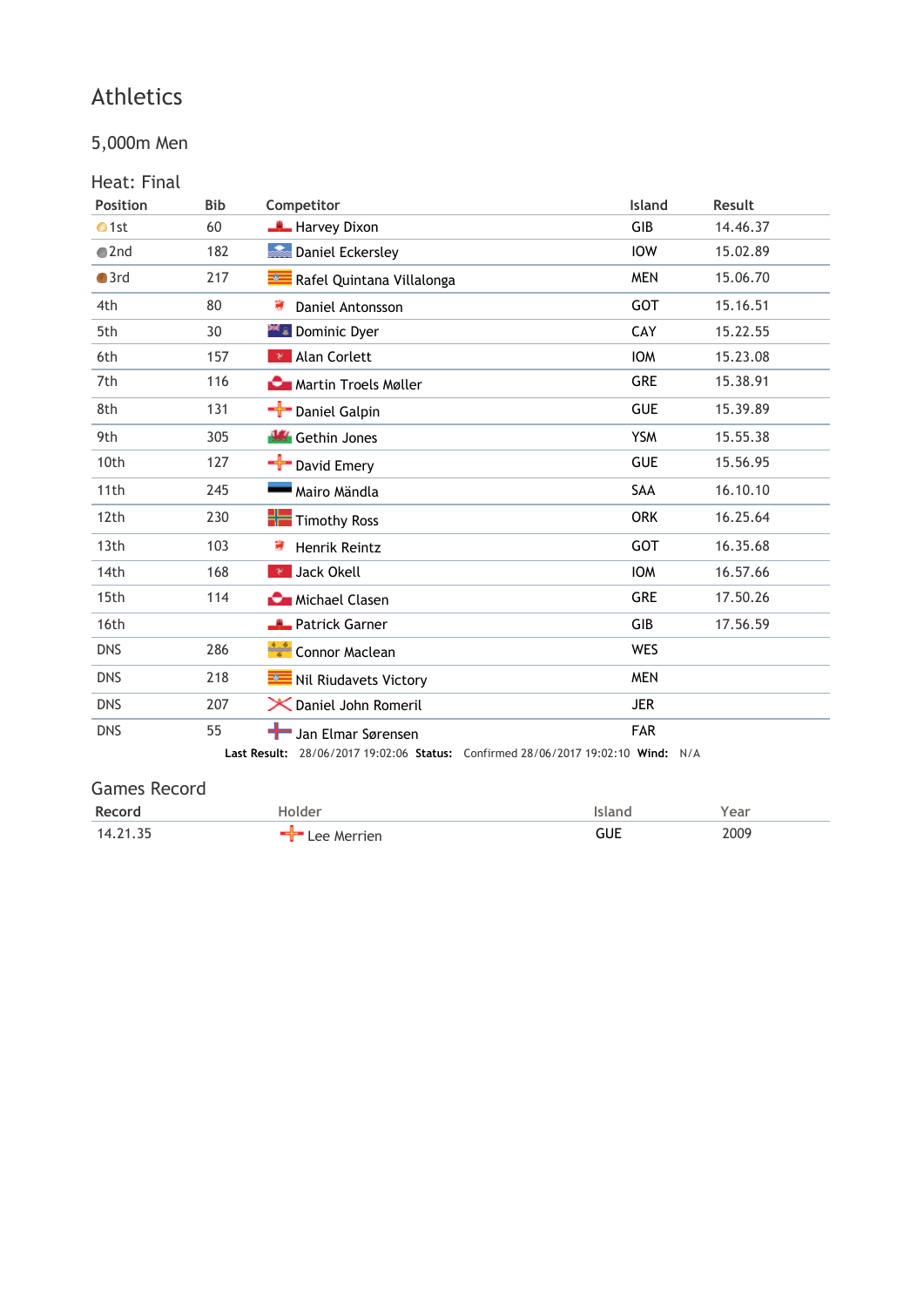### 5,000m Women

| Heat: Final |  |
|-------------|--|
|             |  |

| <b>Position</b> | Lane           | Bib          | Competitor                                                          | <b>Island</b> | Result   |
|-----------------|----------------|--------------|---------------------------------------------------------------------|---------------|----------|
| $\bullet$ 1st   | 15             | 233          | <b>H</b> Anna Tait                                                  | <b>ORK</b>    | 16.45.06 |
| $\odot$ 2nd     | 7              | 143          | Sarah Mercier                                                       | <b>GUE</b>    | 16.58.93 |
| $\bullet$ 3rd   | 9              | 147          | Louise Perrio                                                       | <b>GUE</b>    | 17.06.12 |
| 4th             | 6              | 283          | Eilidh Mackenzie في المستقبل                                        | <b>WES</b>    | 17.25.29 |
| 5th             | 1              | 159          | <b>*</b> Rachael Franklin                                           | <b>IOM</b>    | 17.46.36 |
| 6th             | 11             | 272          | Michelle Sandison                                                   | <b>SHE</b>    | 17.52.21 |
| 7th             | 12             | 175          | $\mathcal{R}$ Karen Shimmin                                         | <b>IOM</b>    | 18.05.49 |
| 8th             | 8              | 69           | Emma Jane Montiel                                                   | GIB           | 18.47.53 |
| 9th             | $\overline{4}$ | 115          | Kista Hammeken Lennert                                              | GRE           | 18.50.59 |
| 10th            | 14             | 117          | <b>Com</b> Ukaleg Slettemark                                        | <b>GRE</b>    | 19.21.88 |
| <b>DNS</b>      | 0              | 46           | Marna Leila Vandsdal Egholm                                         | FAR           |          |
| <b>DNS</b>      | $\overline{2}$ | 92           | ₩<br>Ida Kellström                                                  | <b>GOT</b>    |          |
| <b>DNS</b>      | 5              | 309          | Sarah Livett                                                        | <b>YSM</b>    |          |
| <b>DNS</b>      | 10             | 318          | <b>Example 1</b> Eabha Roberts                                      | <b>YSM</b>    |          |
|                 |                | Last Result: | 28/06/2017 18:28:48 Status: Confirmed 30/06/2017 09:37:07 Wind: N/A |               |          |

| Record   | <b>Holder</b>  | island     | ∕ear |
|----------|----------------|------------|------|
| 16.45.06 | Tait<br>. Anna | <b>ORK</b> | 7017 |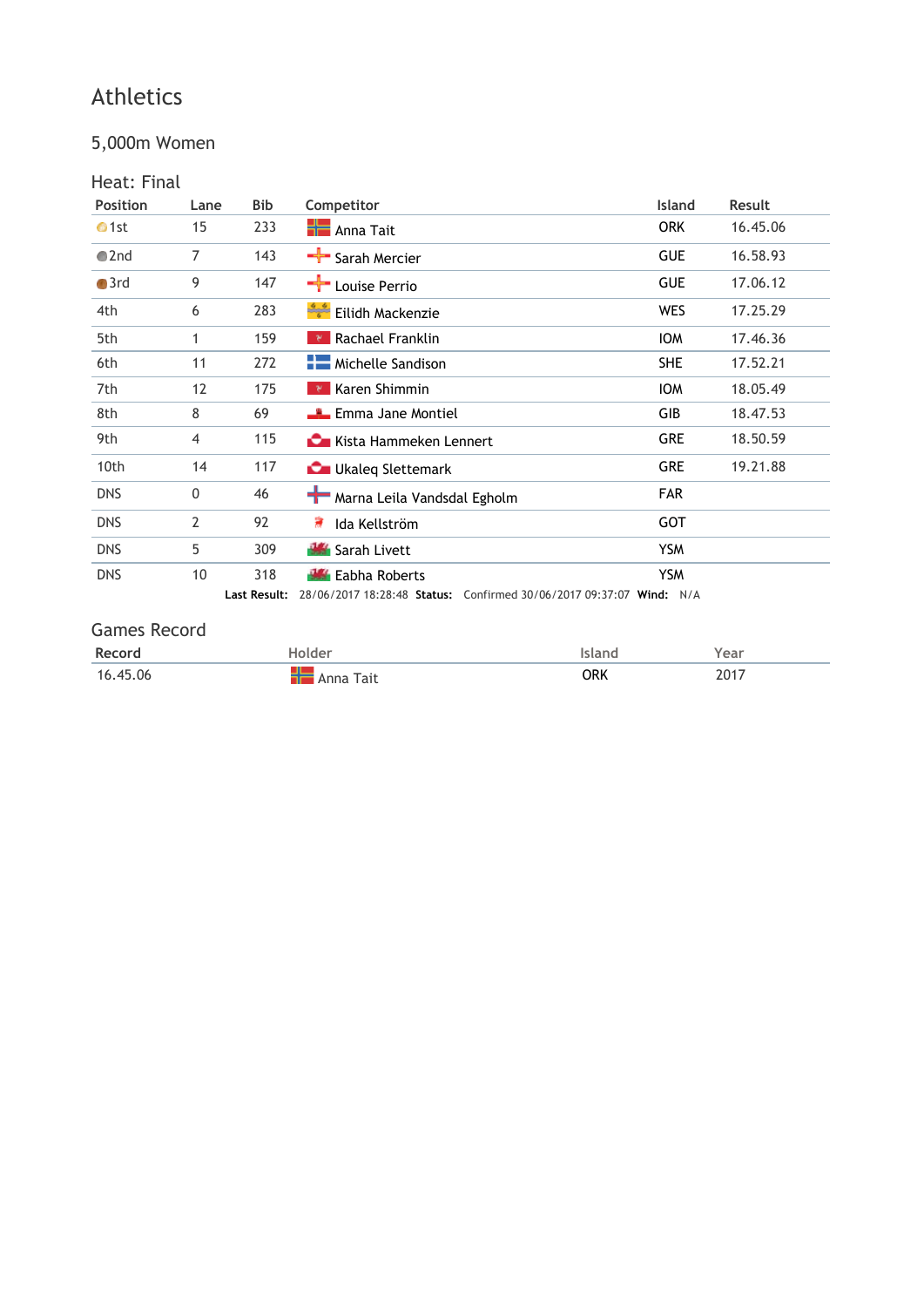### 10,000m Men

### Heat: Final

| <b>Position</b>  | Lane           | <b>Bib</b> | Competitor                | <b>Island</b> | Result   |
|------------------|----------------|------------|---------------------------|---------------|----------|
| $\bullet$ 1st    | 10             | 164        | <b>TV</b> Oliver Lockley  | <b>IOM</b>    | 30.37.46 |
| $Q$ 2nd          | 3              | 144        | $\frac{1}{2}$ Lee Merrien | <b>GUE</b>    | 30.40.84 |
| $\bigcirc$ 3rd   | 4              | 80         | 窘<br>Daniel Antonsson     | <b>GOT</b>    | 32.09.95 |
| 4th              | 15             | 247        | Ando Õitspuu              | <b>SAA</b>    | 32.33.38 |
| 5th              | 17             | 116        | Martin Troels Møller      | <b>GRE</b>    | 32.38.21 |
| 6th              | 8              | 305        | <b>K</b> Gethin Jones     | <b>YSM</b>    | 33.02.34 |
| 7th              | 6              | 66         | Kelvin Gomez              | GIB           | 33.15.99 |
| 8th              | 13             | 230        | <b>T</b> Timothy Ross     | <b>ORK</b>    | 34.33.50 |
| 9th              | 16             | 246        | Kalev Õisnurm             | SAA           | 34.39.60 |
| 10th             | 7              | 135        | Carl Holden               | <b>GUE</b>    | 34.46.52 |
| 11th             | 1              | 78         | 寢<br>Tomas Ängshammar     | <b>GOT</b>    | 34.55.04 |
| 12 <sub>th</sub> | 18             | 294        | Duncan McKellar الشيش     | <b>WES</b>    | 34.56.80 |
| 13 <sub>th</sub> | 5              | 113        | Niels Berthelsen          | <b>GRE</b>    | 35.48.20 |
| 14th             | 11             | 74         | Maurice Turnock فللسيئ    | GIB           | 36.29.50 |
| 15th             | $\overline{2}$ | 45         | <b>THE Rex Eagle</b>      | <b>FAL</b>    | 42.11.84 |
| <b>DNS</b>       | 9              | 224        | <b>Figule</b> Paul Kerr   | <b>ORK</b>    |          |
| <b>DNS</b>       | 12             | 55         | Jan Elmar Sørensen        | <b>FAR</b>    |          |
| <b>DNS</b>       | 14             | 207        | X Daniel John Romeril     | <b>JER</b>    |          |
| <b>DNF</b>       | 19             | 165        | <b>*</b> Kevin Loundes    | <b>IOM</b>    |          |

**Last Result:** 25/06/2017 20:19:52 **Status:** Confirmed 25/06/2017 20:19:59 **Wind:** N/A

| Record   |                | ear  |
|----------|----------------|------|
| 30.03.64 | Holmen<br>____ | 2009 |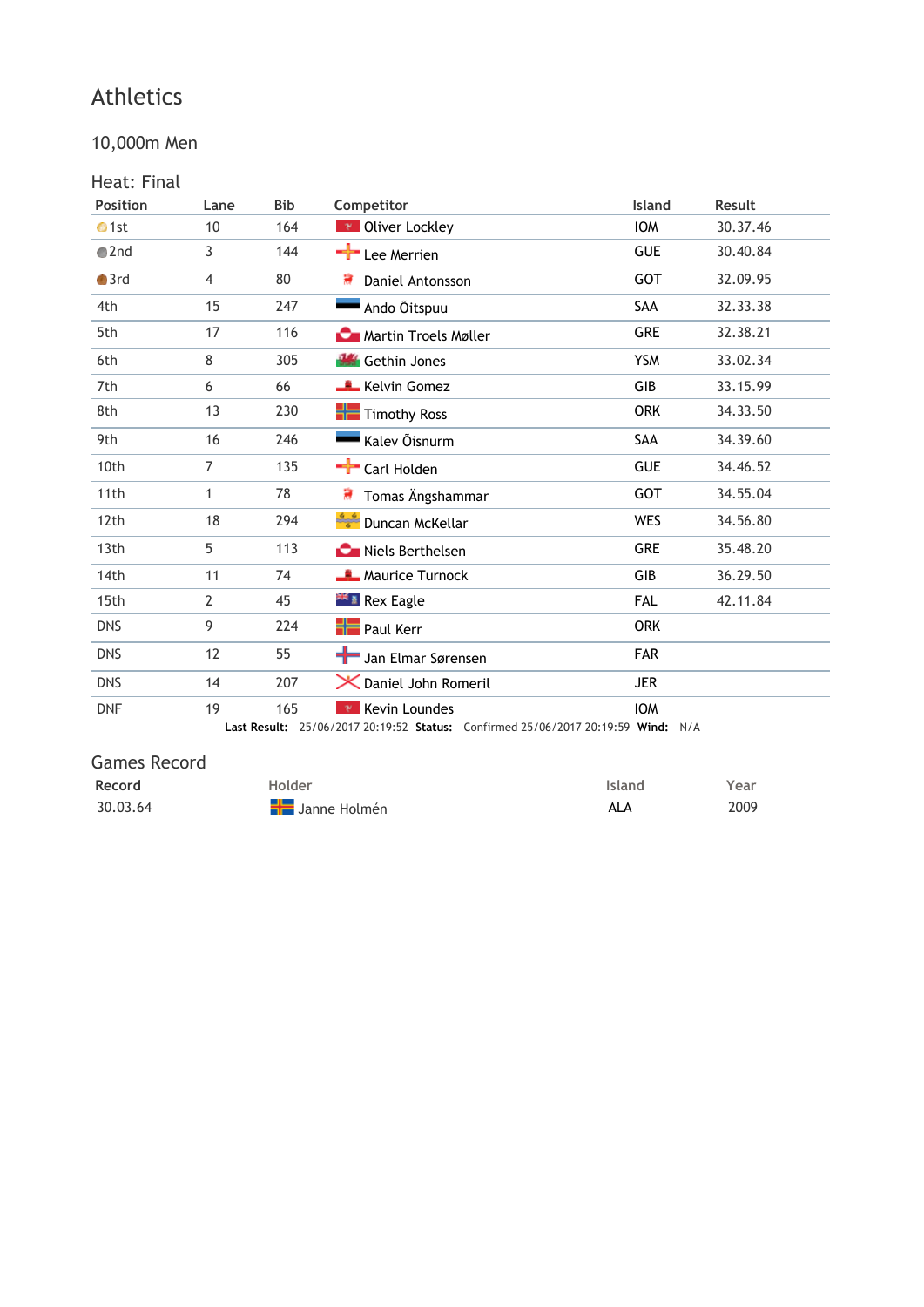### 10,000m Women

### Heat: Final

| <b>Position</b> | Lane           | <b>Bib</b>   | Competitor                                                          | Island     | Result   |
|-----------------|----------------|--------------|---------------------------------------------------------------------|------------|----------|
| $\bullet$ 1st   | 9              | 147          | Louise Perrio                                                       | <b>GUE</b> | 36.26.66 |
| $\bullet$ 2nd   | 1              | 46           | Marna Leila Vandsdal Egholm                                         | <b>FAR</b> | 36.30.99 |
| $\bullet$ 3rd   | $\overline{2}$ | 162          | <b>Hannah Howard</b><br>್ಗಳು                                        | <b>IOM</b> | 36.52.79 |
| 4th             | 8              | 272          | <b>Nichelle Sandison</b>                                            | <b>SHE</b> | 37.28.69 |
| 5th             | 6              | 175          | <b>*</b> Karen Shimmin                                              | <b>IOM</b> | 38.16.21 |
| 6th             | 10             | 309          | Sarah Livett                                                        | <b>YSM</b> | 38.38.58 |
| 7th             | 3              | 136          | $\frac{1}{2}$ Jenny James                                           | <b>GUE</b> | 39.24.95 |
| 8th             | 7              | 115          | Kista Hammeken Lennert                                              | <b>GRE</b> | 40.35.00 |
| 9th             | 5              | 117          | <b>Com</b> Ukaleg Slettemark                                        | <b>GRE</b> | 40.59.07 |
| <b>DNS</b>      | 4              | 210          | <b>X</b> Rebecca Thompson                                           | <b>JER</b> |          |
| <b>DNS</b>      | 11             | 215          | Maria Jesús Pallicer Rotger                                         | <b>MEN</b> |          |
|                 |                | Last Result: | 26/06/2017 17:49:14 Status: Confirmed 30/06/2017 09:37:38 Wind: N/A |            |          |

| Record       |                          |     | 'ear         |
|--------------|--------------------------|-----|--------------|
| 36 11<br>.68 | 45<br>Ann-Catrin Nordman | ALA | $00-$<br>77. |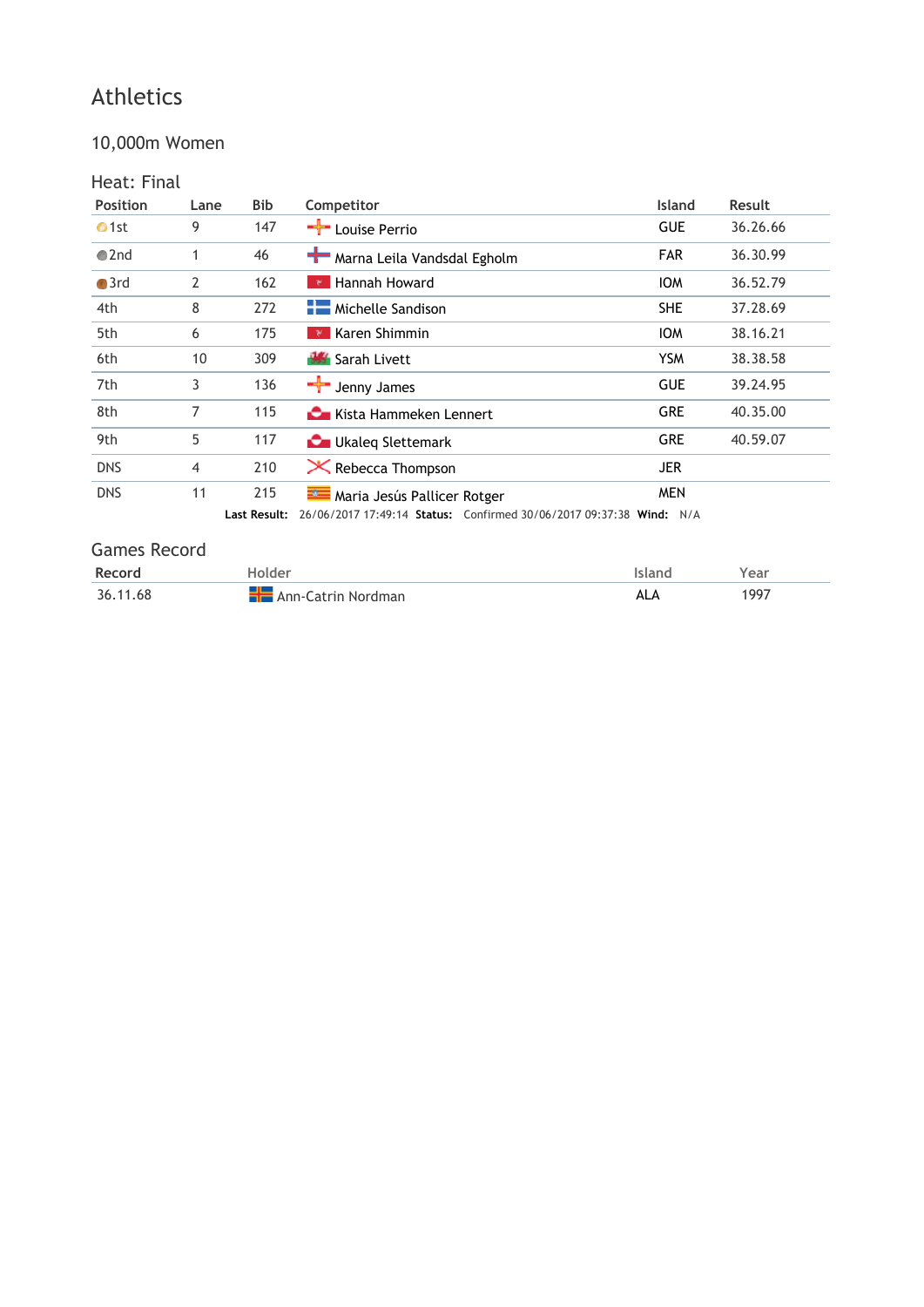### 110m Hurdles Men

### Heat: Final

| <b>Position</b> | Lane | <b>Bib</b> | Competitor                                                                              | Island     | Result |
|-----------------|------|------------|-----------------------------------------------------------------------------------------|------------|--------|
| $\bullet$ 1st   |      | 243        | Rauno Liitmäe                                                                           | SAA        | 15.63  |
| $\odot$ 2nd     | 4    | 198        | $\mathsf{\times}$ Peter Irving                                                          | <b>JER</b> | 15.82  |
| $\bullet$ 3rd   |      | 301        | <b>W</b> Gethin Hughes                                                                  | <b>YSM</b> | 16.53  |
| 4th             |      | 112        | Jacob Wiklund                                                                           | GOT        | 16.67  |
| <b>DNF</b>      |      | 320        | <b>K</b> Guto Tegid                                                                     | <b>YSM</b> |        |
|                 |      |            | <b>Last Result: 27/06/2017 18:25:40 Status: Confirmed 30/06/2017 09:37:57 Wind: N/A</b> |            |        |

| Record | alder                       | :Ianc | /ear |
|--------|-----------------------------|-------|------|
| 14.65  | rland<br>Tiale f<br>. - 2 r | GUE   | 2005 |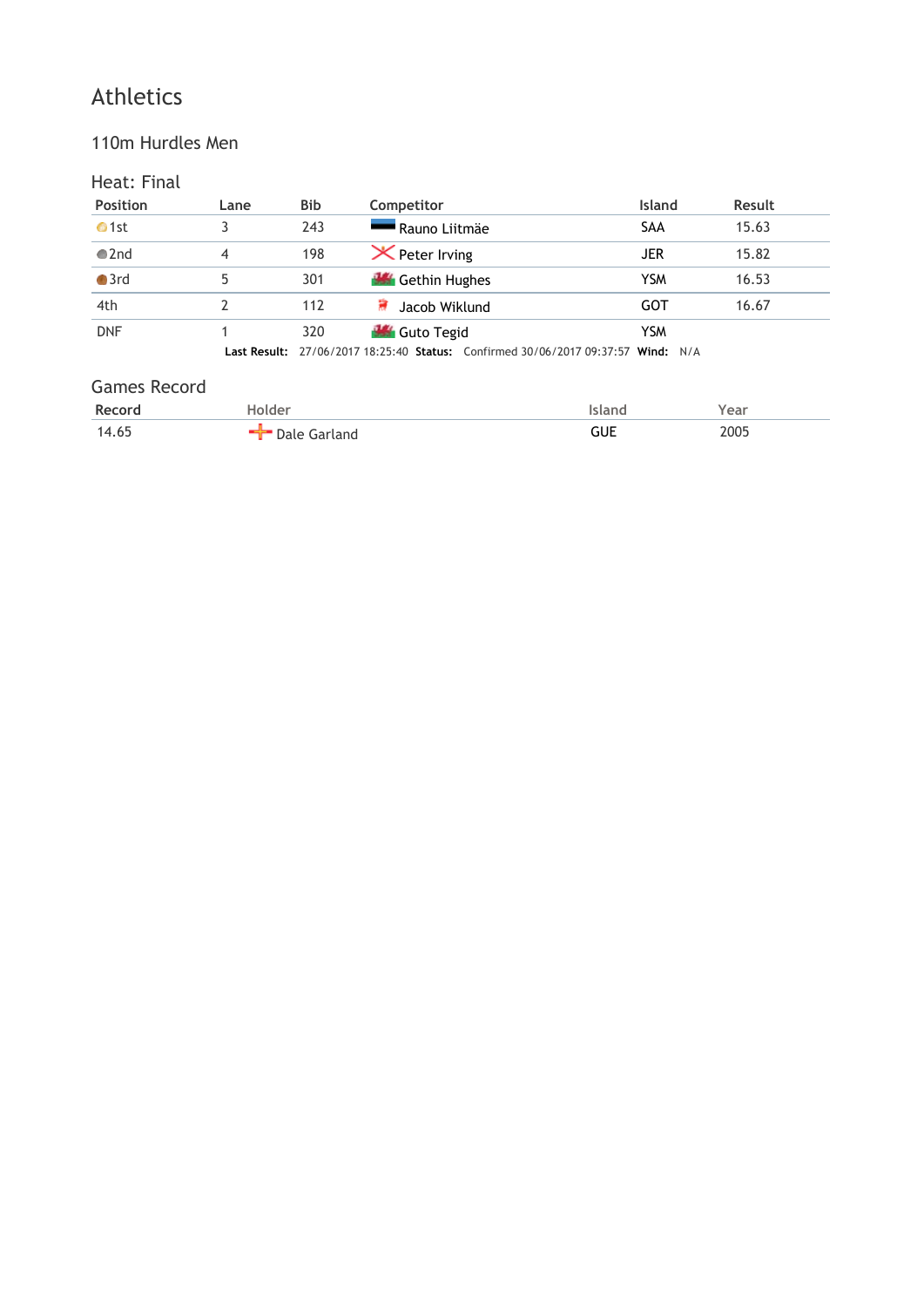#### 100m Hurdles Women

### Heat: Final

| <b>Position</b> | Lane | <b>Bib</b> | Competitor                                                                         | <b>Island</b> | Result |
|-----------------|------|------------|------------------------------------------------------------------------------------|---------------|--------|
| $\bullet$ 1st   | 6    | 214        | Angela Lopéz Marti                                                                 | <b>MEN</b>    | 15.42  |
| $\bullet$ 2nd   |      | 176        | <b>*</b> Amber Sibbald                                                             | <b>IOM</b>    | 15.44  |
| $\bigcirc$ 3rd  | 5    | 174        | <b>12</b> Hannah Riley                                                             | <b>IOM</b>    | 15.52  |
| 4th             | 4    | 149        | Kylie Robilliard                                                                   | <b>GUE</b>    | 15.54  |
| <b>DNS</b>      |      | 325        | <b>H</b> Linn Gustafsson                                                           | <b>ALA</b>    |        |
|                 |      |            | Last Result: 27/06/2017 18:07:08 Status: Confirmed 30/06/2017 09:38:12 Wind: -2.66 |               |        |

| Record | Holder                        | Island | Year |
|--------|-------------------------------|--------|------|
| 14.39  | <b>READER</b> Kelly Sotherton | IOW    | 1997 |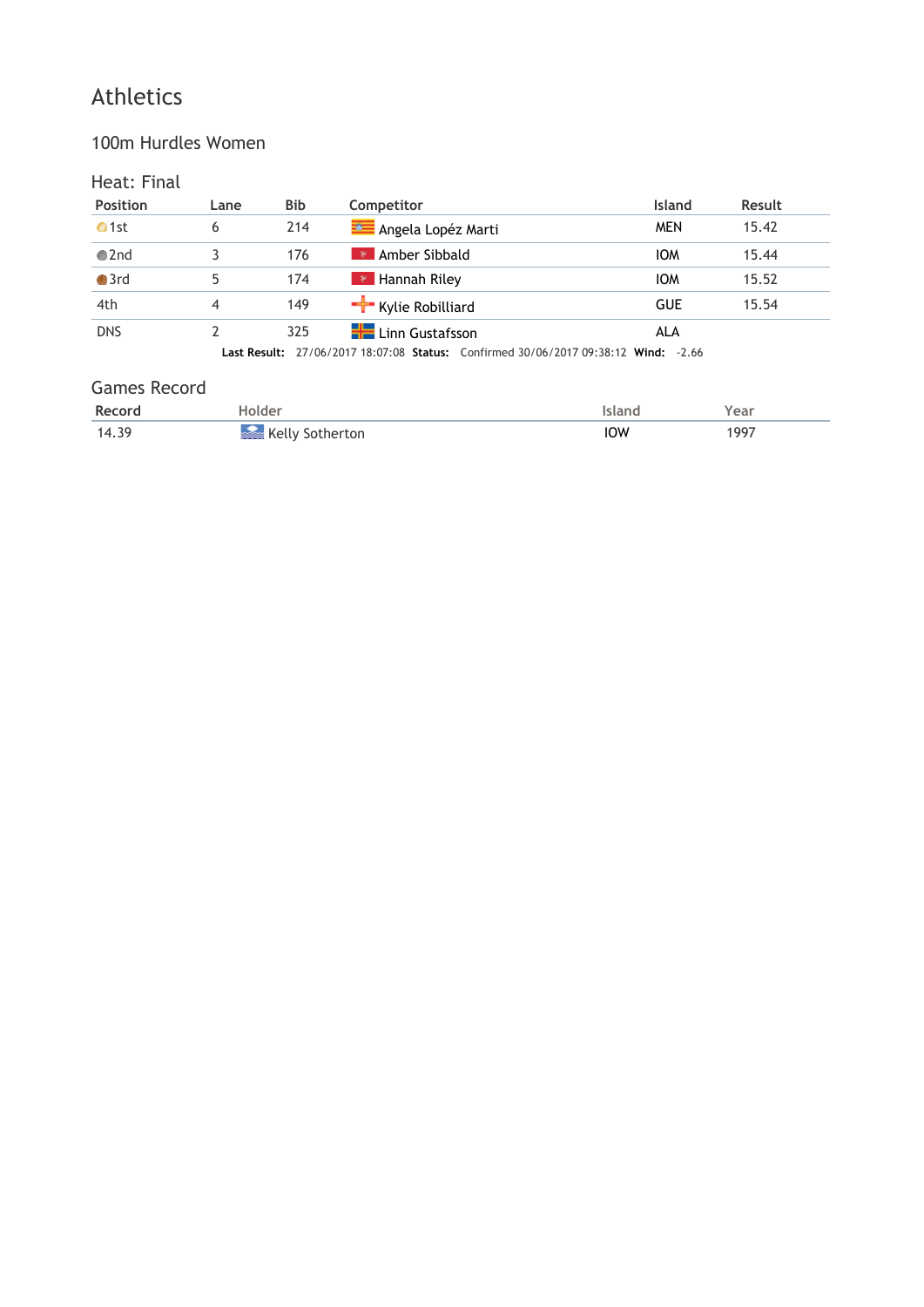#### 400m Hurdles Men

#### Heat: Final

| <b>Position</b> | Lane | <b>Bib</b> | Competitor                                                                              | <b>Island</b> | Result |
|-----------------|------|------------|-----------------------------------------------------------------------------------------|---------------|--------|
| $\bullet$ 1st   |      | 124        | Alastair Chalmers                                                                       | <b>GUE</b>    | 52.21  |
| $Q$ 2nd         | 4    | 151        | Sam Wallbridge                                                                          | <b>GUE</b>    | 52.58  |
| $\bullet$ 3rd   | 5    | 33         | <b>Ext.</b> Jeavhon Jackson                                                             | CAY           | 54.97  |
| 4th             | 2    | 198        | $\mathsf{\times}$ Peter Irving                                                          | <b>JER</b>    | 55.30  |
| 5th             | 6    | 320        | <b>K</b> Guto Tegid                                                                     | YSM           | 60.19  |
| 6th             |      | 340        | <b>H</b> Lucas Mattsson                                                                 | ALA           | 60.28  |
|                 |      |            | <b>Last Result:</b> 26/06/2017 18:17:19 Status: Confirmed 26/06/2017 18:17:23 Wind: N/A |               |        |

Heat: Heat 1

| <b>Position</b> | Lane | <b>Bib</b> | Competitor                       | <b>Island</b> | Result |   |
|-----------------|------|------------|----------------------------------|---------------|--------|---|
| 1st             |      | 151        | $\frac{1}{2}$ Sam Wallbridge     | <b>GUE</b>    | 56.14  |   |
| 2nd             | 5    | 33         | <b>External division</b> Jackson | CAY           | 57.06  | Q |
| 3rd             |      | 198        | $\mathsf{\times}$ Peter Irving   | <b>JER</b>    | 57.31  | Q |
| 4th             | 4    | 328        | <b>H</b> Mats Holmberg           | <b>ALA</b>    | 62.32  |   |
| <b>DNS</b>      |      | 108        | Patrik Stenström                 | GOT           |        |   |
| <b>DNS</b>      | 6    | 277        | Ross Alexander Budge             | WES           |        |   |

**Last Result:** 26/06/2017 11:13:38 **Status:** Confirmed 30/06/2017 09:38:27 **Wind:** N/A

#### Heat: Heat 2

| Lane | Bib | Competitor              | <b>Island</b> | Result |  |
|------|-----|-------------------------|---------------|--------|--|
| 5    | 124 | - Alastair Chalmers     | <b>GUE</b>    | 58.53  |  |
| 6    | 320 | <b>K</b> Guto Tegid     | YSM           | 60.57  |  |
| 4    | 340 | <b>H</b> Lucas Mattsson | ALA           | 61.46  |  |
|      | 79  | Johan Ansén             | GOT           | 77.10  |  |
|      | 179 | <b>Charles Button</b>   | <b>IOW</b>    |        |  |
|      |     |                         |               |        |  |

**Last Result:** 26/06/2017 11:13:27 **Status:** Confirmed 30/06/2017 09:38:34 **Wind:** N/A

| Record | Jlder                     |     | 'ear      |
|--------|---------------------------|-----|-----------|
| 50.41  | orman<br>iames<br>æ<br>Ju | IOW | 701<br>ΖU |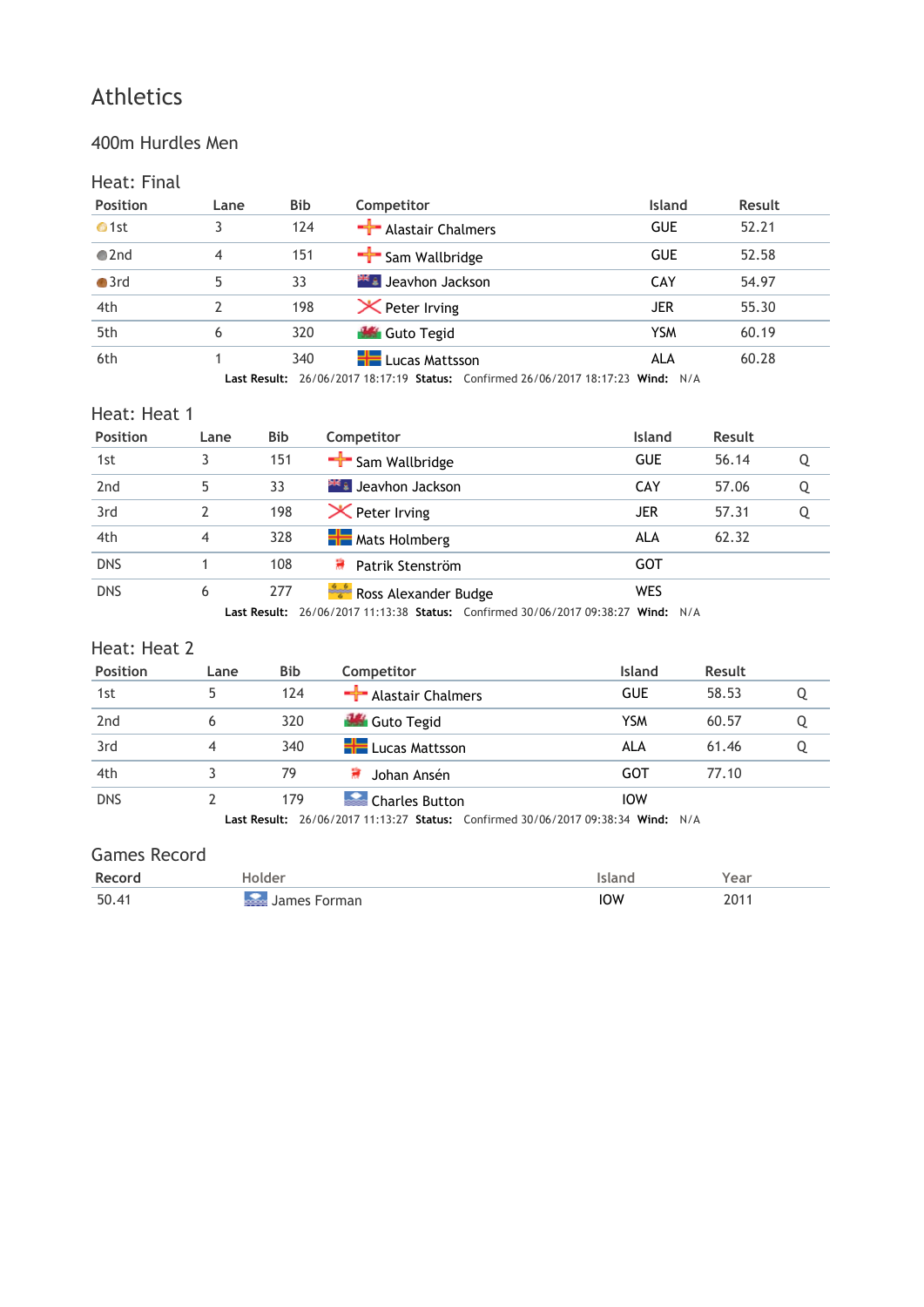#### 400m Hurdles Women

#### Heat: Final

| Lane | <b>Bib</b> | Competitor                   | Island     | Result  |
|------|------------|------------------------------|------------|---------|
| 5    | 214        | Angela Lopéz Marti           | <b>MEN</b> | 1.03.50 |
| 4    | 189        | $\times$ Olivia Allbut       | <b>JER</b> | 1.05.42 |
| 2    | 90         | ਜ਼ੋ<br>Josefine Havdelin     | GOT        | 1.06.39 |
|      | 141        | Eliza Mason                  | <b>GUE</b> | 1.07.34 |
| 6    | 177        | * Sara Watterson             | <b>IOM</b> | 1.08.10 |
|      | 273        | <b>Example 2</b> Cara Steven | <b>SHE</b> | 1.08.48 |
|      |            |                              |            |         |

**Last Result:** 29/06/2017 17:51:27 **Status:** Confirmed 30/06/2017 09:38:47 **Wind:** N/A

#### Heat: Heat 1

| <b>Position</b> | Lane     | <b>Bib</b> | Competitor                 | <b>Island</b> | Result  |   |
|-----------------|----------|------------|----------------------------|---------------|---------|---|
| 1st             | 3        | 189        | $\times$ Olivia Allbut     | <b>JER</b>    | 1.06.30 |   |
| 2 <sub>nd</sub> | 5        | 214        | Angela Lopéz Marti         | <b>MEN</b>    | 1.06.32 | Q |
| 3rd             | 4        | 90         | 寶<br>Josefine Havdelin     | GOT           | 1.08.00 | Q |
| 4th             | 6        | 141        | $\blacksquare$ Eliza Mason | <b>GUE</b>    | 1.09.03 | Q |
|                 | $\Omega$ | 278        | Eve Carrington فَيَجْتُ    | <b>WES</b>    |         |   |
|                 | 0        | 273        | <b>Cara Steven</b>         | <b>SHE</b>    |         |   |

**Last Result:** 29/06/2017 11:49:50 **Status:** Confirmed 30/06/2017 09:38:55 **Wind:** N/A

#### Heat: Heat 2

| <b>Position</b> | Lane | Bib | Competitor                                                                       | <b>Island</b> | Result  |  |
|-----------------|------|-----|----------------------------------------------------------------------------------|---------------|---------|--|
| 1st             |      | 273 | <b>Cara Steven</b>                                                               | <b>SHE</b>    | 1.09.40 |  |
| 2 <sub>nd</sub> |      | 177 | ■ Sara Watterson                                                                 | <b>IOM</b>    | 1.10.28 |  |
| <b>DNF</b>      |      | 278 | Eve Carrington فَيَجْتُ                                                          | WES           |         |  |
| <b>DNS</b>      | ל    | 174 | <b>Ex</b> Hannah Riley                                                           | <b>IOM</b>    |         |  |
|                 |      |     | Last Result: 29/06/2017 11:49:34 Status: Confirmed 30/06/2017 09:39:01 Wind: N/A |               |         |  |

| Record  | Holder                   | 'slano | Year |
|---------|--------------------------|--------|------|
| 1.00.72 | <b>T</b> Diana Lindqvist | ALA    | 1991 |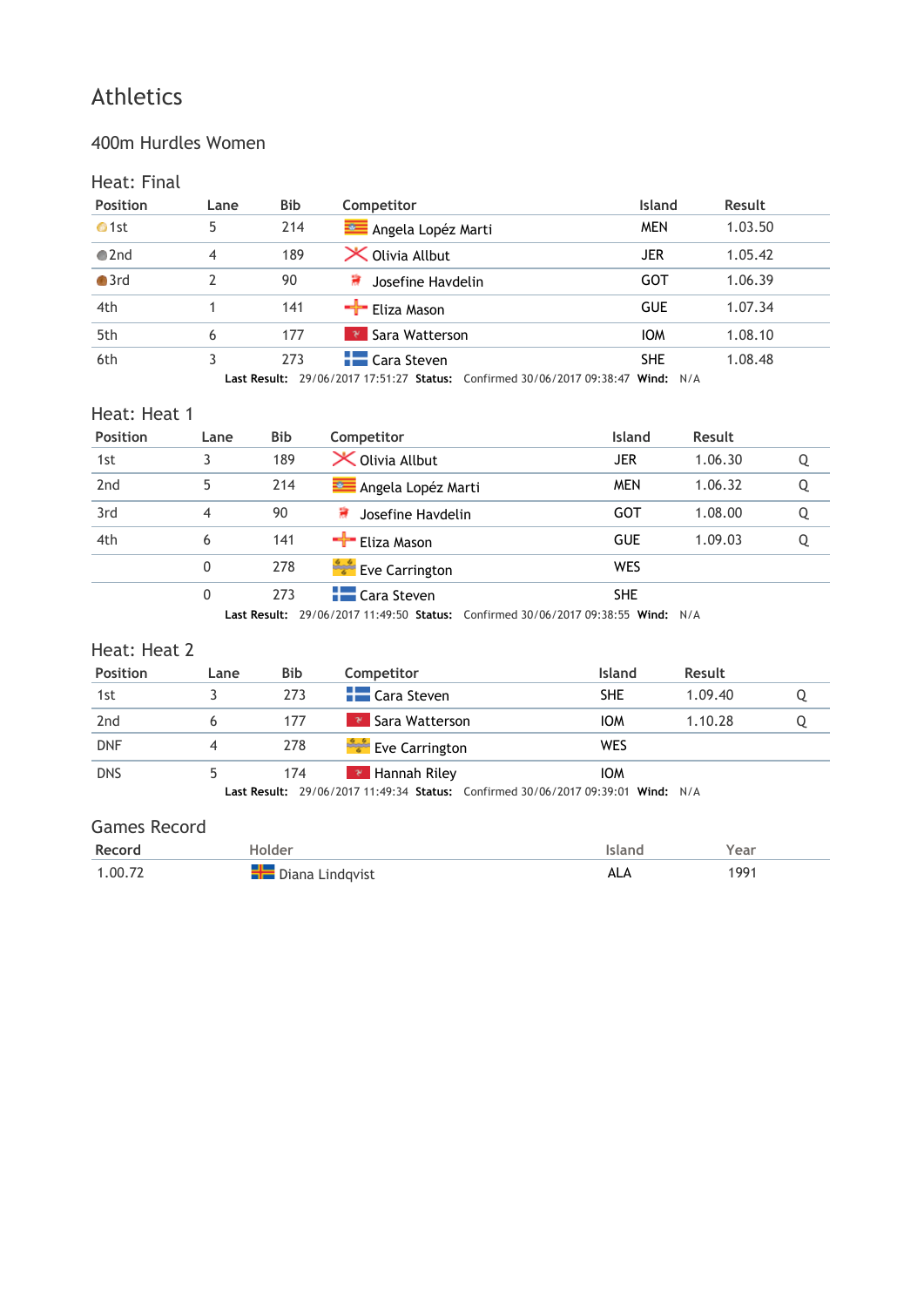### 3000m SteepleChase Men

### Heat: Final

| <b>Position</b> | Lane | <b>Bib</b> | Competitor                                                                              | Island     | Result   |
|-----------------|------|------------|-----------------------------------------------------------------------------------------|------------|----------|
| $\bullet$ 1st   | 4    | 182        | <b>Daniel Eckersley</b>                                                                 | <b>IOW</b> | 9.28.05  |
| $\bigcirc$ 2nd  | 8    | 140        | $H$ Ed Mason                                                                            | <b>GUE</b> | 9.43.53  |
| $\bullet$ 3rd   | 6    | 158        | $\mathbb{R}$ Max Costley                                                                | <b>IOM</b> | 9.44.18  |
| 4th             | 2    | 157        | <b>Alan Corlett</b>                                                                     | <b>IOM</b> | 9.53.66  |
| 5th             | 5    | 207        | X Daniel John Romeril                                                                   | <b>JER</b> | 10.15.77 |
| 6th             | 3    | 91         | 薄<br>Daniel Hejdström                                                                   | <b>GOT</b> | 10.41.35 |
| 7th             |      | 55         | Jan Elmar Sørensen                                                                      | <b>FAR</b> | 10.56.36 |
| 8th             | 9    | 103        | 薄<br>Henrik Reintz                                                                      | <b>GOT</b> | 10.59.15 |
| <b>DNS</b>      | 7    | 131        | Daniel Galpin                                                                           | <b>GUE</b> |          |
|                 |      |            | <b>Last Result:</b> 26/06/2017 19:08:53 Status: Confirmed 26/06/2017 19:09:07 Wind: N/A |            |          |

| Record  | dolder          |                   | 'ear |
|---------|-----------------|-------------------|------|
| 8.57.46 | Mikael Nordblom | $\mathbf{v}$<br>∼ | 1001 |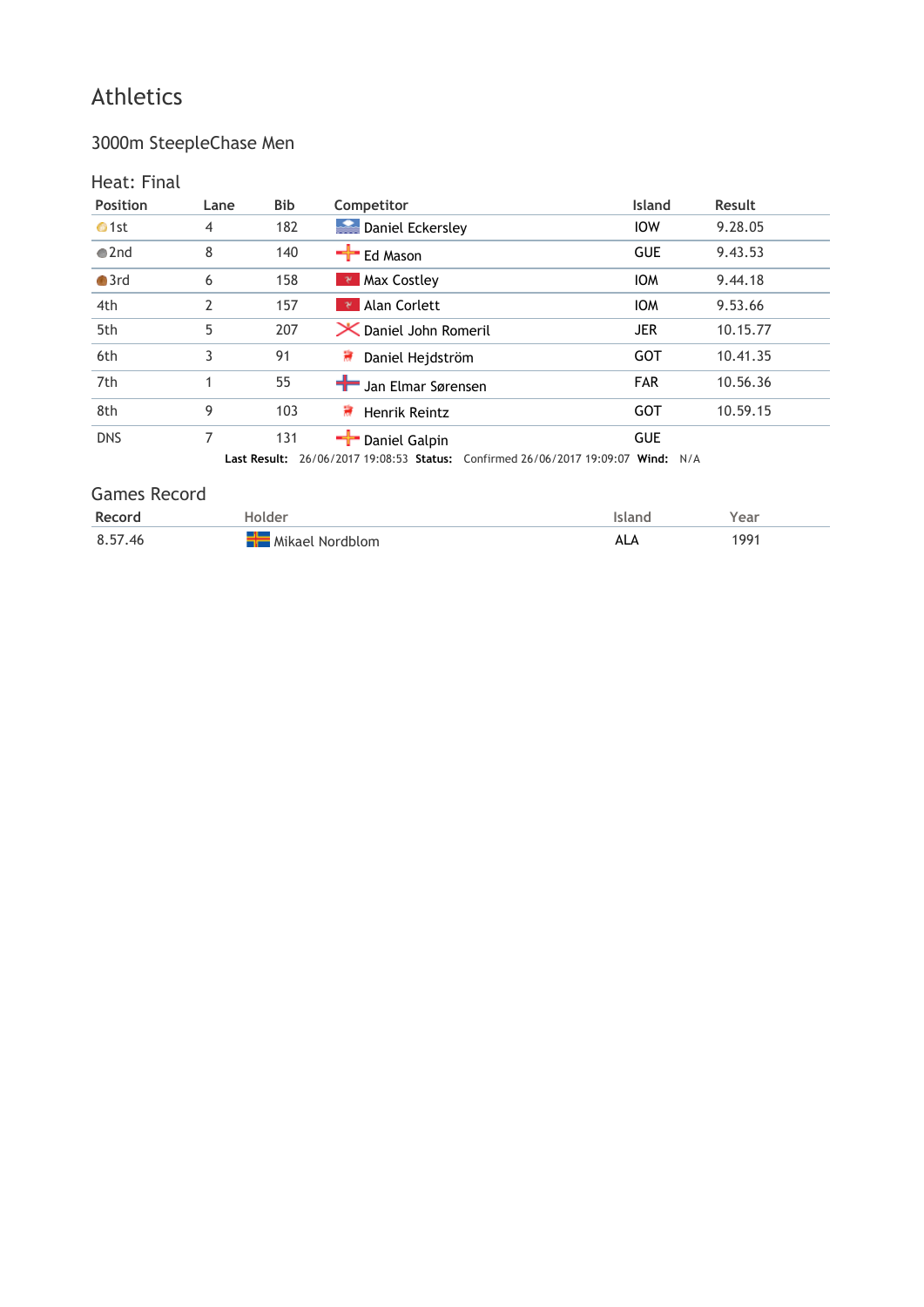4 x 100m Relay Men

| <b>Position</b> | Lane           | <b>Team</b>                  | <b>Members</b>                                                                                                                                                                                      | Result |
|-----------------|----------------|------------------------------|-----------------------------------------------------------------------------------------------------------------------------------------------------------------------------------------------------|--------|
| $\bullet$ 1st   | 3              | <b>At a</b> Cayman Islands   | <b>Tyrell Cuffy</b><br>Kemar Hyman<br>Jeavhon Jackson<br>Tahj Lewis<br>Carl Morgan<br>Jamal Walton                                                                                                  | 41.46  |
| $\bullet$ 2nd   | $\overline{4}$ | Guernsey                     | Joshua Allaway<br><b>Harry Burns</b><br><b>Alastair Chalmers</b><br><b>Tom Druce</b><br>Teddy Gordon-le clerc<br>Sam Wallbridge                                                                     | 42.22  |
| $\bullet$ 3rd   | 6              | $\frac{1}{2}$ Åland          | Victor Jansson<br>Samuel Nylund<br>Eric Sjölund<br>Emil Thölix<br>Joel Thölix                                                                                                                       | 43.10  |
| 4th             | 5              | 寶<br>Gotland                 | Noel Montelin<br>Daniel Örevik<br><b>Mattias Sunneborn</b><br><b>Gabriel Vikic</b>                                                                                                                  | 43.70  |
| 5th             | $\overline{2}$ | <b>Exercise 15</b> Gibraltar | Sean Collado<br>Jessy Franco<br>Craig Gill<br>Sean Penalver<br>Jerai Torres                                                                                                                         | 44.20  |
| <b>DNF</b>      | 1              | <b>W</b> Ynys Môn            | Joshua Daniel Billington<br>Michael Bland<br>Danny Goddard-Smith<br>Gethin Llyr Owen<br><b>Zachary Price</b><br><b>Guto Tegid</b><br>Last Result: 30/06/2017 16:13:47 Status: Unconfirmed Wind: N/A |        |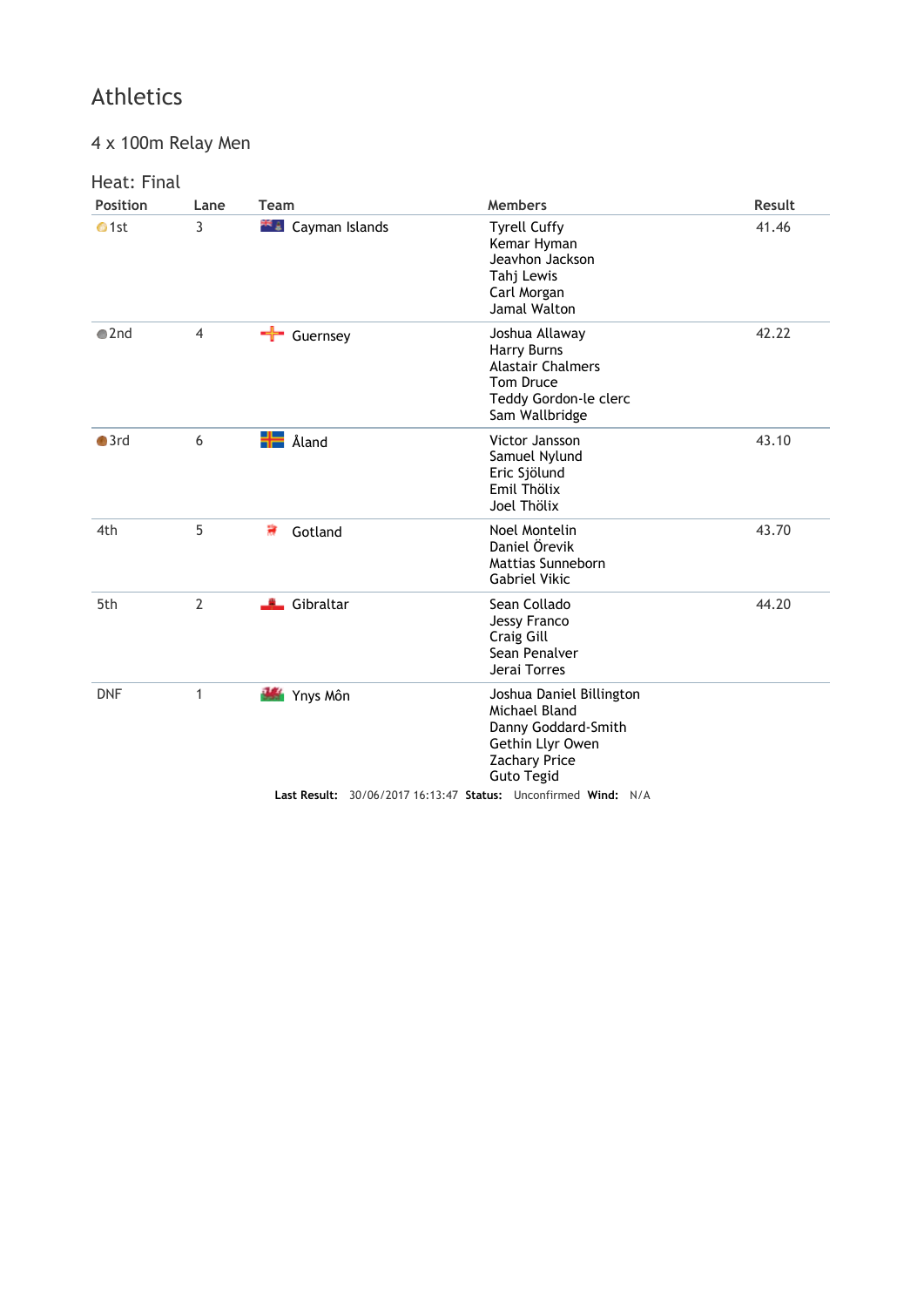| Heat: Heat 1    |                |                               |                                                                                                                                                                                         |        |   |
|-----------------|----------------|-------------------------------|-----------------------------------------------------------------------------------------------------------------------------------------------------------------------------------------|--------|---|
| <b>Position</b> | Lane           | Team                          | <b>Members</b>                                                                                                                                                                          | Result |   |
| 1st             | 4              | $\frac{1}{\sqrt{2}}$ Guernsey | Joshua Allaway<br><b>Harry Burns</b><br><b>Alastair Chalmers</b><br><b>Tom Druce</b><br>Teddy Gordon-le clerc<br>Sam Wallbridge                                                         | 42.41  | Q |
| 2 <sub>nd</sub> | $\overline{2}$ | <b>H</b> Åland                | Victor Jansson<br>Samuel Nylund<br>Eric Sjölund<br>Emil Thölix<br>Joel Thölix                                                                                                           | 43.47  | Q |
| 3rd             | 3              | <b>Exercise 15 Fig. 1</b>     | Sean Collado<br>Jessy Franco<br>Craig Gill<br>Sean Penalver<br>Jerai Torres                                                                                                             | 43.72  | Q |
| 4th             | 6              | <b>W</b> Ynys Môn             | Joshua Daniel Billington<br>Michael Bland<br>Danny Goddard-Smith<br>Gethin Llyr Owen<br><b>Zachary Price</b><br><b>Guto Tegid</b>                                                       | 43.79  | Q |
| 5th             | 5              | 4<br>Shetland Islands         | <b>Stuart Bain</b><br>Keiran Fraser<br>Tom Jamieson<br>Seumas Mackay<br>Shane Odie<br>Caelen Rivett<br>Sean Walterson<br>Last Result: 27/06/2017 12:46:37 Status: Unconfirmed Wind: N/A | 44.47  |   |

| <b>Position</b> | Lane | Team                       | <b>Members</b>                                                                                                         | Result |   |
|-----------------|------|----------------------------|------------------------------------------------------------------------------------------------------------------------|--------|---|
| 1st             | 5    | <b>** £</b> Cayman Islands | <b>Tyrell Cuffy</b><br>Kemar Hyman<br>Jeavhon Jackson<br>Tahj Lewis<br>Carl Morgan<br>Jamal Walton                     | 41.13  | Q |
| 2 <sub>nd</sub> | 6    | 身<br>Gotland               | Noel Montelin<br>Daniel Örevik<br>Mattias Sunneborn<br>Gabriel Vikic                                                   | 43.01  | Q |
| 3rd             | 3    | $\mathsf{\times}$ Jersey   | Sam Dawkins<br>Peter Irving<br>Tyler Johnson<br>Jonathan Le Grange<br><b>Stanley Livingston</b><br><b>Charlie Rive</b> | 44.00  |   |
| 4th             | 4    | يجيئه<br>Western Isles     | Calum Fraser<br>Andrew Horne<br>Donald John Macmillan<br>Ruaraidh James Muncaster                                      | 44.65  |   |
|                 |      |                            | Last Result: 27/06/2017 16:26:03 Status: Unconfirmed Wind: N/A                                                         |        |   |

| Record Holder |                                                                       | Island Year |      |
|---------------|-----------------------------------------------------------------------|-------------|------|
| 41.10         | <b>The Rhymiech adolphus, David Hamil, Carl Morgan, Carlos Morgan</b> | CAY         | 2013 |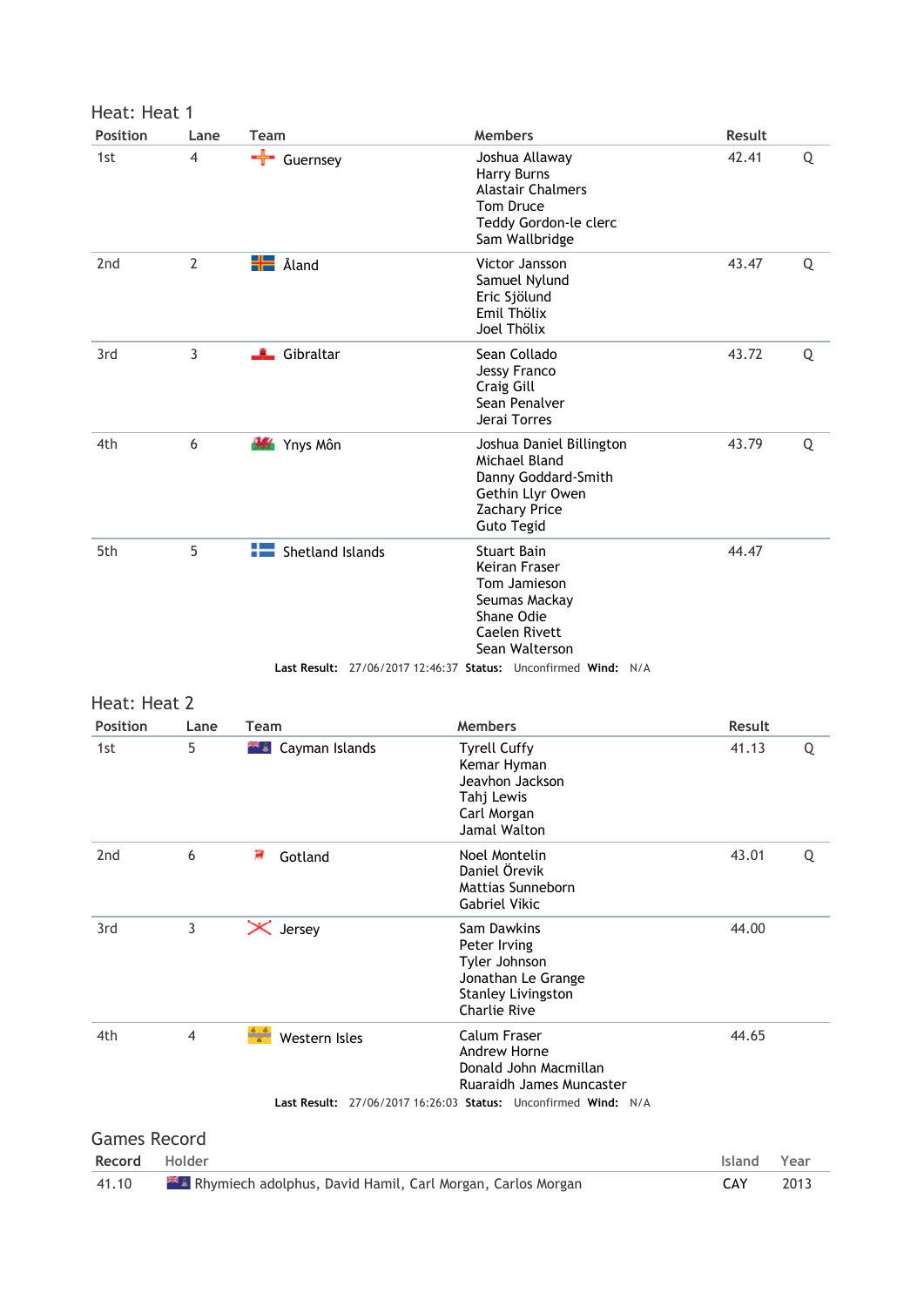# 4 x 100m Relay Women

| <b>Position</b> | Lane           | Team                           | <b>Members</b>                                                                                                                                                              | Result |
|-----------------|----------------|--------------------------------|-----------------------------------------------------------------------------------------------------------------------------------------------------------------------------|--------|
| $\bullet$ 1st   | $\overline{4}$ | Isle of Man<br>$\mathcal{H}^-$ | Ashleigh Lachenicht<br><b>Bethan Pilley</b><br>Meghan Pilley<br>Hannah Riley<br>Amber Sibbald<br>Sara Watterson                                                             | 48.72  |
| $\bullet$ 2nd   | 5              | ╬<br>Åland                     | Linn Gustafsson<br>Ebba Koskinen<br>Anni Nylund<br>Adina Renlund<br>Sofia Södergårdh<br>Hanna Wiss                                                                          | 49.34  |
| $\bullet$ 3rd   | 3              | ╄═<br>Shetland Islands         | Faye Cox<br><b>Tamar Moncrieff</b><br>Molly Morgan<br><b>Mhia Mouat</b><br>Laura Newbold<br>Cara Steven                                                                     | 49.52  |
| 4th             | 6              | $\blacksquare$ Orkney          | Amy Davis<br>Mia MacIver<br><b>Taylah Spence</b><br>Tegan Allana Spence                                                                                                     | 50.20  |
| 5th             | $\overline{2}$ | يجيئه<br>Western Isles         | Sian Louise Macdonald<br>Abbie Mackay<br>Eilidh Mairi Macleod<br>Jenny Mactaggart                                                                                           | 50.66  |
| 6th             | 1              | +<br>Faroe Islands             | Margit Weihe Fríðmundsdóttir<br>Oddvør Josephsen<br>Alda Sigurdsdóttir Lamhauge<br>Elisabet Holm Simonsen<br>Last Result: 30/06/2017 16:01:25 Status: Unconfirmed Wind: N/A | 51.81  |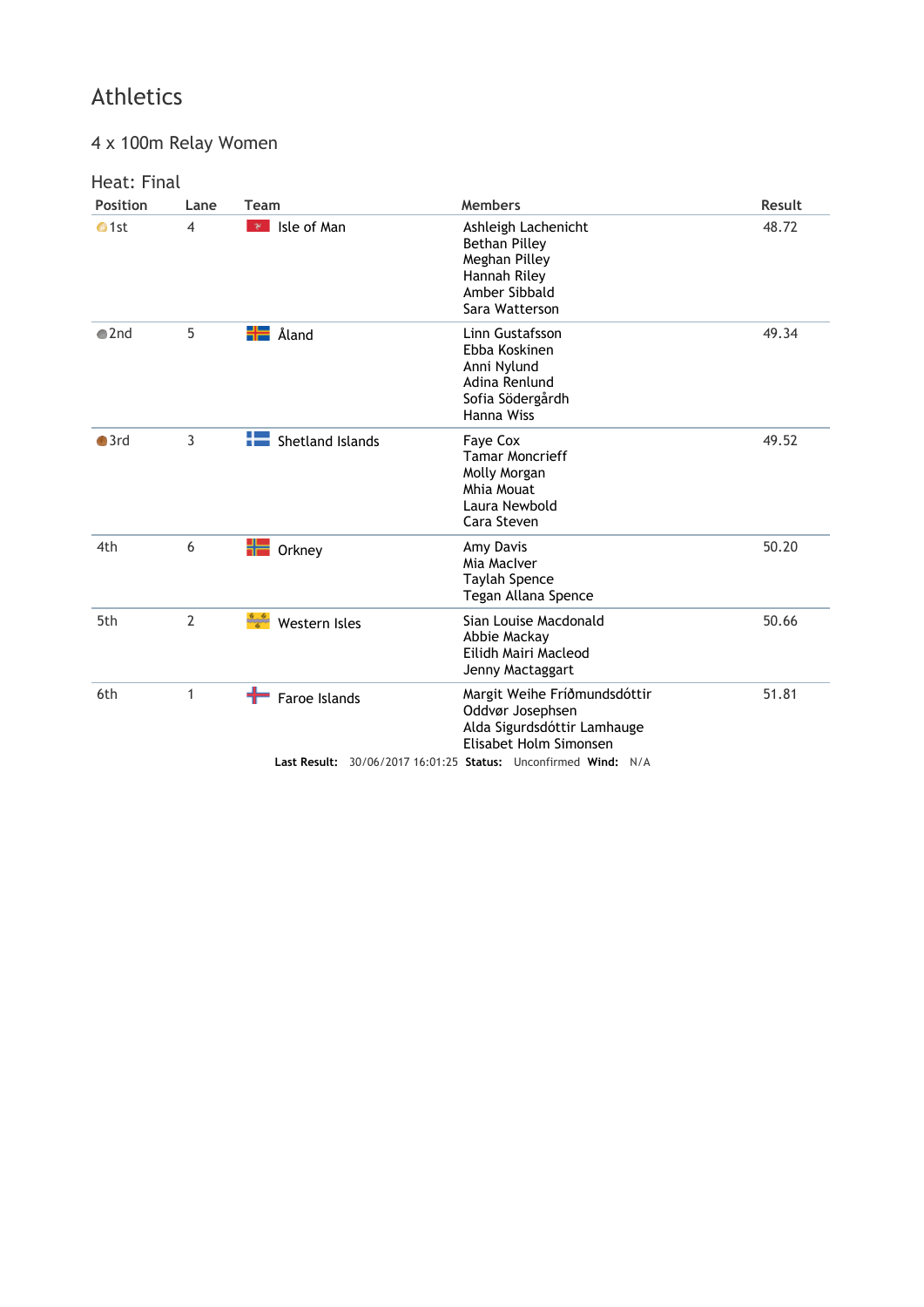| <b>Position</b>                 | Lane           | Team                         | <b>Members</b>                                                                                                  | Result |   |
|---------------------------------|----------------|------------------------------|-----------------------------------------------------------------------------------------------------------------|--------|---|
| 1st                             | 3              | <b>THE</b> Shetland Islands  | Faye Cox<br><b>Tamar Moncrieff</b><br>Molly Morgan<br>Mhia Mouat<br>Laura Newbold<br>Cara Steven                | 49.69  | Q |
| 2 <sub>nd</sub>                 | 5              | <b>H</b> Aland               | Linn Gustafsson<br>Ebba Koskinen<br>Anni Nylund<br>Adina Renlund<br>Sofia Södergårdh<br>Hanna Wiss              | 49.88  | Q |
| 3rd                             | 6              | يجيئه<br>Western Isles       | Sian Louise Macdonald<br>Abbie Mackay<br>Eilidh Mairi Macleod<br>Jenny Mactaggart                               | 50.47  | Q |
| 4th                             | $\overline{2}$ | $\blacksquare$ Faroe Islands | Margit Weihe Fríðmundsdóttir<br>Oddvør Josephsen<br>Alda Sigurdsdóttir Lamhauge<br>Elisabet Holm Simonsen       | 50.98  | Q |
| DQ                              | $\overline{4}$ | $\leftarrow$ Guernsey        | Hannah Barrett<br>Eleanor Gallagher<br>Abigail Galpin<br>Hannah Lesbirel<br>Victoria Mann<br>Jasmine Norman     |        |   |
|                                 |                |                              | Last Result: 27/06/2017 16:24:01 Status: Unconfirmed Wind: N/A                                                  |        |   |
|                                 |                |                              |                                                                                                                 |        |   |
| Heat: Heat 2<br><b>Position</b> | Lane           | Team                         | Members                                                                                                         | Result |   |
| 1st                             | 3              | $\sqrt[n]{\ }$ Isle of Man   | Ashleigh Lachenicht<br><b>Bethan Pilley</b><br>Meghan Pilley<br>Hannah Riley<br>Amber Sibbald<br>Sara Watterson | 49.18  | Q |
| 2nd                             | $\mathbf{1}$   | $\blacksquare$ Orkney        | Amy Davis<br>Mia MacIver<br><b>Taylah Spence</b><br>Tegan Allana Spence                                         | 50.05  | Q |
| 3rd                             | 6              | <b>E</b> Gibraltar           | Laura Bevington<br>Sharon Celecia<br>Joelle Marie Gilbert<br>Zyanne Hook<br>Mya Zarb                            | 51.73  |   |
| 4th                             | $\overline{2}$ | ₹<br>Gotland                 | Maja Almgren<br>Anna Björkstedt<br>Ulrika Evjen<br>Josefine Havdelin                                            | 52.75  |   |
| 5th                             | $\overline{4}$ | X Jersey                     | Olivia Allbut<br>Gemma Dawkins<br>Cleo Leather<br>Yasmin Lookess                                                |        |   |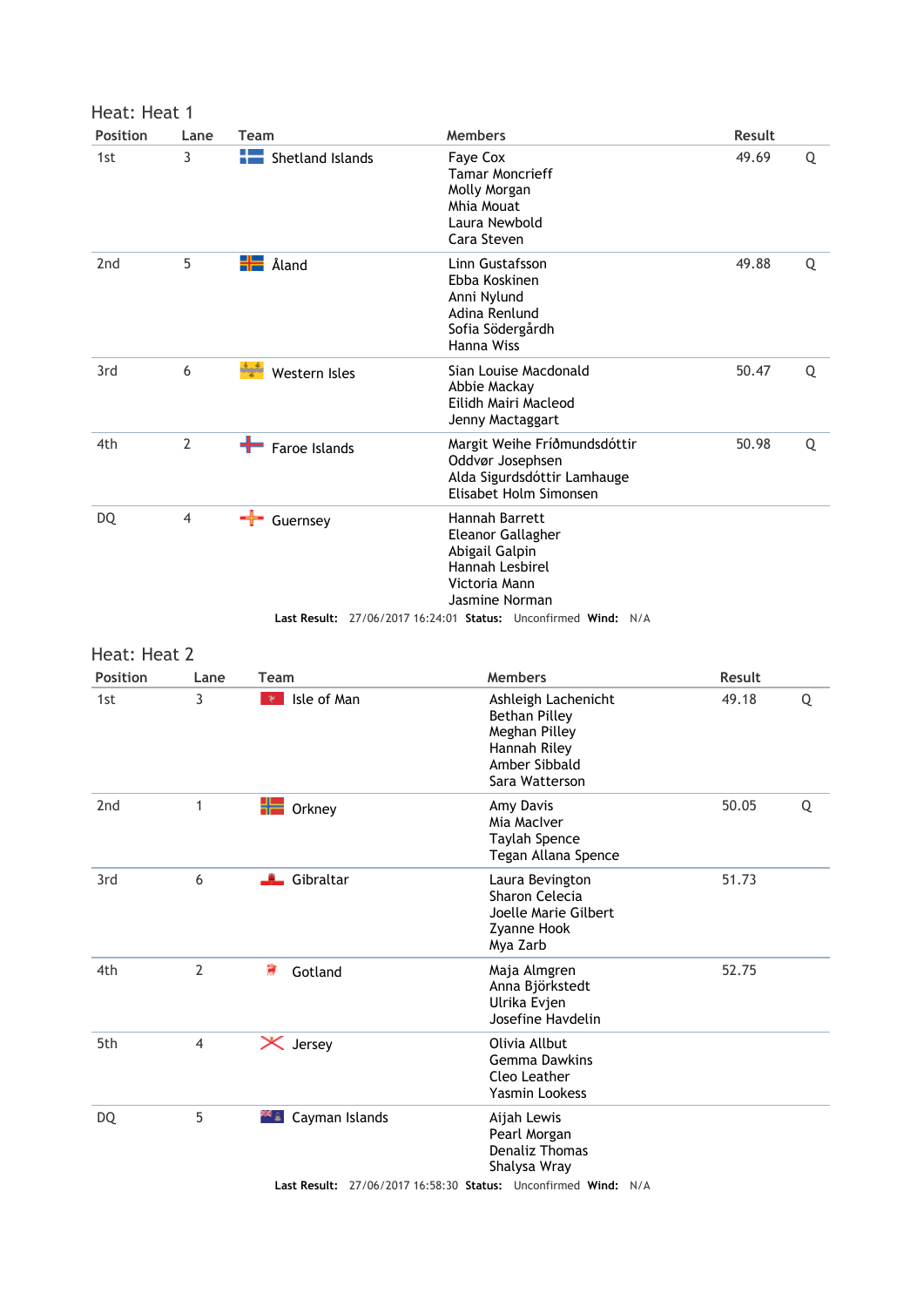| <b>Games Record</b> |                         |        |      |  |  |  |
|---------------------|-------------------------|--------|------|--|--|--|
| Record              | <b>Holder</b>           | Island | Year |  |  |  |
| 47.60               | <b>** A</b> Cayman Team | CAY    | 1999 |  |  |  |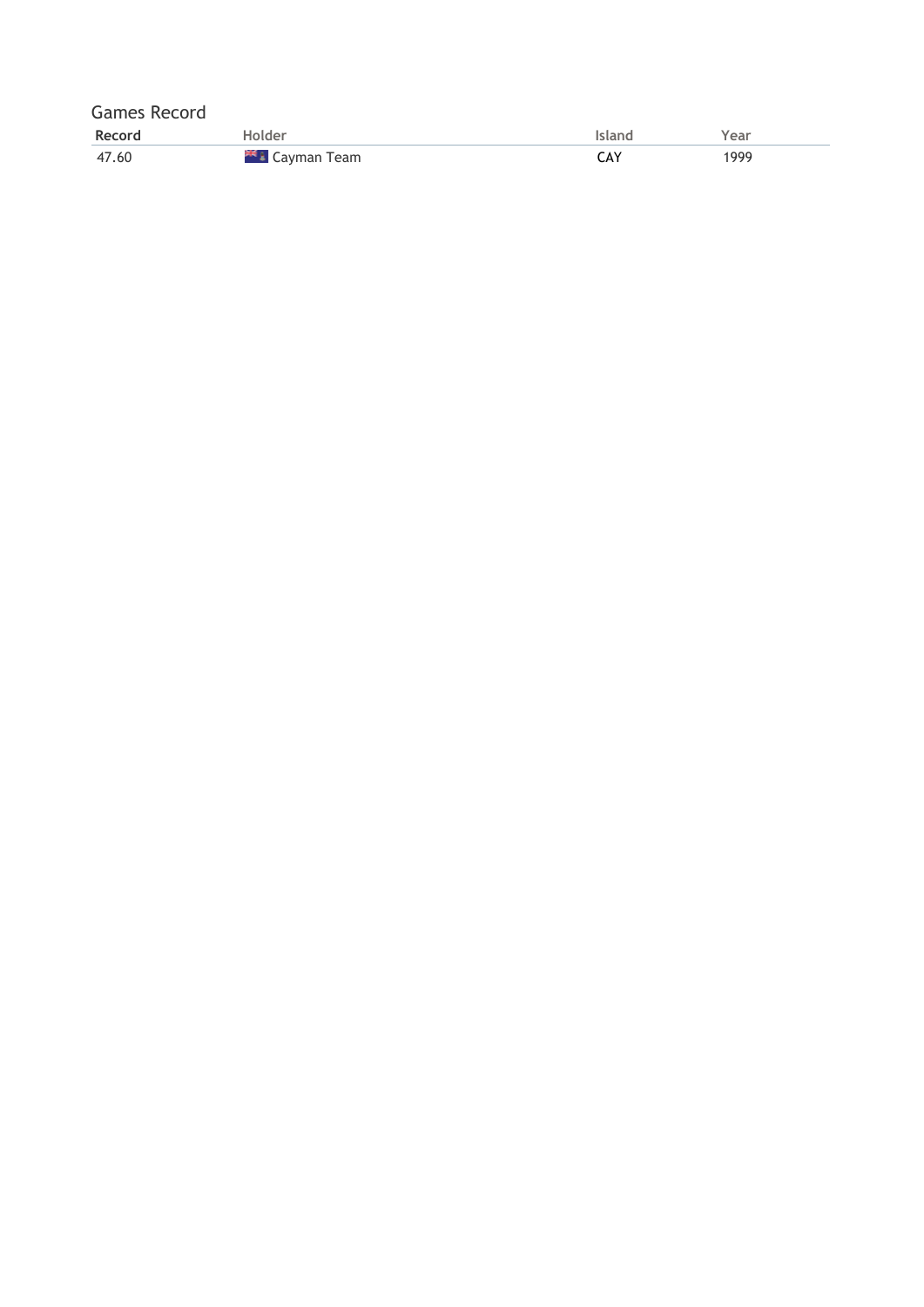4 x 400m Relay Men

| <b>Position</b>     | Lane           | Team                          | <b>Members</b>                                                                                                                     | Result  |
|---------------------|----------------|-------------------------------|------------------------------------------------------------------------------------------------------------------------------------|---------|
| $\bullet$ 1st       | $\overline{4}$ | X Jersey                      | Sam Dawkins<br>Elliott Dorey<br>Peter Irving<br>Tyler Johnson<br><b>Stanley Livingston</b><br>Samuel Maher                         | 3.23.29 |
| $\bullet$ 2nd       | $\overline{2}$ | <b>Little Gibraltar</b>       | Abdullah Ahammad<br>Harvey Dixon<br>Jessy Franco<br>Craig Gill<br><b>Cameron Payas</b><br>Jerai Torres                             | 3.29.47 |
| $\bullet$ 3rd       | 6              | $\sqrt{\alpha}$ Isle of Man   | <b>Brandon Atchison</b><br>Marcus Clague<br><b>Oliver Lockley</b><br>David Mullarkey<br>Rhys Owen<br>Joseph Reid                   | 3.32.43 |
| 4th                 | 5              | Western Isles يَحْيَثُ        | Ross Alexander Budge<br>Calum Fraser<br>Andrew Horne<br>Connor Maclean<br>Donald Maclean Macleod<br>Michael William Macmillan      | 3.32.87 |
| 5th                 | $\mathbf{1}$   | <b>W</b> Ynys Môn             | <b>Barry Edwards</b><br>Danny Goddard-Smith<br>Gethin Llyr Owen<br><b>Zachary Price</b><br>Cai Morgan Roberts<br><b>Guto Tegid</b> | 3.44.07 |
| <b>DQ</b>           | $\mathbf{3}$   | $\frac{1}{\sqrt{2}}$ Guernsey | Joshua Allaway<br><b>Alastair Chalmers</b><br><b>Peter Curtis</b><br>Tom Druce<br>Teddy Gordon-le clerc<br>Sam Wallbridge          | 3.19.96 |
|                     |                |                               | Last Result: 30/06/2017 16:39:04 Status: Confirmed 30/06/2017 18:39:38 Wind: N/A                                                   |         |
| <b>Games Record</b> |                |                               |                                                                                                                                    |         |
| Record              |                | Holder                        | <b>Island</b>                                                                                                                      | Year    |
| 3.12.38             |                | Guernsey Team                 | <b>GUE</b>                                                                                                                         | 2009    |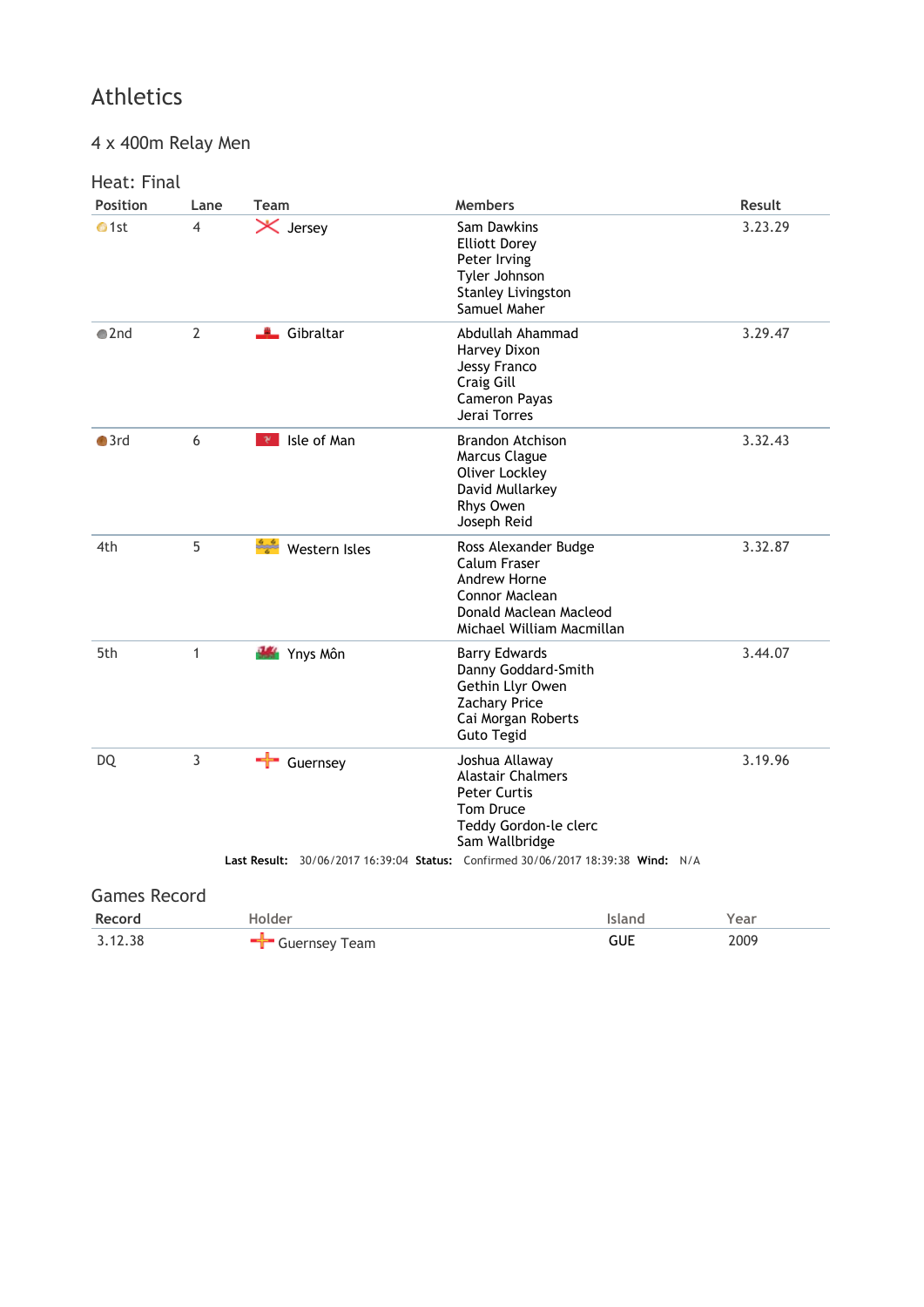### 4 x 400m Relay Women

| <b>Position</b> | Lane           | Team                         | <b>Members</b>                                                                                                                                 | Result  |
|-----------------|----------------|------------------------------|------------------------------------------------------------------------------------------------------------------------------------------------|---------|
| $\bullet$ 1st   | $\overline{4}$ | $\mathcal{H}$<br>Isle of Man | Rachael Franklin<br>Ashleigh Lachenicht<br>Meghan Pilley<br>Catherine Reid<br>Hannah Riley<br>Sara Watterson                                   | 3.54.51 |
| $\odot$ 2nd     | $\overline{2}$ | ╉═<br>Shetland Islands       | Faye Cox<br>Emma Leask<br><b>Tamar Moncrieff</b><br>Molly Morgan<br>Mhia Mouat<br>Cara Steven                                                  | 3.55.85 |
| $\bullet$ 3rd   | 5              | ╺╬╍<br>Guernsey              | Eleanor Gallagher<br>Amelia Elizabeth Lees<br>Hannah Lesbirel<br>Eliza Mason<br>Jasmine Norman<br>Rebecca Toll                                 | 3.56.54 |
| 4th             | 6              | $\mathsf{\times}$ Jersey     | Olivia Allbut<br><b>Gemma Dawkins</b><br>Cleo Leather<br><b>Yasmin Lookess</b><br>Katie Silva                                                  | 4.01.50 |
| 5th             | 3              | ┿<br>Faroe Islands           | Margit Weihe Fríðmundsdóttir<br>Rebekka Fuglø<br>Oddvør Josephsen<br>Elisabet Holm Simonsen                                                    | 4.10.55 |
| <b>DNS</b>      | 1              | يجيئه<br>Western Isles       | Eve Carrington<br>Eilidh Mairi Macleod<br>Jenny Mactaggart<br>Last Result: 30/06/2017 16:25:34 Status: Confirmed 30/06/2017 18:39:27 Wind: N/A |         |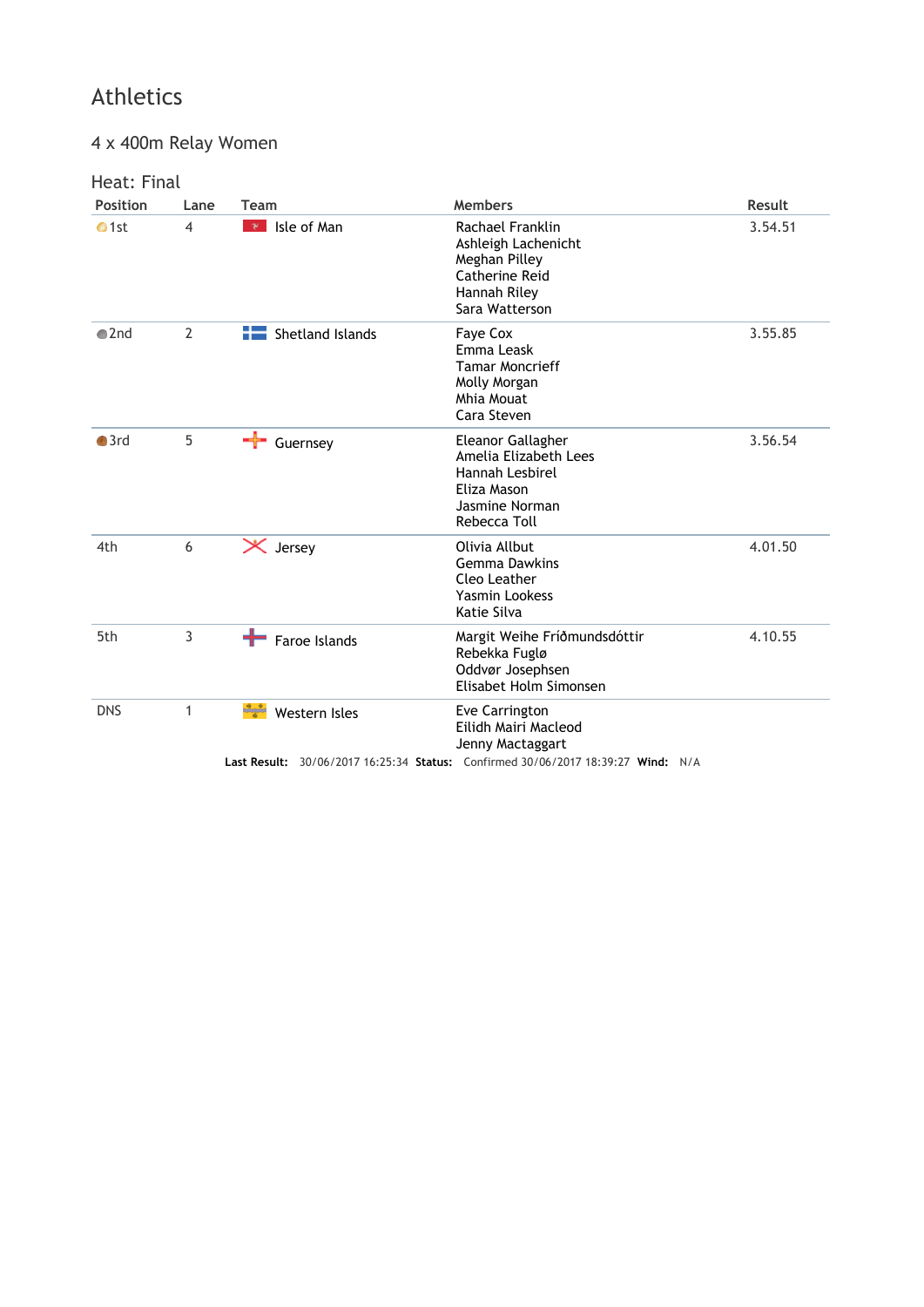|                 | Heat: Heat 1 |                                          |                                                                                                                |         |   |  |  |
|-----------------|--------------|------------------------------------------|----------------------------------------------------------------------------------------------------------------|---------|---|--|--|
| <b>Position</b> | Lane         | Team                                     | <b>Members</b>                                                                                                 | Result  |   |  |  |
| 1st             | 5            | Isle of Man<br>-14                       | Rachael Franklin<br>Ashleigh Lachenicht<br>Meghan Pilley<br>Catherine Reid<br>Hannah Riley<br>Sara Watterson   | 4.02.11 | Q |  |  |
| 2 <sub>nd</sub> | 4            | Guernsey                                 | Eleanor Gallagher<br>Amelia Elizabeth Lees<br>Hannah Lesbirel<br>Eliza Mason<br>Jasmine Norman<br>Rebecca Toll | 4.06.68 | Q |  |  |
| 3rd             | 6            | Western Isles                            | Eve Carrington<br>Eilidh Mairi Macleod<br>Jenny Mactaggart                                                     | 4.14.24 | Q |  |  |
|                 |              | Last Result: 28/06/2017 17:23:51 Status: | Confirmed 30/06/2017 09:41:38 Wind: N/A                                                                        |         |   |  |  |

| <b>Position</b>     | Lane           | Team                     | <b>Members</b>                                                                                | Result  |   |
|---------------------|----------------|--------------------------|-----------------------------------------------------------------------------------------------|---------|---|
| 1st                 | 3              | Faroe Islands            | Margit Weihe Fríðmundsdóttir<br>Rebekka Fuglø<br>Oddvør Josephsen<br>Elisabet Holm Simonsen   | 4.06.56 | Q |
| 2 <sub>nd</sub>     | $\overline{4}$ | $\mathsf{\times}$ Jersey | Olivia Allbut<br><b>Gemma Dawkins</b><br>Cleo Leather<br><b>Yasmin Lookess</b><br>Katie Silva | 4.10.69 | Q |
| 3rd                 | 6              | ┾═<br>Shetland Islands   | Faye Cox<br>Emma Leask<br><b>Tamar Moncrieff</b><br>Molly Morgan<br>Mhia Mouat<br>Cara Steven | 4.13.31 | Q |
| 4th                 | 5              | Gibraltar                | Laura Bevington<br>Sharon Celecia<br>Joelle Marie Gilbert<br>Zyanne Hook<br>Mya Zarb          | 4.18.31 |   |
|                     |                |                          | Last Result: 28/06/2017 17:25:42 Status: Confirmed 30/06/2017 09:41:43 Wind: N/A              |         |   |
| <b>Games Record</b> |                |                          |                                                                                               |         |   |

| Record |                 | 'ear |
|--------|-----------------|------|
| 3.537  | Team<br>lersey. |      |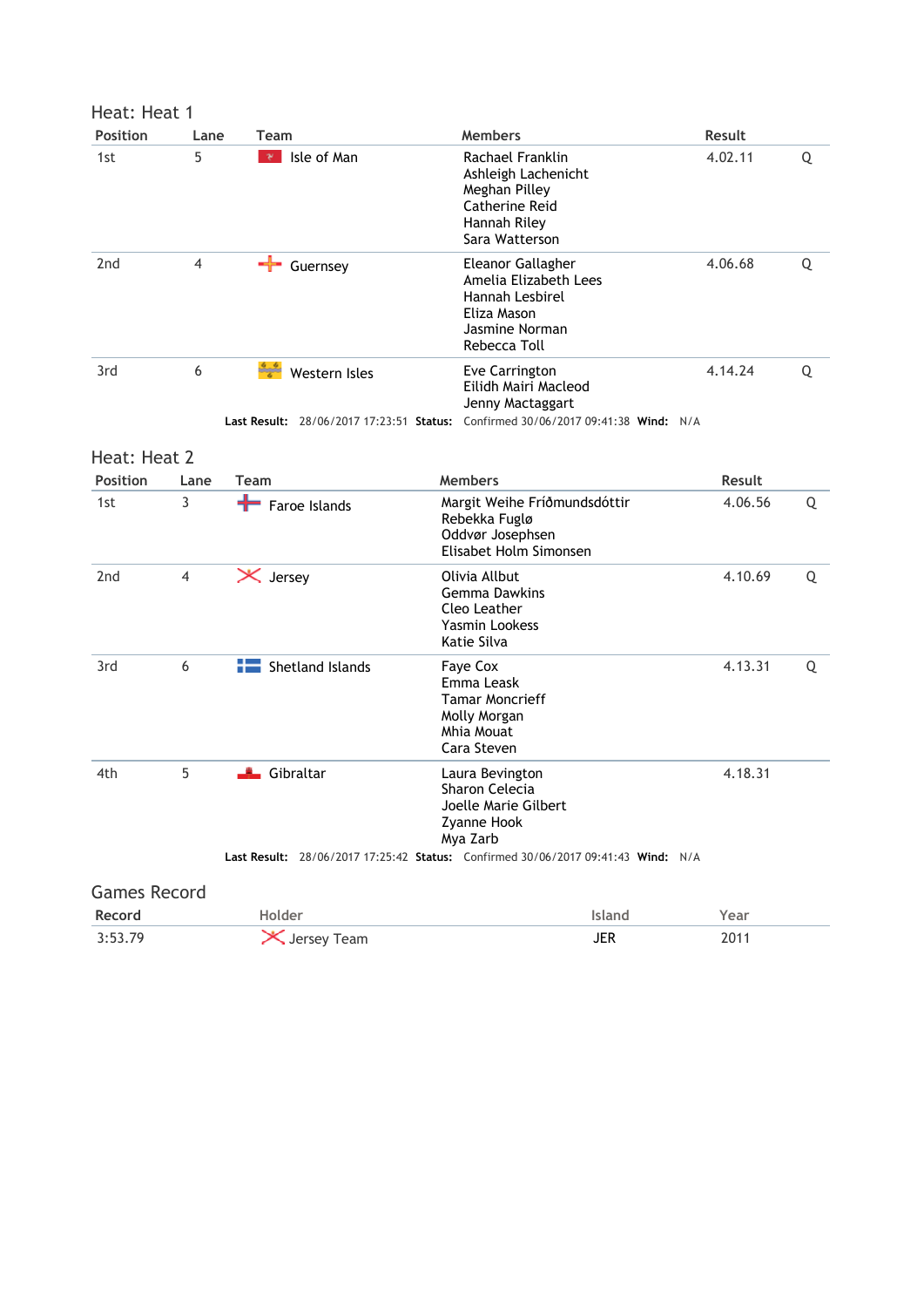### High Jump Men

### Heat: Final

| <b>Position</b> | Bib                | Competitor                                                                                        | <b>Island</b> | Result |
|-----------------|--------------------|---------------------------------------------------------------------------------------------------|---------------|--------|
| $\bullet$ 1st   | 161                | Joshua Hewett<br>-19                                                                              | <b>IOM</b>    | 2.01   |
| $\bullet$ 2nd   | 314                | <b>W</b> Iwan Parry                                                                               | <b>YSM</b>    | 1.98   |
| $\bullet$ 3rd   | 196                | $\mathsf{\times}$ Jason Fox                                                                       | <b>JER</b>    | 1.96   |
| 4th             | 327                | <b>H</b> Andreas Henriksson                                                                       | ALA           | 1.93   |
| 5th             | 179                | <b>Charles Button</b>                                                                             | <b>IOW</b>    | 1.86   |
| 6th             | 97                 | Gustav Melén<br>₩                                                                                 | <b>GOT</b>    | 1.82   |
| 7th             | 148                | <b>External Lucas Rive</b>                                                                        | <b>GUE</b>    | 1.82   |
| 8th             | 82                 | 寶<br>Johan Burvall                                                                                | <b>GOT</b>    | 1.74   |
| 9th             | 274                | Sean Walterson                                                                                    | <b>SHE</b>    | 1.70   |
| 10th            | 123                | Joe Chadwick                                                                                      | <b>GUE</b>    | 1.66   |
| 10th            | 254                | Stuart Bain                                                                                       | <b>SHE</b>    | 1.66   |
| <b>NR</b>       | 40<br>Last Result: | <b>External Lamar Reid</b><br>25/06/2017 19:36:52 Status: Confirmed 30/06/2017 09:41:57 Wind: N/A | CAY           |        |

| Record         |     |            | ear  |
|----------------|-----|------------|------|
| 2 <sup>1</sup> | ram | <b>IOW</b> | 2003 |
| <u> 2. I J</u> |     |            | ---  |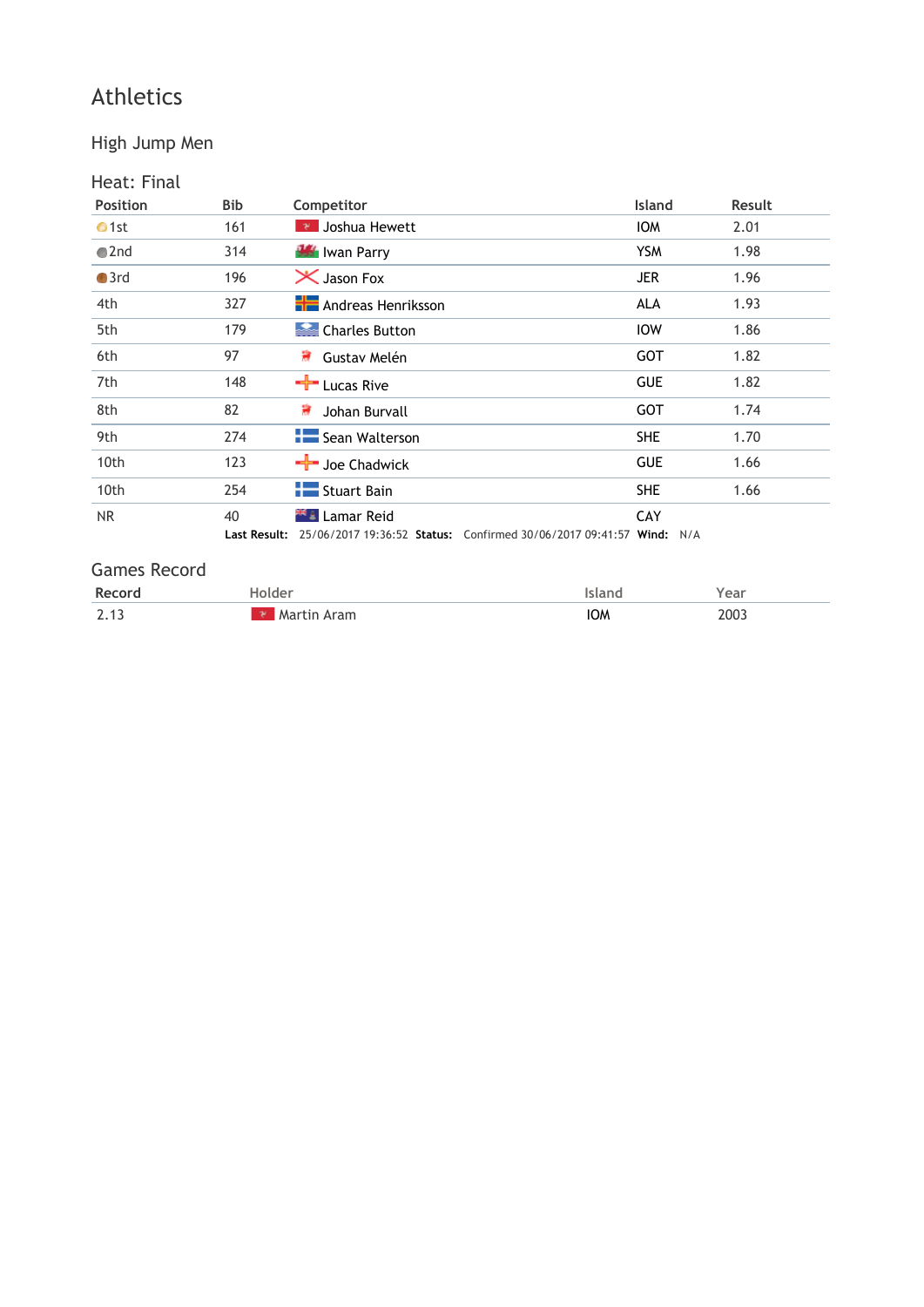### High Jump Women

#### Heat: Final

| <b>Position</b> | <b>Bib</b> | Competitor                                                                             | <b>Island</b> | Result |
|-----------------|------------|----------------------------------------------------------------------------------------|---------------|--------|
| $\bullet$ 1st   | 304        | <b>W</b> Amelia-Jayne Jennings-McLaughlin                                              | <b>YSM</b>    | 1.70   |
| $Q$ 2nd         | 253        | <b>Teele Trejel</b>                                                                    | <b>SAA</b>    | 1.70   |
| $\bullet$ 3rd   | 34         | <b>The Aliah Lewis</b>                                                                 | CAY           | 1.66   |
| 4th             | 177        | * Sara Watterson                                                                       | <b>IOM</b>    | 1.61   |
| 5th             | 258        | <b>Lucy Holden</b>                                                                     | <b>SHE</b>    | 1.54   |
| 6th             | 221        | Amy Davis                                                                              | ORK           | 1.50   |
| 7th             | 21         | -T-Charmaine Johnson<br>Last Result: 28/06/2017 19:17:39 Status: Unconfirmed Wind: N/A | <b>ALD</b>    | 1.22   |

| Record | Holder       | :lanc | ear/  |
|--------|--------------|-------|-------|
| 1.78   | Linda Treiel | SAA   | ່າ∩∢ື |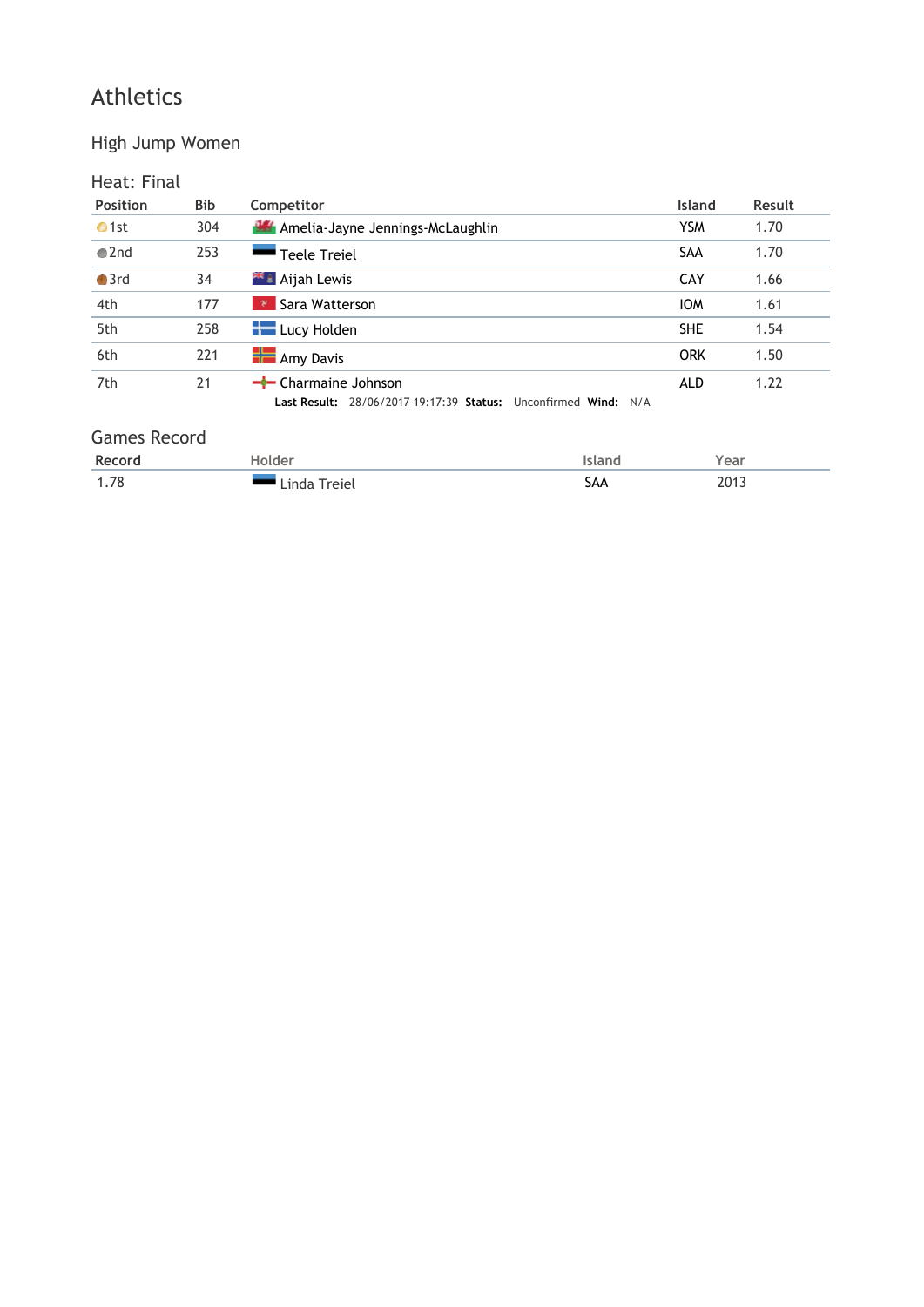Long Jump Men

|     |                                |                                                            |                             | Result          |
|-----|--------------------------------|------------------------------------------------------------|-----------------------------|-----------------|
|     |                                |                                                            |                             | 7.26            |
| 36  |                                | <b>CAY</b>                                                 | $+1.24$                     | 7.11            |
| 350 | <b>H</b> Joel Thölix           | <b>ALA</b>                                                 | $+0.38$                     | 6.66            |
| 109 | ₹<br>Mattias Sunneborn         | <b>GOT</b>                                                 | $+0.22$                     | 6.55            |
| 184 | James Groocock                 | <b>IOW</b>                                                 | $+1.92$                     | 6.47            |
| 40  | <b>El Lamar Reid</b>           | <b>CAY</b>                                                 | $+1.89$                     | 6.36            |
| 206 | $\mathsf{\times}$ Charlie Rive | <b>JER</b>                                                 | $+1.10$                     | 6.19            |
| 315 | <b>W</b> Zachary Price         | <b>YSM</b>                                                 | $+0.35$                     | 6.08            |
| 254 | <b>To Stuart Bain</b>          | <b>SHE</b>                                                 | $+0.92$                     | 5.90            |
| 327 | <b>H</b> Andreas Henriksson    | ALA                                                        | $+1.78$                     | 5.83            |
| 271 | <b>T</b> Caelen Rivett         | <b>SHE</b>                                                 | $+1.02$                     | 5.19            |
| 223 | <b>Balfour Steven Hay</b>      | <b>ORK</b>                                                 | $+1.49$                     | 5.11            |
| 161 | Joshua Hewett<br>$\mathcal{H}$ | <b>IOM</b>                                                 |                             |                 |
|     | <b>Bib</b><br>101              | Competitor<br>寶<br>Daniel Örevik<br><b>THE Carl Morgan</b> | <b>Island</b><br><b>GOT</b> | Wind<br>$+1.68$ |

| Record       | inider            | Year |
|--------------|-------------------|------|
| 7.72<br>7.73 | Mattias Sunneborn | 1993 |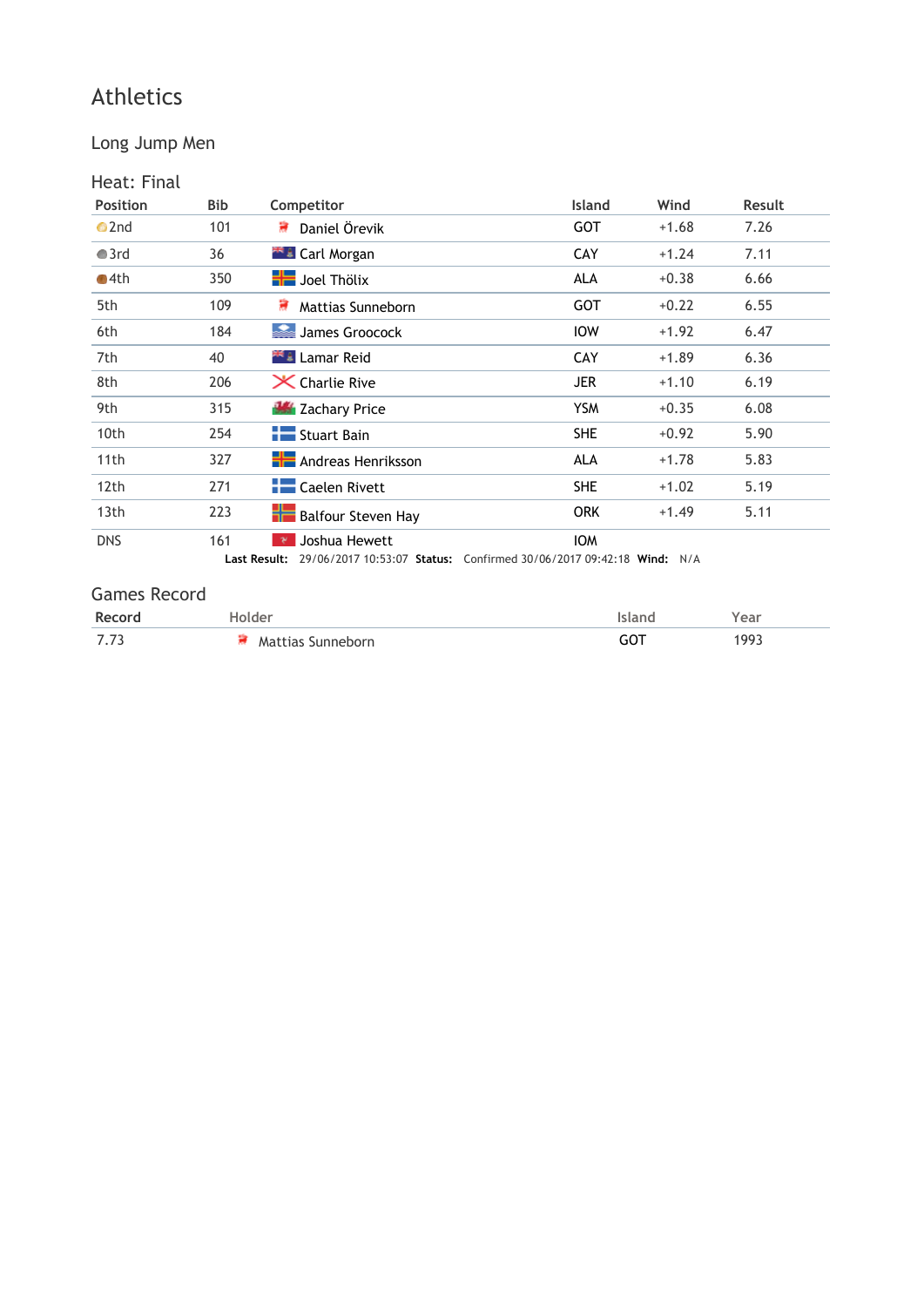Long Jump Women

Heat: Final

| <b>Position</b> | Bib | Competitor                   | <b>Island</b> | Result |
|-----------------|-----|------------------------------|---------------|--------|
| $\bullet$ 1st   | 351 | <b>H</b> Hanna Wiss          | ALA           | 5.92   |
| $\bullet$ 2nd   | 170 | <b>&amp;</b> Bethan Pilley   | <b>IOM</b>    | 5.56   |
| $\bullet$ 3rd   | 248 | Kärt Õunapuu                 | SAA           | 5.45   |
| 4th             | 34  | <b>** A</b> Aijah Lewis      | CAY           | 5.32   |
| 5th             | 325 | <b>H</b> Linn Gustafsson     | ALA           | 5.12   |
| 6th             | 176 | <b>Amber Sibbald</b>         | <b>IOM</b>    | 5.06   |
| 7th             | 47  | Margit Weihe Fríðmundsdóttir | <b>FAR</b>    | 4.94   |
| 8th             | 292 | Jenny Mactaggart             | <b>WES</b>    | 4.72   |
| 9th             | 213 | Judit Bagur Olives           | <b>MEN</b>    | 4.66   |
| 9th             | 264 | <b>Tamar Moncrieff</b>       | <b>SHE</b>    | 4.63   |
| 11th            | 76  | ₹<br>Maja Almgren            | <b>GOT</b>    | 4.61   |
| 12th            | 281 | Abbie Mackay فَيَحِيثُ       | <b>WES</b>    | 4.57   |
| 13th            | 85  | 薄<br>Ulrika Evjen            | <b>GOT</b>    | 4.56   |
| 14th            | 258 | <b>To Lucy Holden</b>        | <b>SHE</b>    | 4.55   |
| 15th            | 21  | - Charmaine Johnson          | <b>ALD</b>    | 3.60   |

**Last Result:** 26/06/2017 10:28:42 **Status:** Unconfirmed **Wind:** N/A

| Record |       |     | /ear |
|--------|-------|-----|------|
| 5.95   | ----- | IOW | 2007 |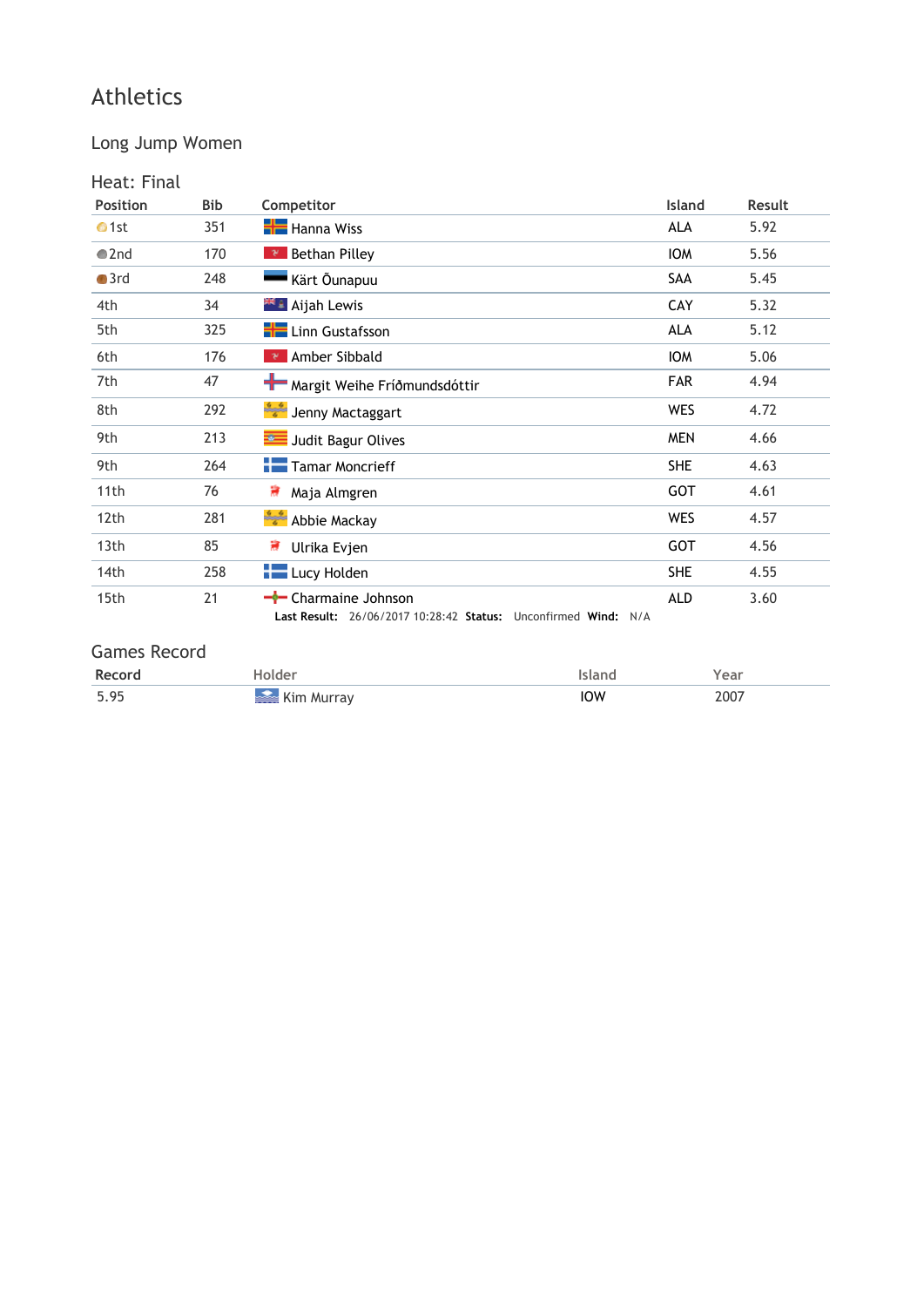### Triple Jump Men

|--|

| 36<br>52<br>327<br>350 | <b>Example 2 Carl Morgan</b><br>Tórur Mortensen<br><b>THE Andreas Henriksson</b><br><b>Hall</b> Joel Thölix |              | CAY<br><b>FAR</b><br><b>ALA</b> | 14.69<br>14.49                                                      |
|------------------------|-------------------------------------------------------------------------------------------------------------|--------------|---------------------------------|---------------------------------------------------------------------|
|                        |                                                                                                             |              |                                 |                                                                     |
|                        |                                                                                                             |              |                                 |                                                                     |
|                        |                                                                                                             |              |                                 | 13.87                                                               |
|                        |                                                                                                             |              | ALA                             | 13.64                                                               |
| 314                    | <b>W</b> Iwan Parry                                                                                         |              | <b>YSM</b>                      | 13.57                                                               |
| 134                    | Jonathan Guille                                                                                             |              | <b>GUE</b>                      | 13.52                                                               |
| 259                    | <b>T</b> om Jamieson                                                                                        |              | <b>SHE</b>                      | 13.51                                                               |
| 109                    | ₩<br>Mattias Sunneborn                                                                                      |              | <b>GOT</b>                      | 13.26                                                               |
| 301                    | Gethin Hughes                                                                                               |              | <b>YSM</b>                      | 12.59                                                               |
| 289                    | Donald John Macmillan                                                                                       |              | <b>WES</b>                      | 12.49                                                               |
| 274                    | <b>T</b> Sean Walterson                                                                                     |              | <b>SHE</b>                      | 11.60                                                               |
| 40                     | <b>Example 1</b> Lamar Reid                                                                                 |              | CAY                             |                                                                     |
| 101                    | Daniel Örevik<br>₩                                                                                          |              | <b>GOT</b>                      |                                                                     |
| 208                    | $\mathsf{\times}$ Benjamin Silva                                                                            |              | <b>JER</b>                      |                                                                     |
|                        |                                                                                                             | Last Result: |                                 | 30/06/2017 18:08:27 Status: Confirmed 30/06/2017 18:39:14 Wind: N/A |

| Record | Holder                 | sland | 'ear |
|--------|------------------------|-------|------|
| 15.68  | <b>THE Carl Morgan</b> | _AY   | 2011 |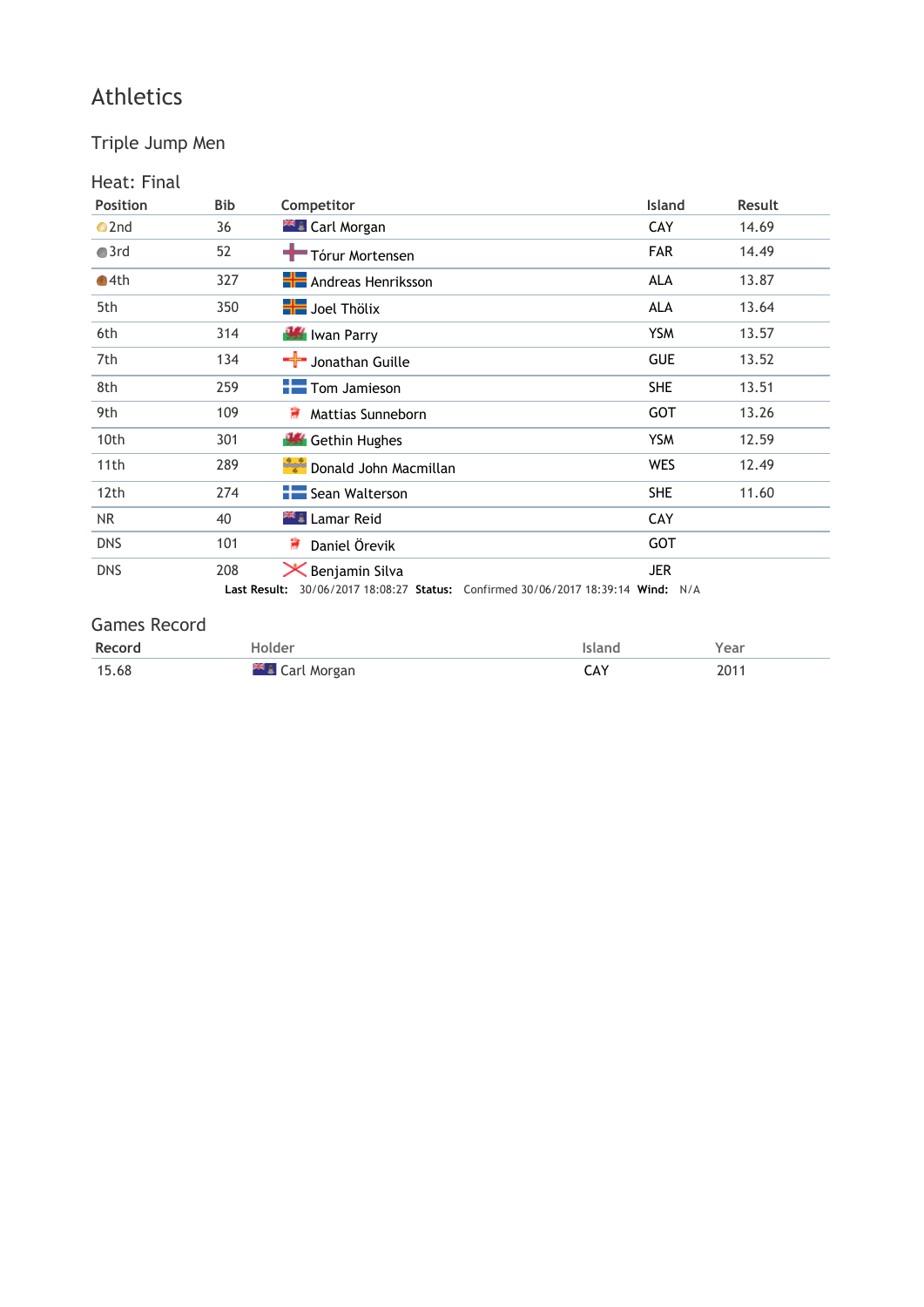### Triple Jump Women

#### Heat: Final

| <b>Position</b> | <b>Bib</b> | Competitor                                                                          | Island     | Wind    | Result |
|-----------------|------------|-------------------------------------------------------------------------------------|------------|---------|--------|
| $\bullet$ 1st   | 285        | Heather Marie Mackinnon                                                             | <b>WES</b> | $+4.5$  | 11.06  |
| $\bullet$ 2nd   | 205        | $\mathsf{\times}$ Kamela Monks                                                      | <b>JER</b> | $+4.5$  | 11.02  |
| $\bullet$ 3rd   | 47         | Margit Weihe Fríðmundsdóttir                                                        | <b>FAR</b> | $+1.00$ | 10.83  |
| 4th             | 213        | Judit Bagur Olives                                                                  | <b>MEN</b> | $+3.4$  | 10.72  |
| 5th             | 81         | ₩<br>Anna Björkstedt                                                                | <b>GOT</b> | $+4.4$  | 10.55  |
| 6th             | 281        | Abbie Mackay                                                                        | <b>WES</b> | $+3.2$  | 10.44  |
| 7th             | 258        | <b>Lucy Holden</b>                                                                  | <b>SHE</b> | $+0.8$  | 9.90   |
| 8th             | 85         | ₩<br>Ulrika Evjen<br>Last Result: 29/06/2017 19:41:23 Status: Unconfirmed Wind: N/A | <b>GOT</b> | $+3.1$  | 9.47   |

| <b>Pecord</b><br>r. |           |            | ear            |
|---------------------|-----------|------------|----------------|
| 12.64               | œ<br>____ | חספ<br>DEN | 2013<br>-- - - |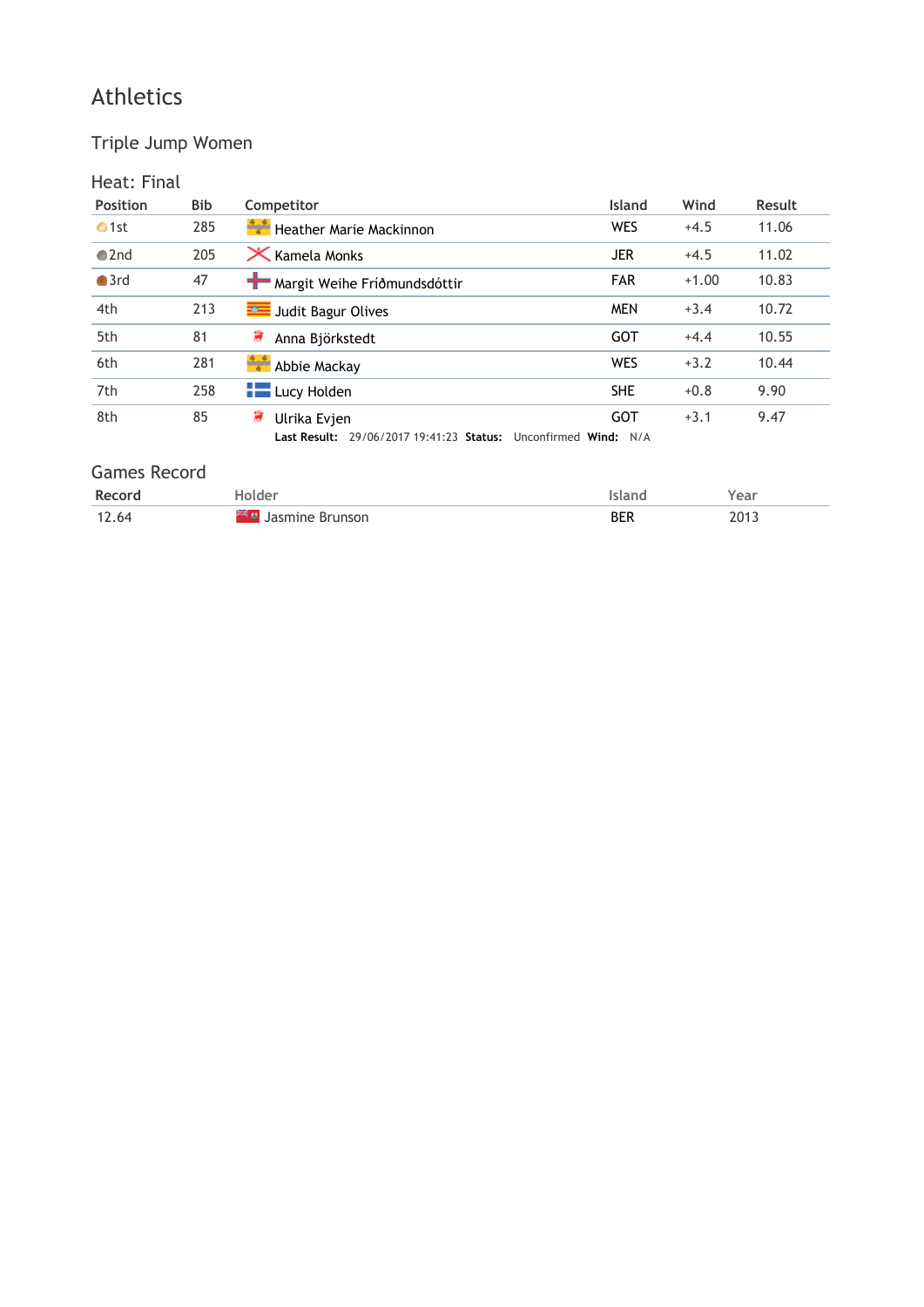#### Shot Put Men

| <b>Position</b> | <b>Bib</b>          | Competitor                                                          | <b>Island</b> | Result |
|-----------------|---------------------|---------------------------------------------------------------------|---------------|--------|
| $\bullet$ 1st   | 249                 | Genro Paas                                                          | <b>SAA</b>    | 15.48  |
| $\bullet$ 2nd   | 94                  | 薄<br>Erik Larsson                                                   | <b>GOT</b>    | 14.93  |
| $\bullet$ 3rd   | 307                 | <b>W</b> Connor Laverty                                             | <b>YSM</b>    | 12.59  |
| 4th             | 183                 | Andrew Frost                                                        | <b>IOW</b>    | 12.35  |
| 5th             | 263                 | <b>Connor McDonald</b>                                              | <b>SHE</b>    | 12.13  |
| 6th             | 350                 | $\frac{1}{2}$ Joel Thölix                                           | <b>ALA</b>    | 12.10  |
| 7th             | 155                 | <b>Richard Bell</b>                                                 | <b>IOM</b>    | 11.21  |
| 8th             | 193                 | $\mathsf{\times}$ Paul Derrien                                      | <b>JER</b>    | 11.20  |
| 9th             | 87                  | David Gustafsson<br>薄                                               | <b>GOT</b>    | 10.91  |
| 10th            | 242                 | Herkki Leemet                                                       | <b>SAA</b>    | 10.82  |
|                 | <b>Last Result:</b> | 26/06/2017 18:22:41 Status: Confirmed 30/06/2017 09:43:04 Wind: N/A |               |        |

| Record |               | Year             |
|--------|---------------|------------------|
| 18.10  | Lane Duquemin | 201 <sup>F</sup> |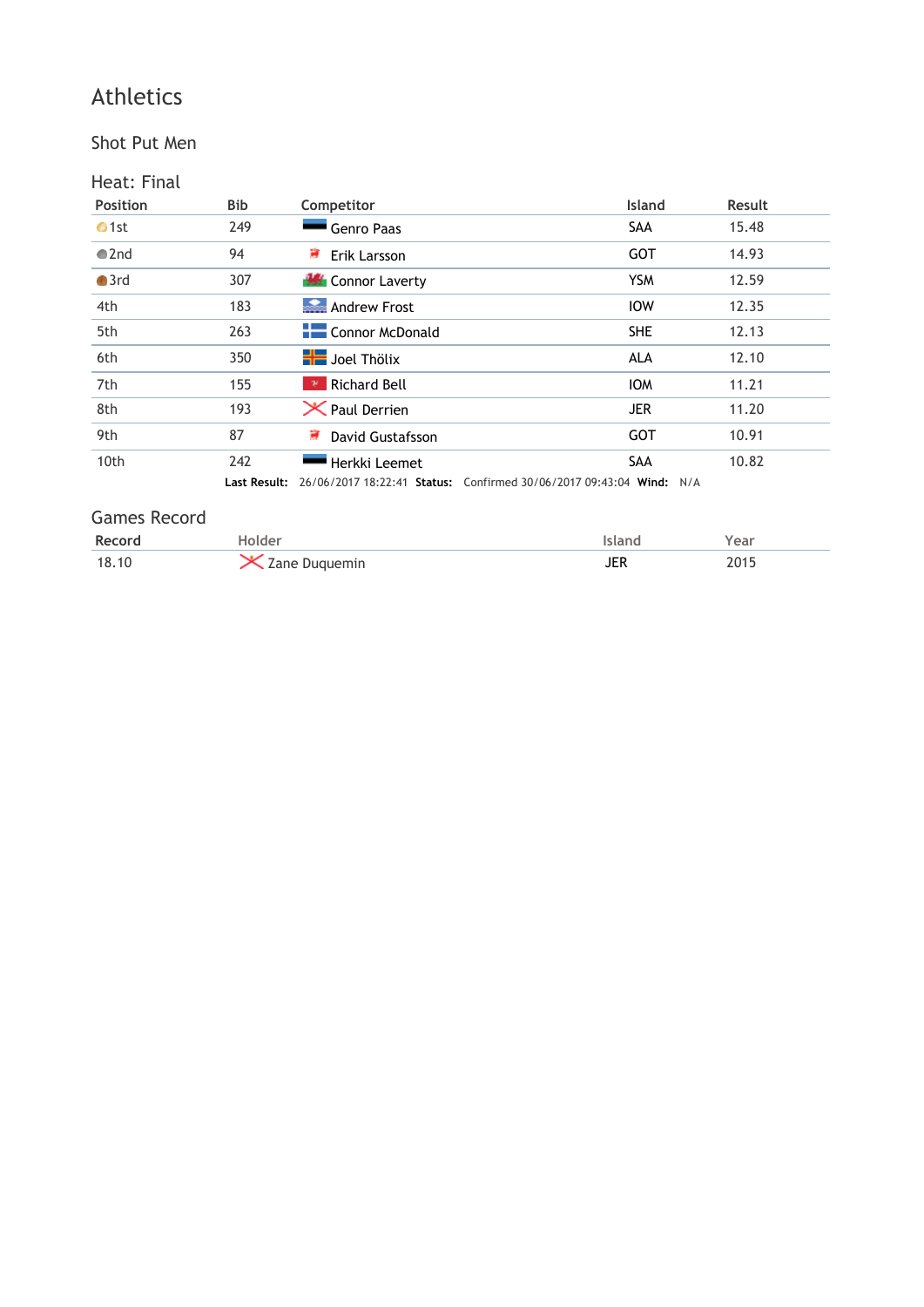Shot Put Women

| Heat: Final     |            |                                                 |               |        |
|-----------------|------------|-------------------------------------------------|---------------|--------|
| <b>Position</b> | <b>Bib</b> | Competitor                                      | <b>Island</b> | Result |
| $\bullet$ 1st   | 252        | Linda Treiel                                    | SAA           | 13.35  |
| $\bullet$ 2nd   | 278        | Eve Carrington ڪُپ <sup>يُّ</sup>               | <b>WES</b>    | 10.99  |
| $\bullet$ 3rd   | 325        | <b>Exercise Exercise Set 15</b> Linn Gustafsson | <b>ALA</b>    | 10.96  |
| 4th             | 253        | <b>Teele Treiel</b>                             | SAA           | 10.57  |
| 5th             | 322        | Gwenan Williams                                 | <b>YSM</b>    | 10.52  |
| 6th             | 93         | 薄<br>Åsa Larsson                                | GOT           | 10.38  |
| 7th             | 268        | <b>Leigh Nicolson</b>                           | <b>SHE</b>    | 9.66   |
| 8th             | 227        | <b>Example 2</b> Erin Montgomery                | <b>ORK</b>    | 9.63   |
| 9th             | 343        | <b>Henrika Österlund</b>                        | <b>ALA</b>    | 9.09   |
| 10th            | 260        | <b>Kirsty Laurenson</b>                         | <b>SHE</b>    | 9.00   |
| 11th            | 21         | -T-Charmaine Johnson                            | <b>ALD</b>    | 8.68   |
| 12th            | 219        | Molly Cant                                      | <b>ORK</b>    | 8.49   |
| 13th            | 111        | 薄<br>Christina Widen                            | <b>GOT</b>    | 8.42   |
| 14th            | 154        | <b>*</b> Alice Bell                             | <b>IOM</b>    | 8.18   |
| <b>DNS</b>      |            | <b>The Lacee Barnes</b>                         | CAY           |        |

**Last Result:** 27/06/2017 18:15:33 **Status:** Confirmed 30/06/2017 09:43:18 **Wind:** N/A

| Record |         |        | ear    |
|--------|---------|--------|--------|
| 14.16  | creiel" | SAA    | ∍רמ    |
|        | 1nga    | -- - - | 20 I J |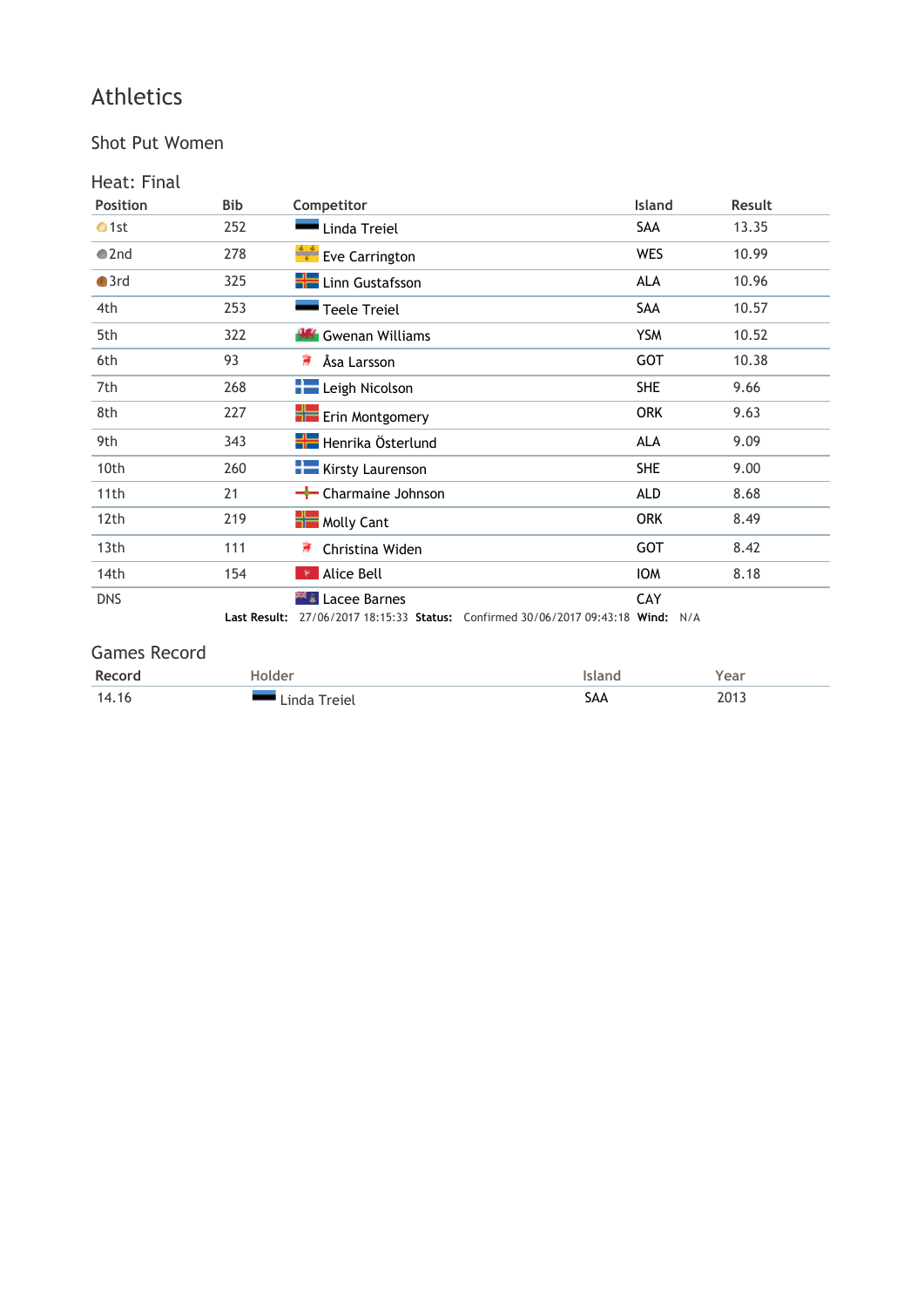#### Javelin Men

| Heat: Final     |                     |                                                                                           |               |        |
|-----------------|---------------------|-------------------------------------------------------------------------------------------|---------------|--------|
| <b>Position</b> | <b>Bib</b>          | Competitor                                                                                | <b>Island</b> | Result |
| $\bullet$ 1st   | 39                  | <b>Example Alexander Pascal</b>                                                           | CAY           | 73.39  |
| $\bullet$ 2nd   | 160                 | Joe Harris                                                                                | <b>IOM</b>    | 68.57  |
| $\bullet$ 3rd   | 251                 | Sander Suurhans                                                                           | <b>SAA</b>    | 66.29  |
| 4th             | 244                 | Jako Lindrop                                                                              | SAA           | 63.94  |
| 5th             | 121                 | James Bougourd                                                                            | <b>GUE</b>    | 56.20  |
| 6th             | 350                 | <b>Han</b> Joel Thölix                                                                    | <b>ALA</b>    | 55.79  |
| 7th             | 97                  | Gustav Melén<br>₩                                                                         | <b>GOT</b>    | 49.83  |
| 8th             | 152                 | <b>Brandon Atchison</b><br>v.                                                             | <b>IOM</b>    | 49.66  |
| 9th             | 112<br>Last Result: | ₩<br>Jacob Wiklund<br>28/06/2017 19:56:39 Status: Confirmed 30/06/2017 09:43:32 Wind: N/A | <b>GOT</b>    | 39.54  |

| Record | Holder                      | 'sland | Year |
|--------|-----------------------------|--------|------|
| 73.39  | <b>ALE Alexander Pascal</b> | CAY    | 2017 |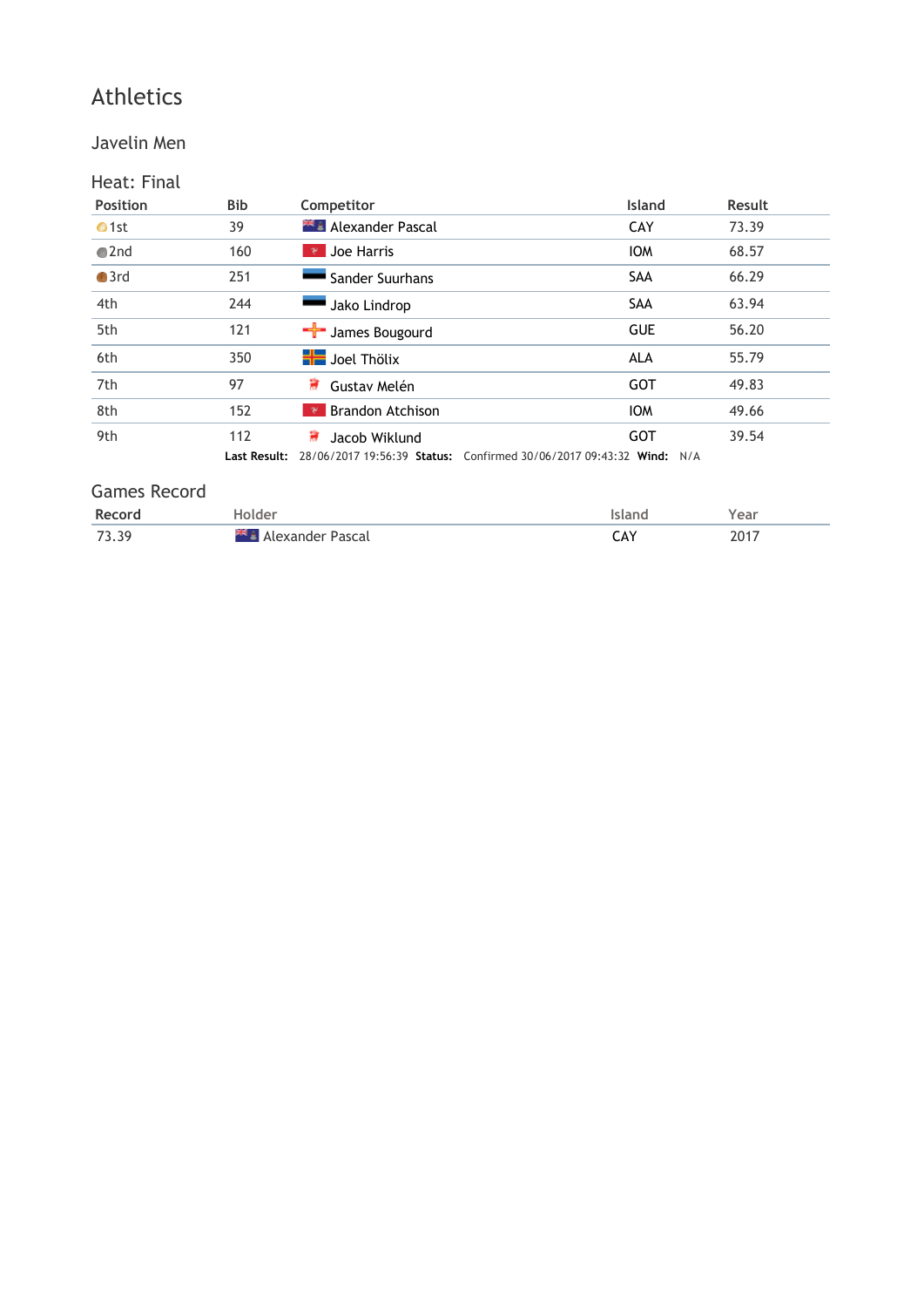#### Javelin Women

| Heat: Final |  |
|-------------|--|
|             |  |

| <b>Position</b> | <b>Bib</b> | Competitor                     | <b>Island</b> | Result |
|-----------------|------------|--------------------------------|---------------|--------|
| $\bullet$ 1st   | 241        | Airike Kapp                    | SAA           | 41.70  |
| $\bigcirc$ 2nd  | 41         | <b>External Denaliz Thomas</b> | CAY           | 41.14  |
| $\bullet$ 3rd   | 105        | ₩<br>Anete Seina               | GOT           | 35.43  |
| 4th             | 128        | $\frac{1}{2}$ Zoe Fitch        | <b>GUE</b>    | 35.10  |
| 5th             | 268        | $\frac{1}{2}$ Leigh Nicolson   | <b>SHE</b>    | 34.40  |
| 6th             | 250        | Kadri Pulk                     | <b>SAA</b>    | 32.59  |
| 7th             | 219        | <b>K</b> Molly Cant            | <b>ORK</b>    | 29.38  |
| 8th             | 322        | Gwenan Williams                | <b>YSM</b>    | 28.45  |
| 9th             | 227        | $\frac{1}{2}$ Erin Montgomery  | <b>ORK</b>    | 28.33  |
| 10th            | 21         | -T-Charmaine Johnson           | <b>ALD</b>    | 22.03  |
| <b>NR</b>       | 347        | Sofia Södergårdh               | <b>ALA</b>    |        |

**Last Result:** 27/06/2017 09:50:12 **Status:** Confirmed 30/06/2017 09:43:43 **Wind:** N/A

| Record | Holder                                                            | Island | Year |
|--------|-------------------------------------------------------------------|--------|------|
| 50.84  | <b>To Linda Lindqvist</b> - Record pre 1999 specificiation change | AL A   | 1997 |
|        | 50.54 $\mathsf{X}$ Lauren Therin                                  | JFR    | 2007 |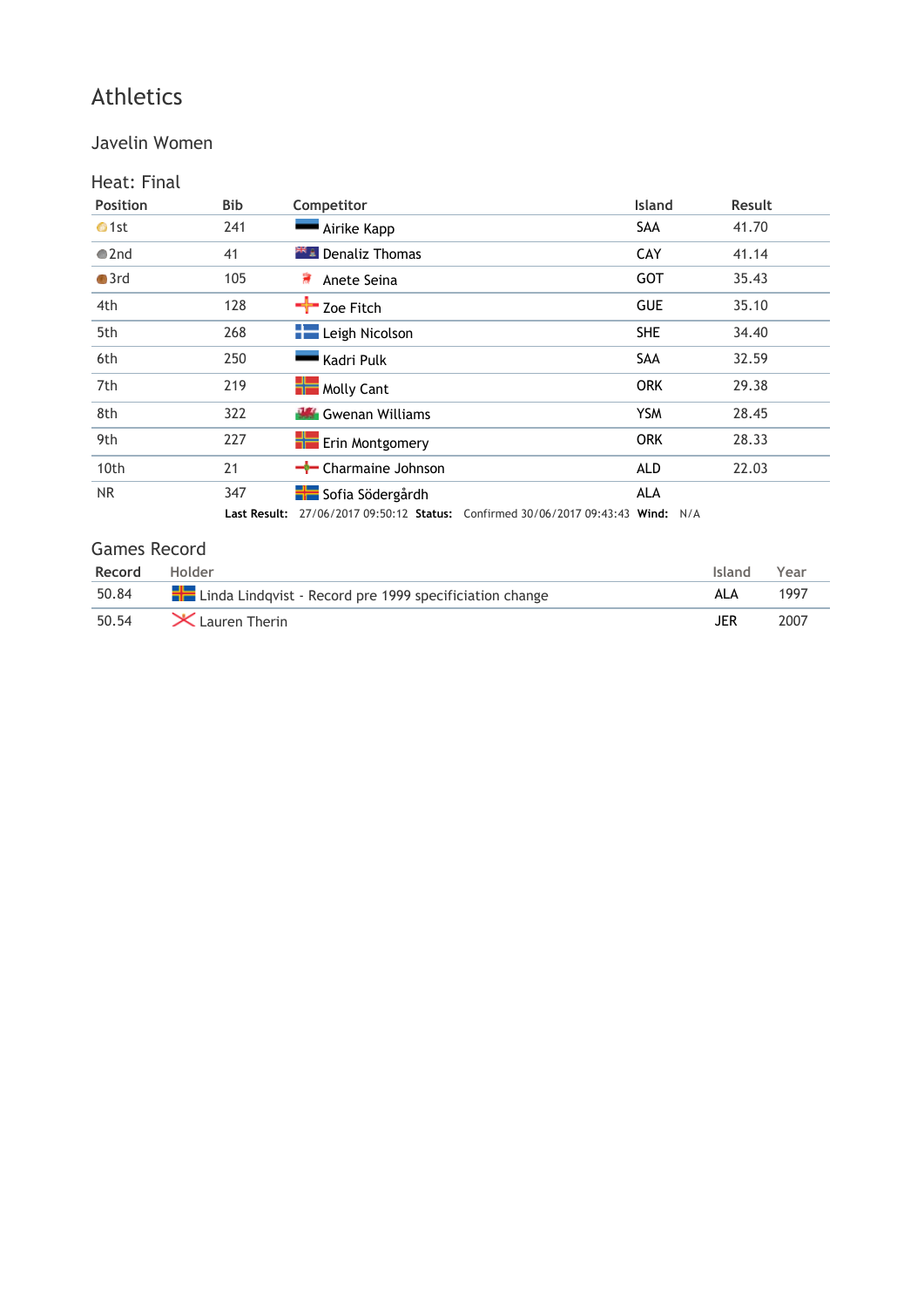#### Discus Men

| Heat: Final    |              |                                                                     |            |        |
|----------------|--------------|---------------------------------------------------------------------|------------|--------|
| Position       | <b>Bib</b>   | Competitor                                                          | Island     | Result |
| $\bullet$ 1st  | 94           | 薄<br>Erik Larsson                                                   | <b>GOT</b> | 48.07  |
| $\bullet$ 2nd  | 307          | <b>K</b> Connor Laverty                                             | <b>YSM</b> | 45.17  |
| $\bigcirc$ 3rd | 249          | Genro Paas                                                          | <b>SAA</b> | 42.69  |
| 4th            | 242          | Herkki Leemet                                                       | <b>SAA</b> | 42.49  |
| 5th            | 350          | <b>H</b> Joel Thölix                                                | <b>ALA</b> | 40.52  |
| 6th            | 155          | <b>P</b> Richard Bell                                               | <b>IOM</b> | 36.39  |
| 7th            | 87           | 寶<br>David Gustafsson                                               | <b>GOT</b> | 32.60  |
| 8th            | 310          | <b>W</b> Shaun Livett                                               | <b>YSM</b> | 25.41  |
| 9th            | 263          | Connor McDonald                                                     | <b>SHE</b> | 24.31  |
|                | Last Result: | 27/06/2017 18:57:29 Status: Confirmed 30/06/2017 09:23:02 Wind: N/A |            |        |

| Record | Holder                 | lsland | Year |
|--------|------------------------|--------|------|
| 57.23  | $\times$ Zane Duquemin | JER    | 2015 |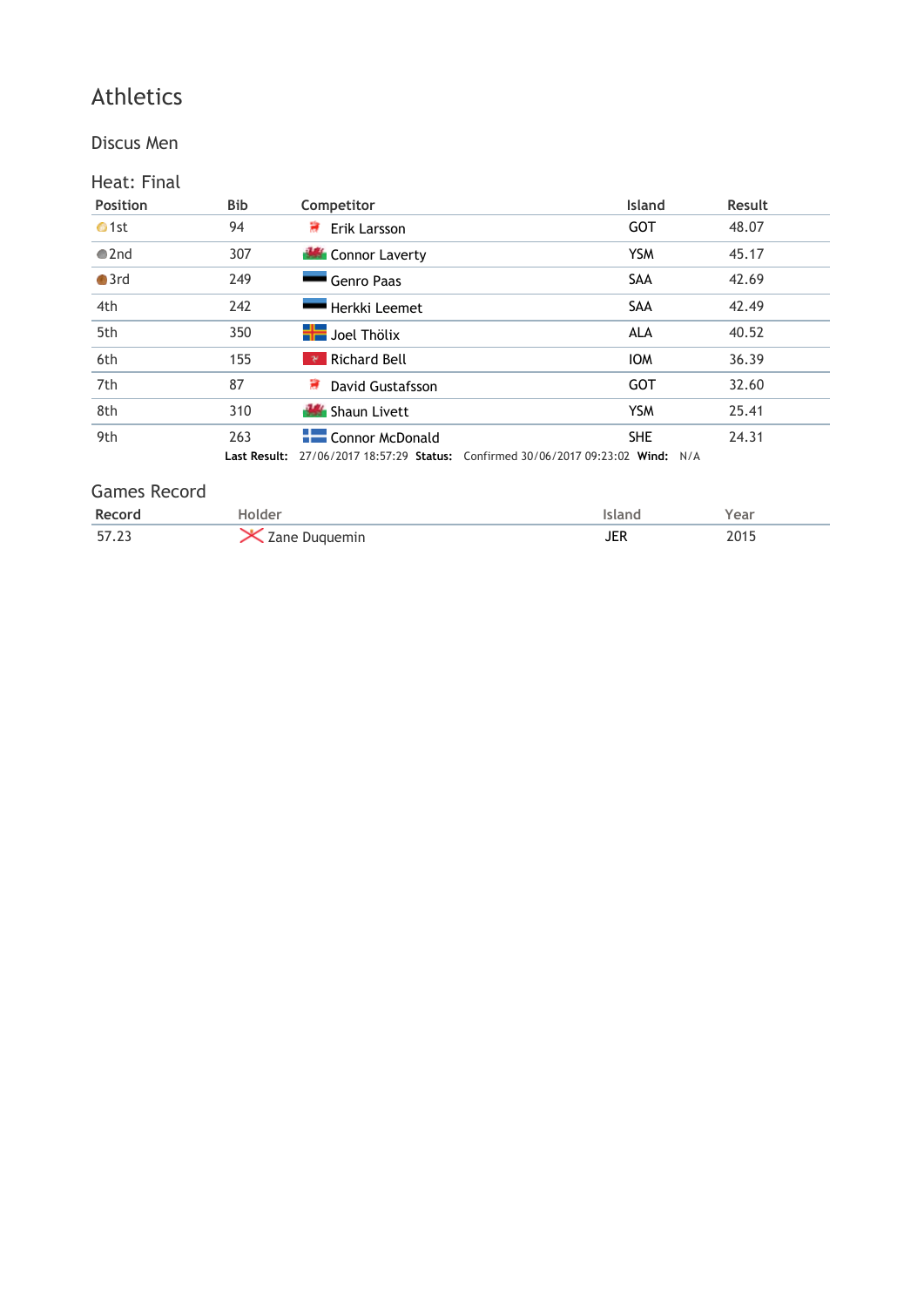#### Discus Women

| Heat: Final     |            |                                                            |               |               |
|-----------------|------------|------------------------------------------------------------|---------------|---------------|
| <b>Position</b> | <b>Bib</b> | Competitor                                                 | <b>Island</b> | <b>Result</b> |
| $\bullet$ 1st   | 252        | Linda Treiel                                               | <b>SAA</b>    | 37.88         |
| $\bigcirc$ 2nd  | 241        | Airike Kapp                                                | SAA           | 34.90         |
| $\bullet$ 3rd   | 308        | <b>W</b> Brea Leung                                        | <b>YSM</b>    | 33.21         |
| 4th             | 111        | Christina Widen<br>₩                                       | <b>GOT</b>    | 26.22         |
| 5th             | 93         | ₹<br>Åsa Larsson                                           | <b>GOT</b>    | 25.87         |
| 6th             | 268        | <b>Example 1</b> Leigh Nicolson                            | <b>SHE</b>    | 25.41         |
| 7th             | 343        | <b>H</b> Henrika Österlund                                 | ALA           | 25.03         |
| 8th             | 260        | <b>Kirsty Laurenson</b>                                    | <b>SHE</b>    | 23.36         |
| 9th             | 322        | Gwenan Williams                                            | <b>YSM</b>    | 18.43         |
| <b>DNS</b>      |            | <b>External Lacee Barnes</b>                               | CAY           |               |
|                 |            | Last Result: 29/06/2017 19:01:43 Status: Unconfirmed Wind: | N/A           |               |

| Record |                            | ear |
|--------|----------------------------|-----|
| 48.58  | ×<br>Duauemin<br>Shadine D |     |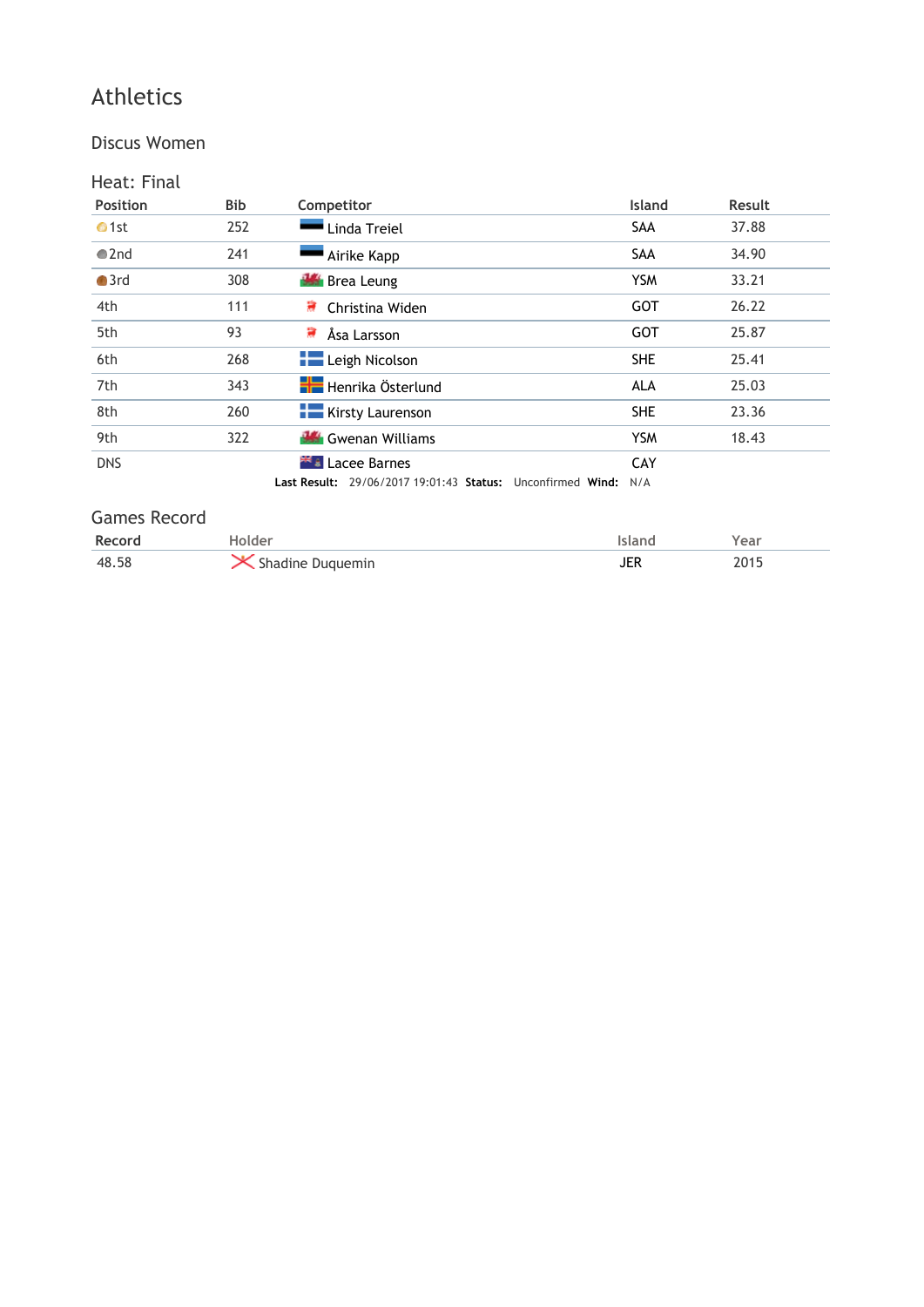#### Hammer Throw Men

#### Heat: Final

| <b>Position</b> | <b>Bib</b> | Competitor            | Island                                                                           | Result |
|-----------------|------------|-----------------------|----------------------------------------------------------------------------------|--------|
| $\bullet$ 1st   | 249        | Genro Paas            | <b>SAA</b>                                                                       | 66.45  |
| $Q$ 2nd         | 183        | <b>Andrew Frost</b>   | <b>IOW</b>                                                                       | 65.39  |
| $\bullet$ 3rd   | 155        | Richard Bell<br>v.    | <b>IOM</b>                                                                       | 49.52  |
| 4th             | 87         | 薄<br>David Gustafsson | <b>GOT</b>                                                                       | 45.36  |
| 5th             | 310        | <b>W</b> Shaun Livett | <b>YSM</b>                                                                       | 44.21  |
| 6th             | 193        | $\times$ Paul Derrien | <b>JER</b>                                                                       | 43.55  |
| 7th             | 99         | 薄<br>Tore Olofsson    | <b>GOT</b>                                                                       | 36.68  |
| 8th             | 263        | Connor McDonald       | <b>SHE</b>                                                                       | 30.12  |
|                 |            |                       | Last Result: 25/06/2017 18:45:03 Status: Confirmed 25/06/2017 20:27:50 Wind: N/A |        |

| Record |                        |            | ear |
|--------|------------------------|------------|-----|
| 70.61  | Andrew Frost<br>ra San | <b>IOW</b> | ∍∩י |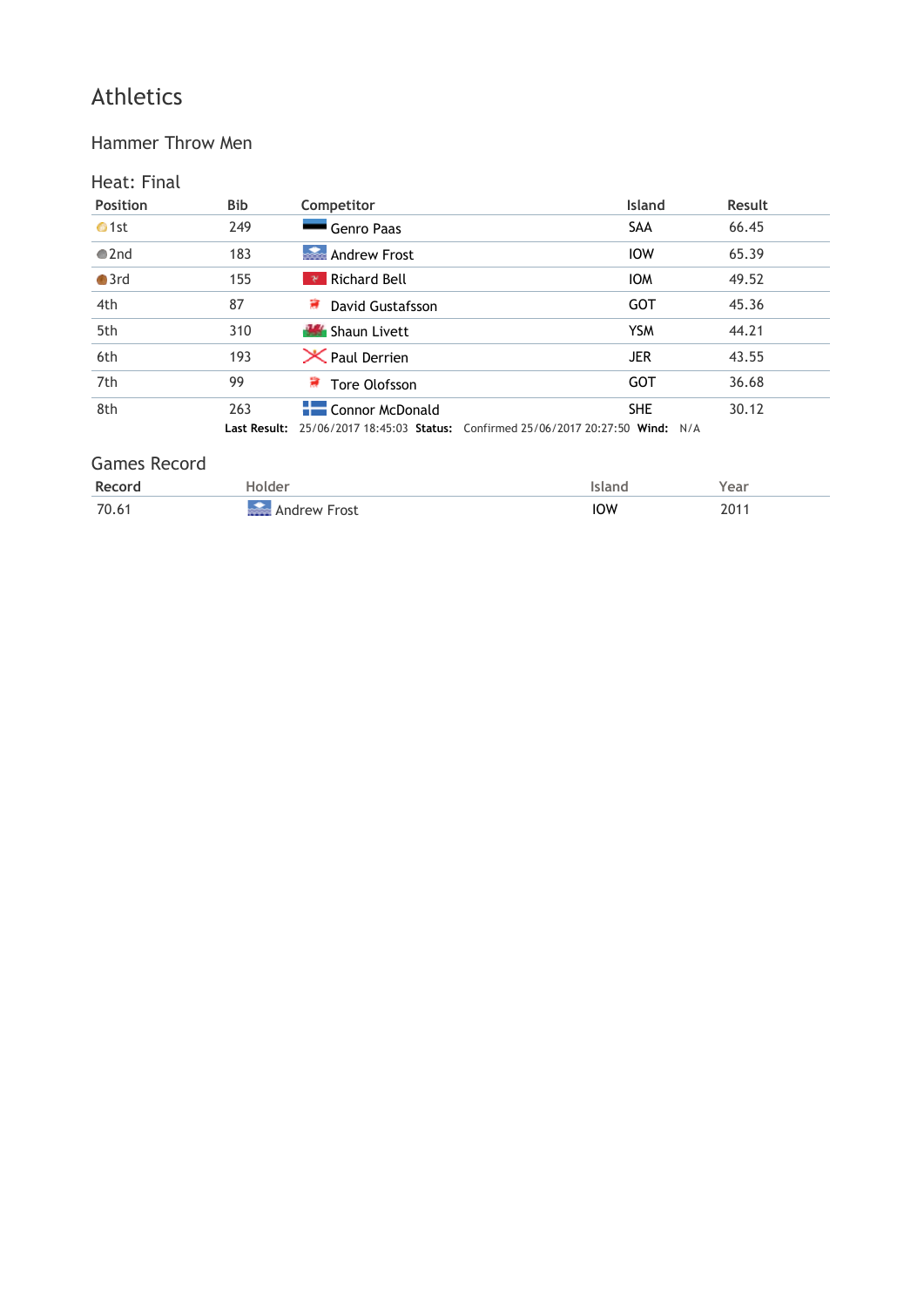#### Hammer Throw Women

#### Heat: Final

| <b>Position</b> | <b>Bib</b> | Competitor                      | <b>Island</b>                                                                    | <b>Result</b> |
|-----------------|------------|---------------------------------|----------------------------------------------------------------------------------|---------------|
| $\bullet$ 1st   | 181        | Amy Clarke                      | <b>IOW</b>                                                                       | 48.76         |
| $\bullet$ 2nd   | 89         | Annie Hansson                   | GOT                                                                              | 41.08         |
| $\bullet$ 3rd   | 180        | <b>Mallis Canning</b>           | <b>IOW</b>                                                                       | 40.47         |
| 4th             | 154        | <b>R</b> Alice Bell             | <b>IOM</b>                                                                       | 40.30         |
| 5th             | 270        | <b>Example 2</b> Elaine Park    | <b>SHE</b>                                                                       | 38.90         |
| 6th             | 250        | Kadri Pulk                      | <b>SAA</b>                                                                       | 33.53         |
| 7th             | 268        | <b>Example 1</b> Leigh Nicolson | <b>SHE</b>                                                                       | 32.84         |
| 8th             | 343        | Henrika Österlund               | <b>ALA</b>                                                                       | 23.97         |
|                 |            |                                 | Last Result: 28/06/2017 18:57:12 Status: Confirmed 30/06/2017 09:44:36 Wind: N/A |               |

| RΔ    |            |   |
|-------|------------|---|
| 48.8C | OΜ<br>____ | . |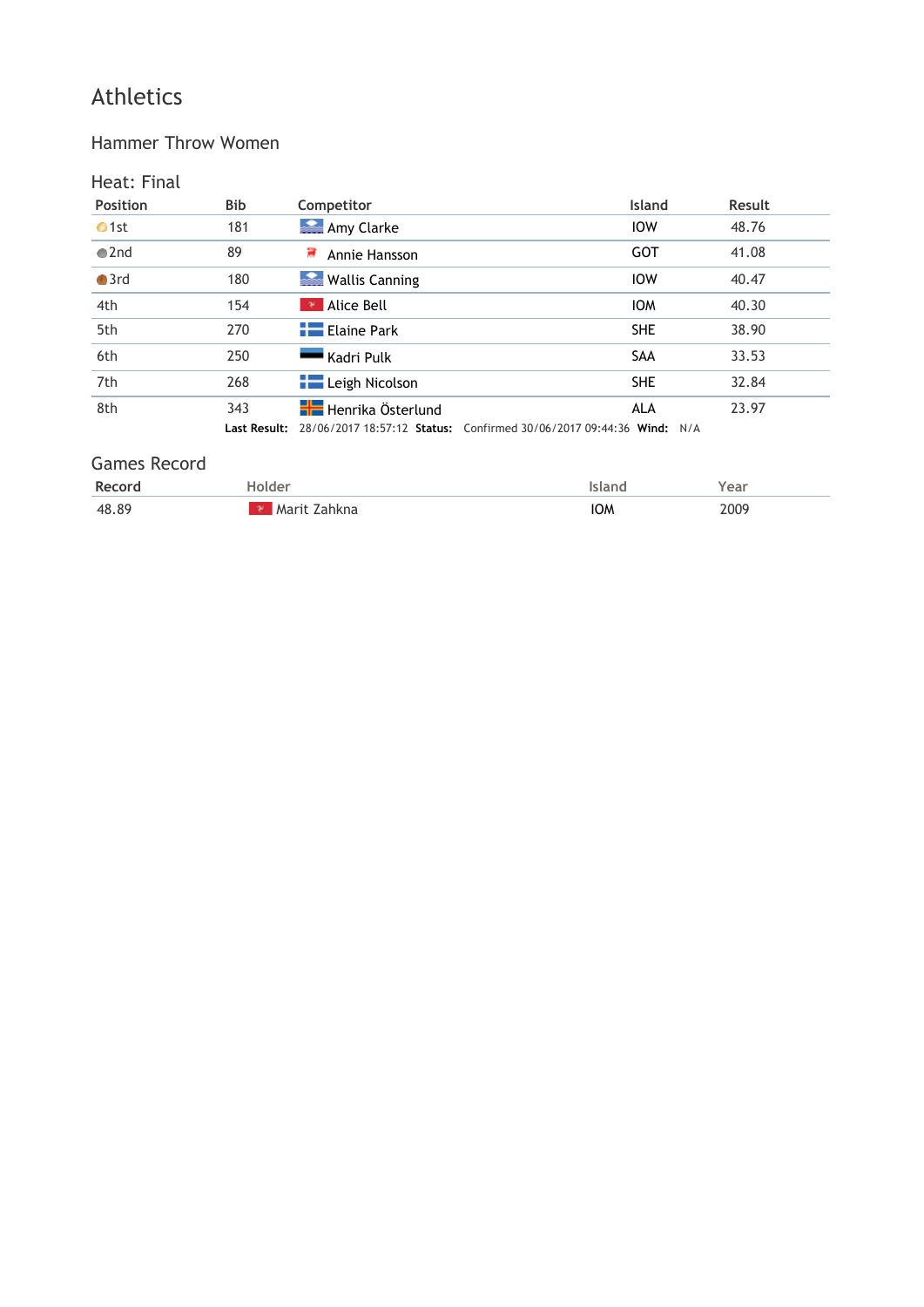#### Half Marathon Men

#### Heat: Final

| <b>Position</b> | <b>Bib</b> | Competitor                                                                                             | Island     | Result  |
|-----------------|------------|--------------------------------------------------------------------------------------------------------|------------|---------|
| $\bullet$ 1st   | 144        | Lee Merrien                                                                                            | <b>GUE</b> | 1.06.45 |
| $\bullet$ 2nd   | 164        | <b>v</b> Oliver Lockley                                                                                | <b>IOM</b> | 1.07.48 |
| $\bigcirc$ 3rd  | 165        | <b>R</b> Kevin Loundes                                                                                 | <b>IOM</b> | 1.10.59 |
| 4th             | 116        | Martin Troels Møller                                                                                   | <b>GRE</b> | 1.11.31 |
| 5th             | 247        | Ando Õitspuu                                                                                           | SAA        | 1.13.12 |
| 6th             | 245        | Mairo Mändla                                                                                           | SAA        | 1.13.17 |
| 7th             | 305        | <b>M</b> Gethin Jones                                                                                  | <b>YSM</b> | 1.13.19 |
| 8th             | 66         | <b>Kelvin Gomez</b>                                                                                    | GIB        | 1.13.47 |
| 9th             | 80         | ₹<br>Daniel Antonsson                                                                                  | <b>GOT</b> | 1.14.13 |
| 10th            | 153        | <b>Andrew Barron</b>                                                                                   | <b>IOM</b> | 1.14.41 |
| 11th            | 230        | Timothy Ross                                                                                           | <b>ORK</b> | 1.14.50 |
| 12th            | 207        | X Daniel John Romeril                                                                                  | <b>JER</b> | 1.15.00 |
| 13th            | 127        | David Emery                                                                                            | <b>GUE</b> | 1.15.18 |
| 14th            | 135        | Carl Holden                                                                                            | <b>GUE</b> | 1.15.48 |
| 15th            | 246        | Kalev Õisnurm                                                                                          | SAA        | 1.16.33 |
| 16th            | 113        | Niels Berthelsen                                                                                       | <b>GRE</b> | 1.17.40 |
| 17th            | 78         | Tomas Ängshammar<br>₩                                                                                  | GOT        | 1.17.56 |
| 18th            | 212        | Francisco Arnau Rubio                                                                                  | <b>MEN</b> | 1.18.05 |
| 19th            | 91         | ₹<br>Daniel Hejdström                                                                                  | <b>GOT</b> | 1.18.11 |
| 20th            | 294        | Duncan McKellar فَيَبْتُ                                                                               | <b>WES</b> | 1.18.29 |
| 21st            | 345        | Sami Saku                                                                                              | <b>ALA</b> | 1.19.14 |
| 22nd            | 114        | Michael Clasen                                                                                         | <b>GRE</b> | 1.21.39 |
| 23rd            | 284        | Murdo Alexander Mackenzie                                                                              | <b>WES</b> | 1.22.06 |
| 24th            | 74         | <b>Maurice Turnock</b>                                                                                 | GIB        | 1.22.12 |
| 25th            | 256        | <b>Natthew Cox</b>                                                                                     | <b>SHE</b> | 1.22.32 |
| 26th            | 44         | <b>E Matthew Aston</b>                                                                                 | FAL        | 1.25.27 |
| 27th            | 228        | <b>Andrew Rendall</b>                                                                                  | <b>ORK</b> | 1.32.13 |
| <b>DNS</b>      | 353        | <b>H</b> Mikael Eriksson                                                                               | <b>ALA</b> |         |
| <b>DNF</b>      | 72         | Arnold Rogers                                                                                          | GIB        |         |
| <b>DNS</b>      | 55         | Jan Elmar Sørensen<br>Last Result: 30/06/2017 18:12:20 Status: Confirmed 30/06/2017 18:38:26 Wind: N/A | <b>FAR</b> |         |

| Record  | older        |     | rear |
|---------|--------------|-----|------|
| 1.06.34 | Janne Holmén | ALA | 2009 |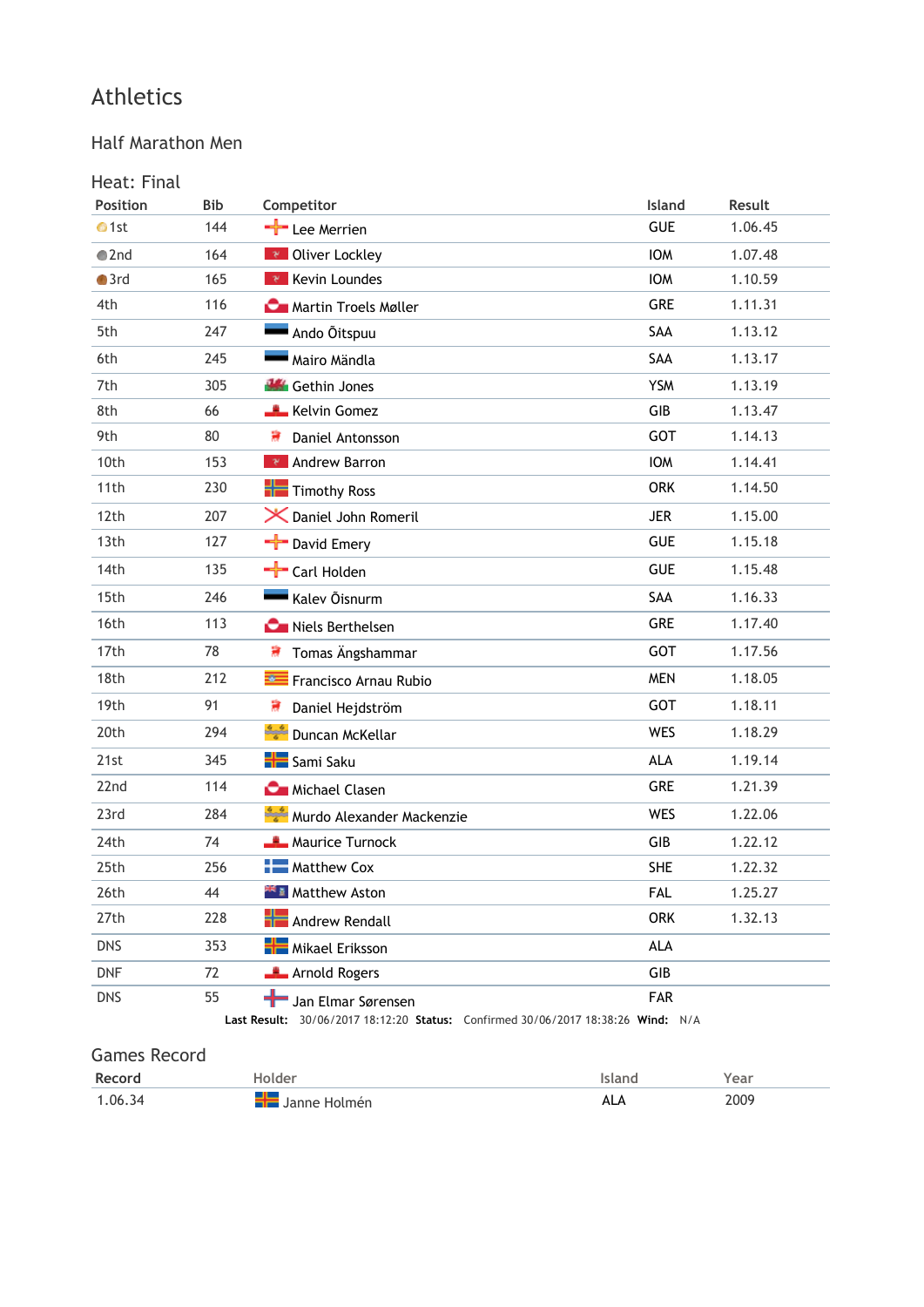#### Half Marathon Women

#### Heat: Final

| <b>Position</b> | <b>Bib</b> | Competitor                          | Island     | Result  |
|-----------------|------------|-------------------------------------|------------|---------|
| $\bullet$ 1st   | 147        | Louise Perrio                       | <b>GUE</b> | 1.19.06 |
| $\odot$ 2nd     | 46         | Marna Leila Vandsdal Egholm         | <b>FAR</b> | 1.19.18 |
| $\bullet$ 3rd   | 162        | * Hannah Howard                     | <b>IOM</b> | 1.19.53 |
| 4th             | 185        | <b>Charlotte Metcalfe</b>           | <b>IOW</b> | 1.20.58 |
| 5th             | 178        | <b>*</b> Sarah Webster              | <b>IOM</b> | 1.21.50 |
| 6th             | 215        | Maria Jesús Pallicer Rotger         | <b>MEN</b> | 1.22.43 |
| 7th             | 166        | <b>PELISSA Morris</b>               | <b>IOM</b> | 1.24.47 |
| 8th             | 57         | Kim Baglietto                       | GIB        | 1.25.50 |
| 9th             | 210        | <b>X</b> Rebecca Thompson           | <b>JER</b> | 1.26.03 |
| 10th            | 136        | Jenny James                         | <b>GUE</b> | 1.27.38 |
| 11th            | 115        | Kista Hammeken Lennert              | <b>GRE</b> | 1.28.09 |
| 12th            | 61         | Alison Edwards                      | GIB        | 1.28.15 |
| 13th            | 142        | Laura McCarthy                      | <b>GUE</b> | 1.29.41 |
| 14th            | 117        | <b>Com</b> Ukaleq Slettemark        | <b>GRE</b> | 1.30.35 |
| 15th            | 26         | <b>XXIII</b> Ashley Berry           | <b>BER</b> | 1.31.06 |
| 16th            | 23         | <b>External Deon Angella Breary</b> | <b>BER</b> | 1.33.02 |
| 17th            | 197        | $\mathsf{\times}$ Jane Grace        | <b>JER</b> | 1.36.31 |
| 18th            | 188        | Trish Train                         | <b>IOW</b> | 1.38.22 |
| 19th            | 92         | 寶<br>Ida Kellström                  | <b>GOT</b> | 1.38.33 |
| 19th            | 84         | Åsa Edman<br>箒                      | <b>GOT</b> | 1.38.33 |
| 21st            | 275        | <b>Catherine Williamson</b>         | <b>SHE</b> | 1.40.44 |
| <b>DNS</b>      | 225        | <b>Almee Leask</b>                  | <b>ORK</b> |         |
| <b>DNS</b>      | 282        | Christina Mackenzie في المستبقى     | <b>WES</b> |         |
| <b>DNF</b>      | 216        | Olga Alzina Pons Bosch              | <b>MEN</b> |         |

**Last Result:** 30/06/2017 17:54:38 **Status:** Confirmed 30/06/2017 18:38:40 **Wind:** N/A

| <b>Games Record</b> |                 |            |      |  |
|---------------------|-----------------|------------|------|--|
| Record              | Holder          | Island     | Year |  |
| 1hr.13.35           | * Brenda Walker | <b>IOM</b> | 1991 |  |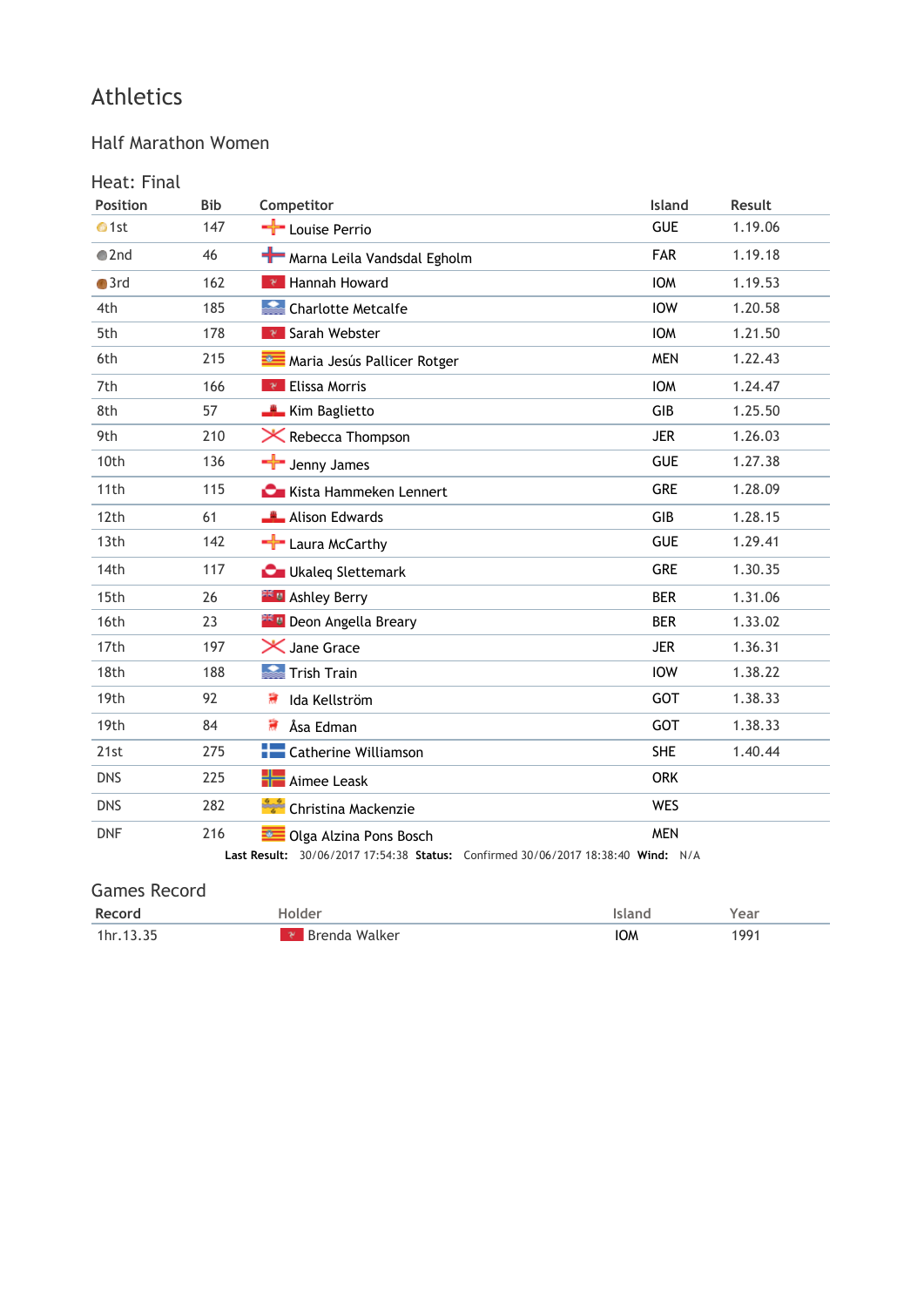#### Half Marathon Team Men

Heat: Final

| <b>Position</b> | Team                         | <b>Members</b>                                                              | Result |
|-----------------|------------------------------|-----------------------------------------------------------------------------|--------|
| $\bullet$ 1st   | $\mathcal{H}$<br>Isle of Man | Andrew Barron<br>Oliver Lockley<br>Kevin Loundes                            | 5      |
| $\bullet$ 2nd   | Saaremaa                     | Mairo Mändla<br>Kalev Õisnurm<br>Ando Öitspuu                               | 11     |
| $\bullet$ 3rd   | Guernsey                     | David Emery<br>Carl Holden<br>Lee Merrien                                   | 14     |
| 4th             | <b>C</b> Greenland           | Niels Berthelsen<br>Michael Clasen<br><b>Martin Troels Møller</b>           | 20     |
| 5th             | 寶<br>Gotland                 | Tomas Ängshammar<br>Daniel Antonsson<br>Daniel Hejdström                    | 22     |
| 6th             | کیٹ<br>Western Isles         | Murdo Alexander Mackenzie<br>Duncan McKellar                                | 43     |
| 7th             | $\frac{1}{2}$ Åland          | Mikael Eriksson<br>Sami Saku                                                | 47     |
| <b>NR</b>       | $\mathsf{\times}$ Jersey     |                                                                             |        |
| <b>NR</b>       | H.<br>Menorca                | Francisco Arnau Rubio<br>Rafel Quintana Villalonga<br>Nil Riudavets Victory |        |
| <b>NR</b>       | <b>A</b> Gibraltar           | Kelvin Gomez<br><b>Arnold Rogers</b>                                        |        |
| <b>NR</b>       | Orkney                       | Andrew Rendall<br><b>Timothy Ross</b>                                       |        |

**Last Result:** 30/06/2017 18:20:41 **Status:** Confirmed 30/06/2017 18:38:50 **Wind:** N/A